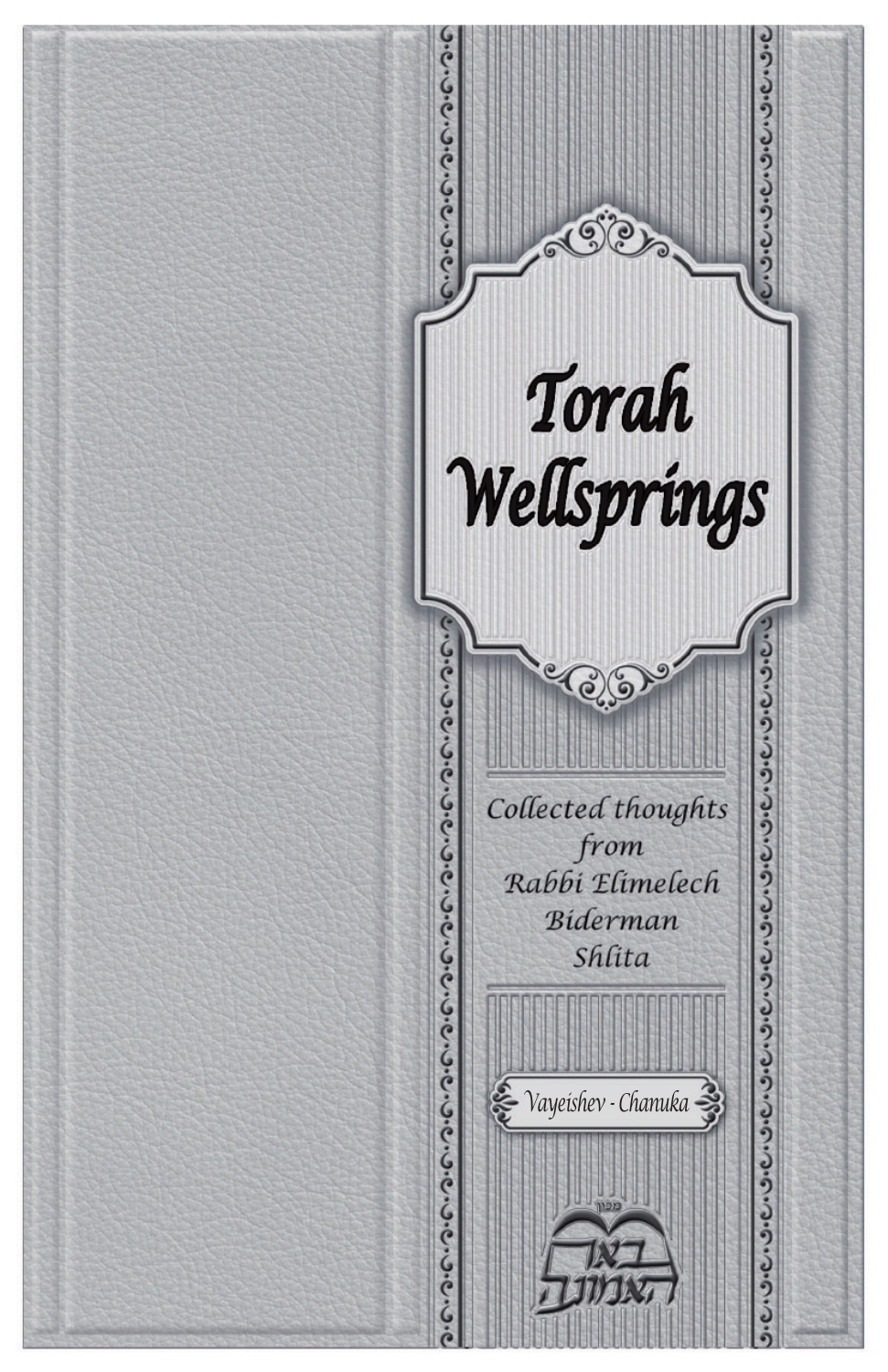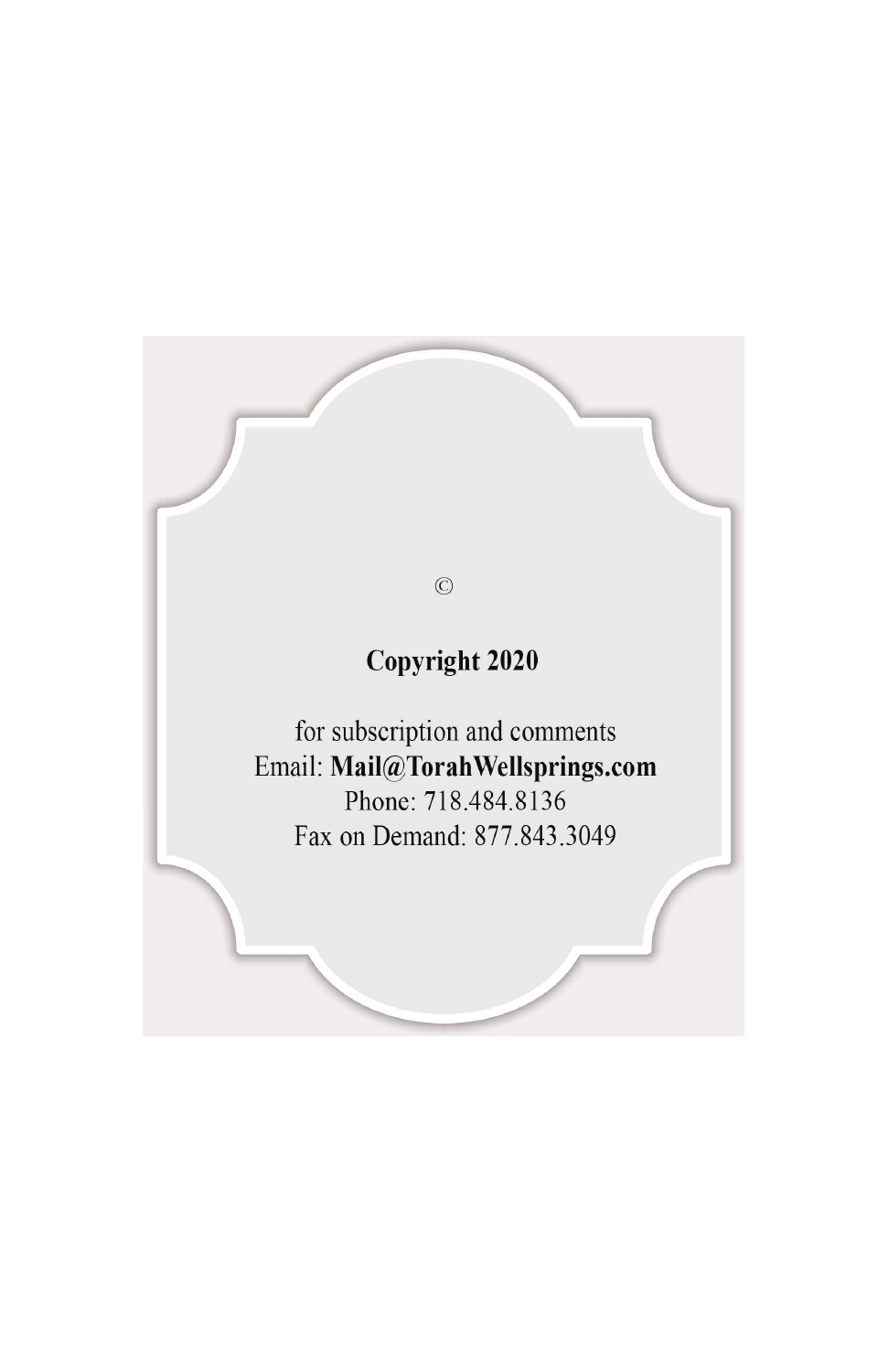# **Table of Contents**

Torah Wellsprings - Vayeishev - Chanuka

| "There is No One Greater than Me" (Gaavah d'Kedushah) 12      |  |
|---------------------------------------------------------------|--|
|                                                               |  |
|                                                               |  |
|                                                               |  |
|                                                               |  |
|                                                               |  |
|                                                               |  |
|                                                               |  |
|                                                               |  |
|                                                               |  |
|                                                               |  |
|                                                               |  |
|                                                               |  |
|                                                               |  |
|                                                               |  |
| Do the Mitzvah the Best You Can - Even if it isn't Perfect 51 |  |
|                                                               |  |
|                                                               |  |
|                                                               |  |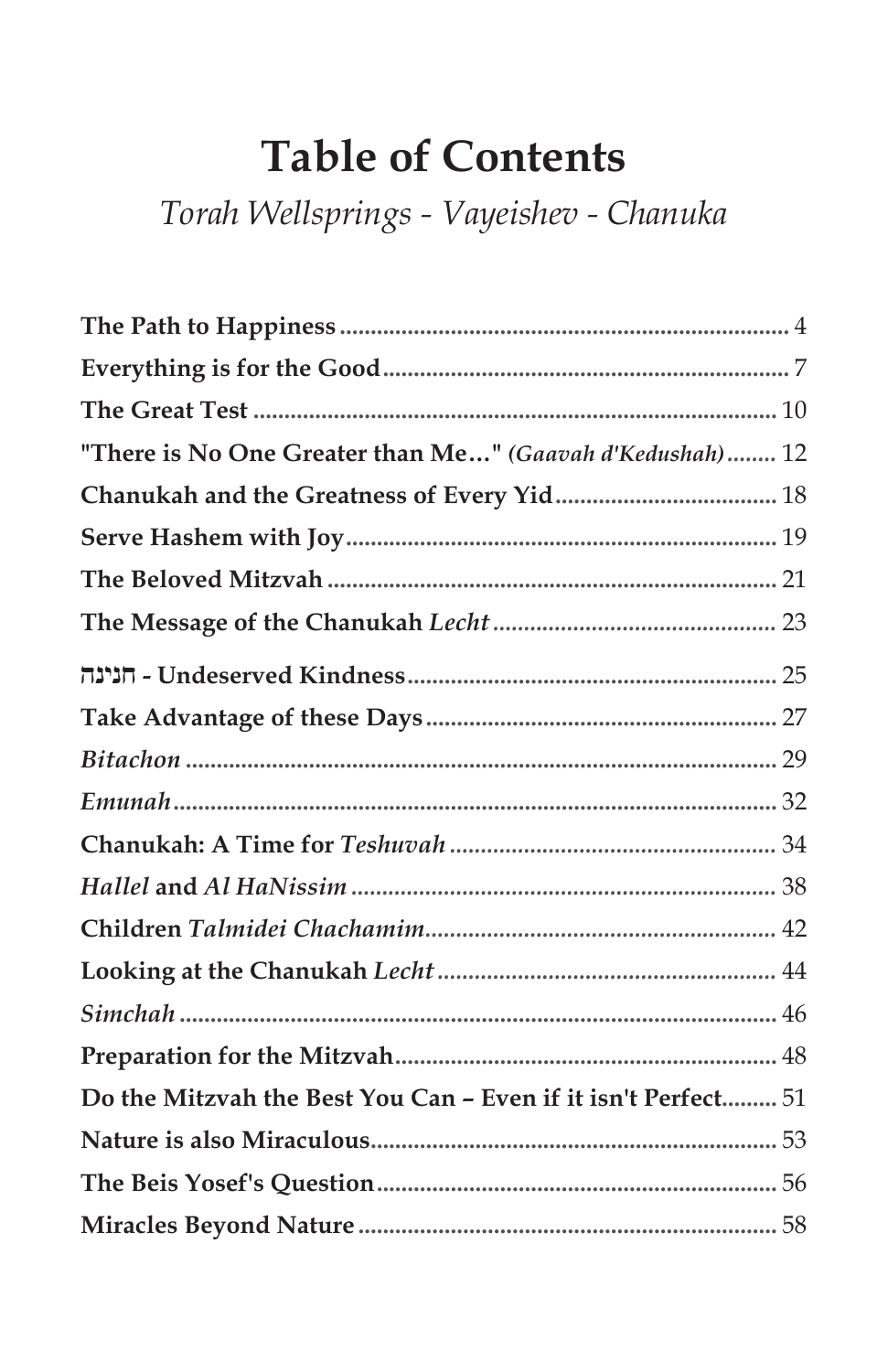## *Torah Wellsprings Vayeishev - Chanuka*

#### **The Path to Happiness**

It is the natural desire of human kings to be in the company of the wealthy and prestigious. They don't enjoy being among the poor and downtrodden. *L'havdil*, the opposite is true regarding the King of the world. As it states אשכון דכא את," I will dwell among the downtrodden." Hashem desires to live among the poor and humble people. He resides specifically with them.

Nevertheless, Hashem doesn't want to be among those who are sad. As Chazal (*Shabbos* 30) say, "The *Shechinah* resides only with someone who is happy." Why is that? A human king wants to be among happy people because they make him happy, but why is it important for Hashem to reside with happy people?

The Ksav Sofer *zt'l* (*Teshuvah Orach Chaim* 27) answers that if one feels sad, it means that he doesn't believe that everything is for the good. And if he doesn't believe that, he doesn't deserve that Hashem should stay with him.

Yosef was always happy. The proof is from ,ויהי ה׳ את יוסף ,(39:2) *pasuk* the "Hashem was with Yosef," and we know that the *Shechinah* wouldn't be with Yosef if he weren't happy.

But how could Yosef be happy? Just a short while before, he lived peacefully in Eretz Yisrael, and he learned Torah every day with his father, Yaakov Avinu. Now he became a slave among Egyptians.

Nevertheless, the pasuk  $tells$  us (39:2) ויהי ה׳ את יוסף "Hashem was with Yosef,"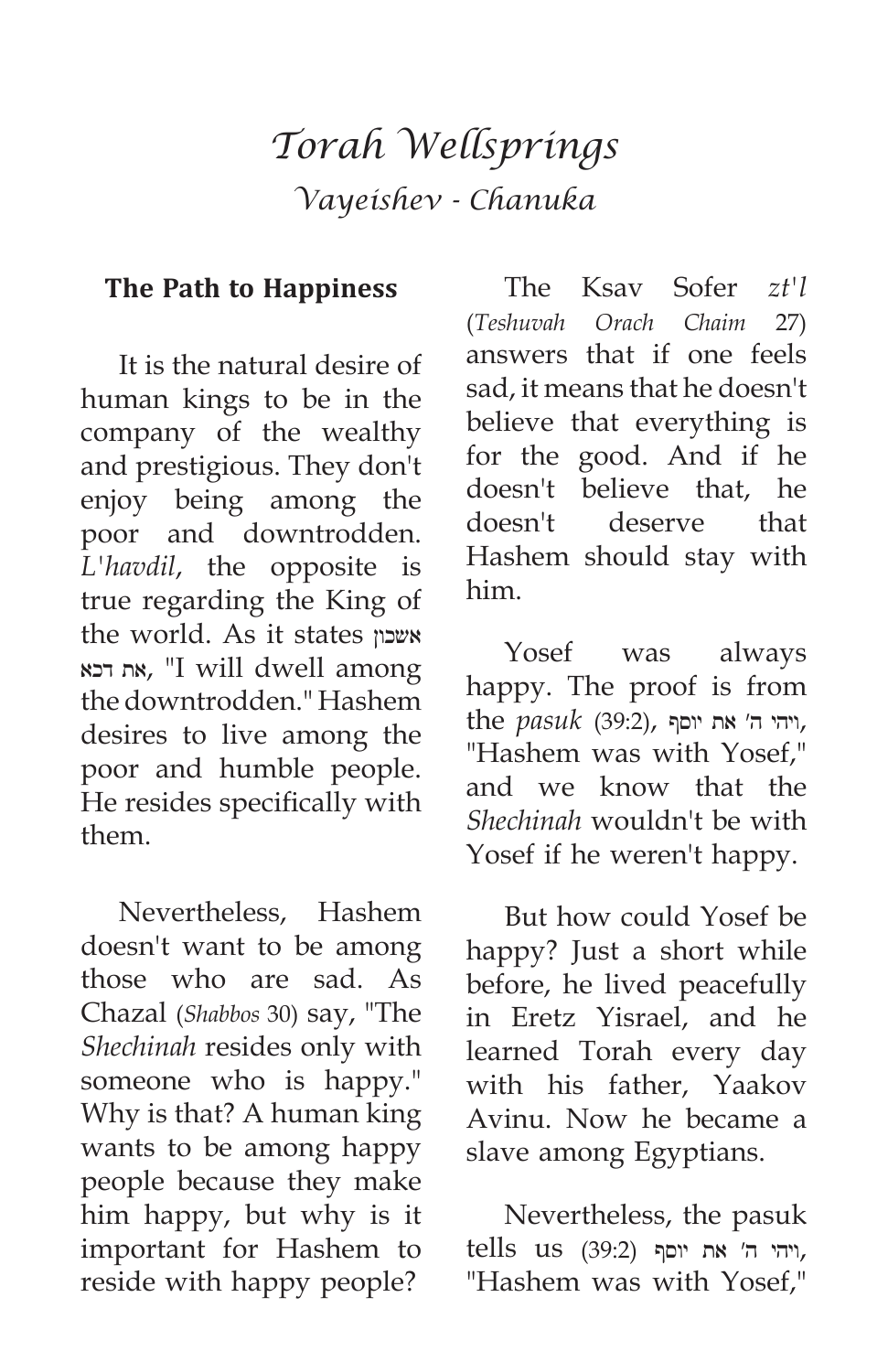which means he was happy. How did he manage to maintain his happiness at that time?

The Ksav Sofer zt'l replies that the answer is written in the same pasuk ,ויהי ה׳ את יוסף ויהי איש מצליח (.ibid( "Hashem resided with Yosef (which means he was happy. The reason he was happy is because) ויהי איש מצליח ( $Y$ OSef considered himself successful.

Yosef is the only person in Tanach who is referred to as an מצליח איש, a successful person. The Midrash  ,גבר קפוז as איש מצליח translates "a dancing person." Yosef was always dancing and filled with joy, and according to the Ksav Sofer, Yosef attained this positive attitude because, under all circumstances, he considered himself living a story of success.

It is all a matter of perspective. Yosef could have been miserable with his lot but instead chose to focus on what he does have and the successes he was lucky to attain. With that attitude, he was always happy. $1$ 

Reb Zalman Brizel replied, "It's true! The entire street is mine. Come and I'll show you!"

They went to the grocery and bought bread. Then they went to the bank, and Reb Zalman took out some money. He put out his finger and a taxi stopped for them.

Almost singing, he said to his companion, "Don't you see that the entire street is mine? The grocer, the bank, the taxies; they are all working for me. Hashem had compassion on me, so Hashem

**<sup>1</sup>**. Happiness is a frame of mind.

Reb Zalman Brizel *zt'l* of Yerushalayim was a very happy person. Once, someone told him, "By the way you're walking down the street, it looks like you think the entire street is yours."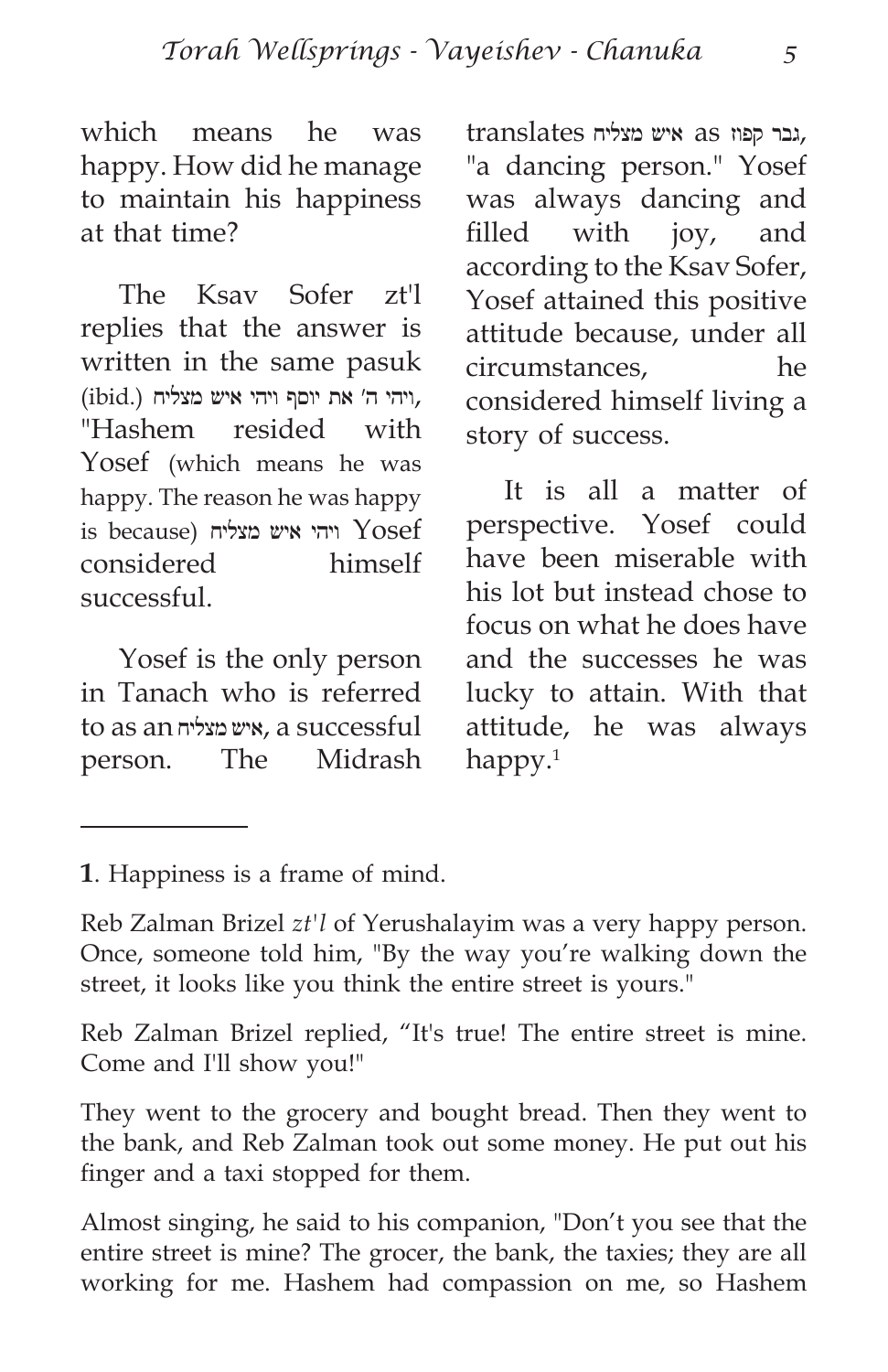This concept is something that we can apply in our lives. On a practical level, this means to focus on what you have rather than on what you lack. Tell yourself that you are an מצליח איש, successful, in the spiritual and material realm, and you will be happy. But if you will focus on how much you still need and how unsuccessful you are, it will be difficult to stay upbeat.

 Once, in prison, Rebbe Zusha saw that his brother, Rebbe Elimelech, was sad, and he asked him about that. Rebbe Elimelech replied, "How can I be happy? There is a pot in our room that is meant to be used for the washroom. This means that we won't be able to say a word of Torah and *tefillah*!"

Rebbe Zusha told him, "This is a reason to be happy because we will be able to keep the mitzvah prohibition of refraining from davening and learning in the presence of a bad scent."

Rebbe Elimelech realized that his brother is right, and they began dancing for joy around the toilet. The guard came quickly and saw them dancing. He said, "So that's

appointed others to bake bread, run the bank, and drive a taxi for me, but everything is for me."

Another time, someone asked Reb Zalman Brizel *z'l* how he manages to always be happy. He replied, "Some go to sleep at night and wake up blind, *rachmana litzlan*. There are those who go to sleep at night and have a heart attack in their sleep, and they don't wake up in the morning. I didn't sleep at all last night because my young child was crying. But I have my eyesight, and I didn't have a heart attack. Shouldn't I be happy? I couldn't sleep because I was up at night rocking the baby, but that is also a reason to be happy! Baruch Hashem I have children!"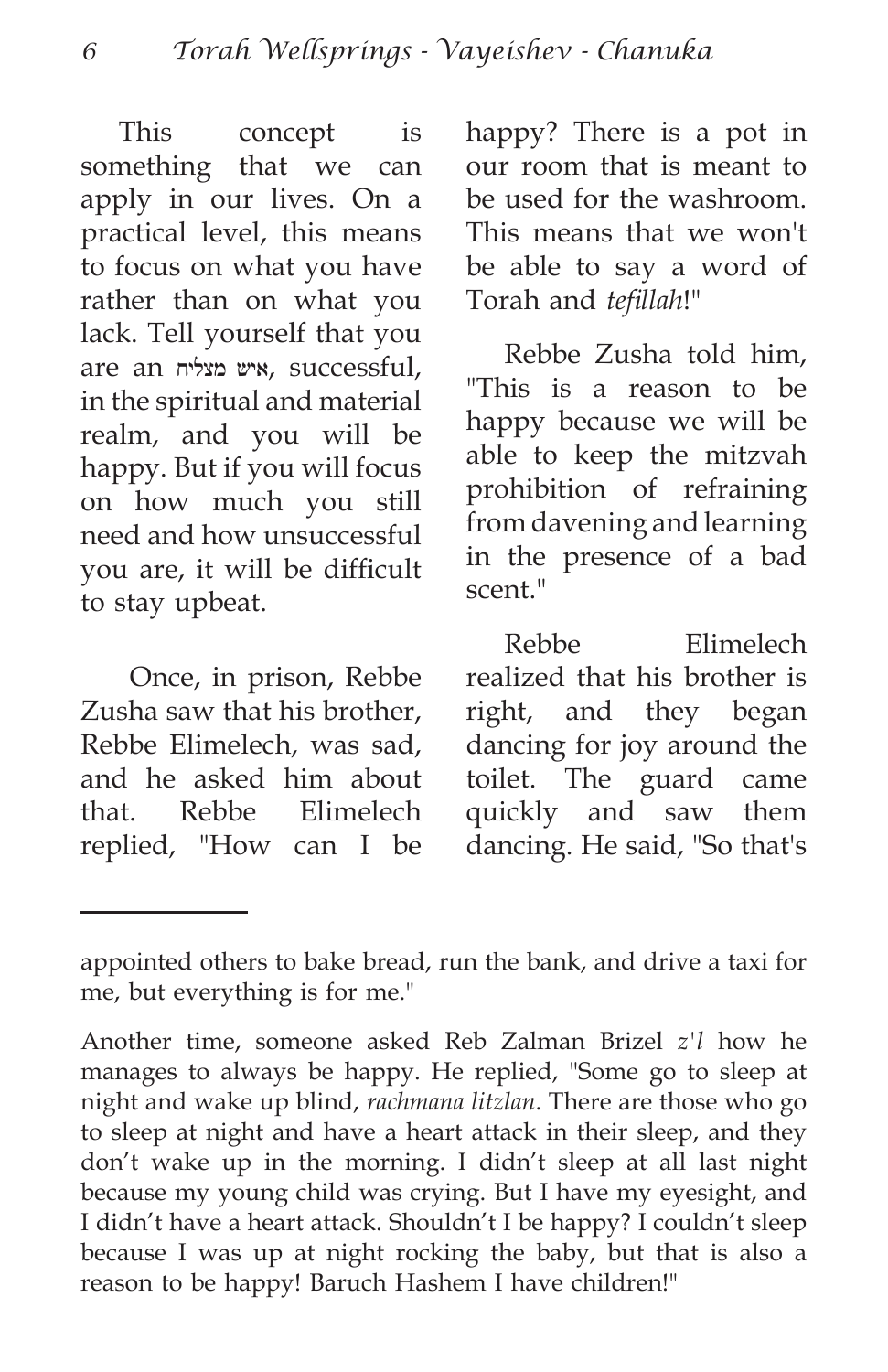what you're so happy about," and promptly removed the bucket.

Similarly, instead of complaining about the avodas Hashem that we fail to perform, we should focus on the avodas Hashem that we do accomplish. As the Sfas Emes (and others) say, שמח בחלקו, being happy with your portion, applies to ruchniyus, too. We should rejoice with our level and consider it special. Although we strive to reach higher levels, we can rejoice and feel successful with whatever portion of *avodas Hashem* we have attained.

This is what Yosef realized as a slave in Mitzrayim. His avodas Hashem mission changed. It wasn't the same as when he lived with his holy father and brothers in Eretz Yisrael. However, within the confines of the situation, he served Hashem with all his might. He focused on those successes, and he was happy with his lot.

#### **Everything is for the Good**

Another approach to achieve happiness is to recognize that everything is for the good. Yosef used this method, as well, to be happy with his portion. He believed that since it was destined for him to be a slave in Mitzrayim, this is the very best situation for him, and something exceptional will come with it. With this thought in mind, he was happy at all times.

The Midrash says, "Eliezer served his master, Avraham, with loyalty, and in this merit, he changed from being cursed (ארור) to being blessed "....(ברוך)

About Yosef, the Midrash (*Shir HaShirim* 1:1) יוסף על ידי ששימש את רבו ,states served Yosef ",באמונה יצא לחירות Potiphar loyally, and in this merit, he was released from jail."

The Sifsei Tzaddik asked the Sfas Emes, "I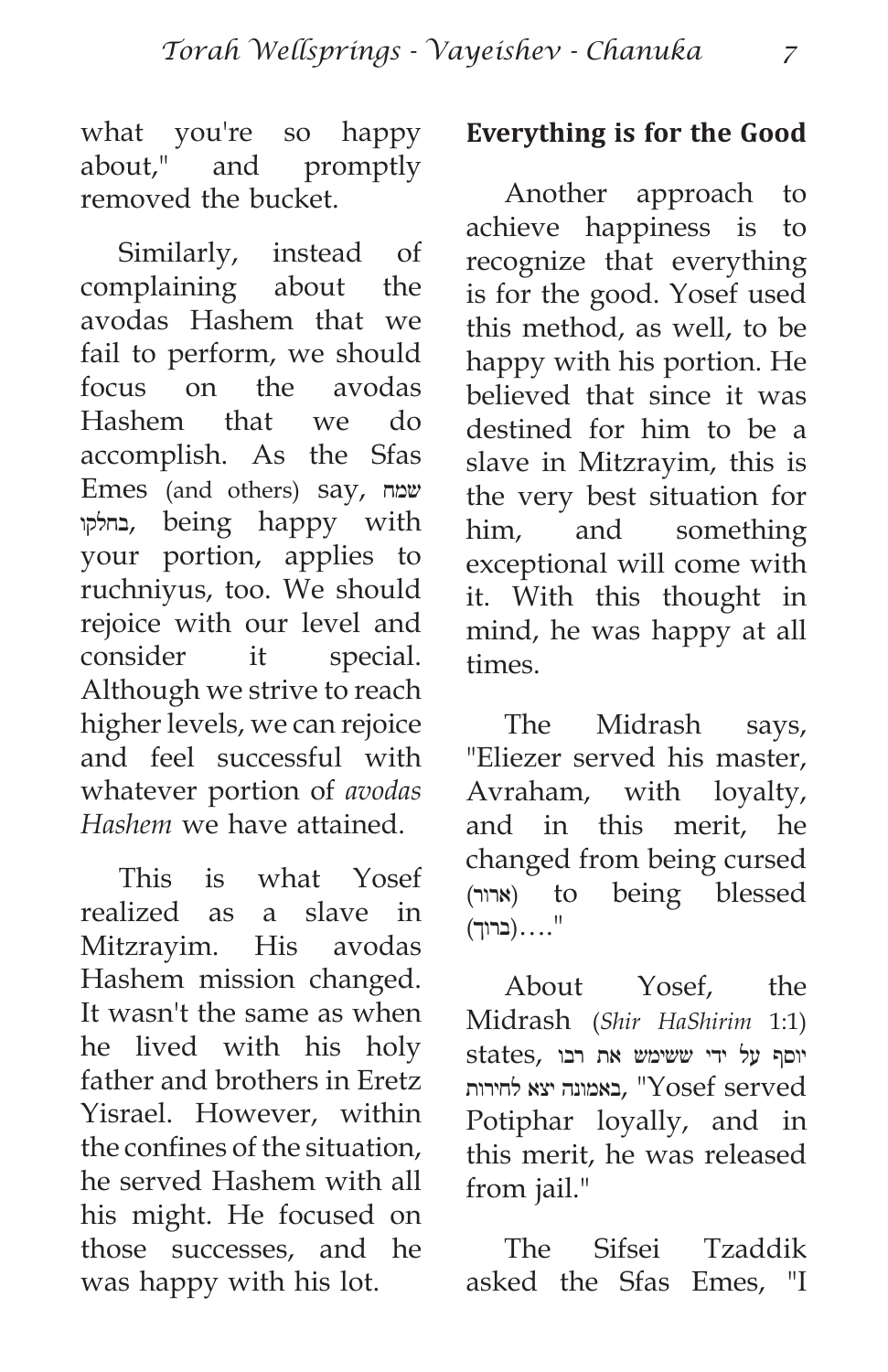understand the first Midrash, that Eliezer became blessed because he served Avraham Avinu loyally. But I don't understand the second Midrash. Why should Yosef be freed from prison because he served Potiphar loyally?! What is so special about serving Potiphar that Yosef was rewarded for serving him loyally?

The Sfas Emes replied that when the Midrash יוסף על ידי ששימש את רבו ,says באמונה, it doesn't mean that Yosef served his master loyally. It means Yosef served his master באמונה with *emunah*, with belief in Hashem. He believed that it was Hashem's will that he be a slave and that it was for his good. And in the merit of this emunah, he was freed from jail.

To protect himself from sinning, Yosef left his clothes in Potiphar's wife's hands, and he ran outdoors. How did Yosef have the courage to embarrass himself like that, run out without clothing to escape sin? It was because of what happened earlier. His brothers humiliated him when they removed his ,cloak precious ,כתונת פסים before they sold him. Even then, without his garment, being sold as a slave, Yosef trusted that it must be for the good. That experience gave him the stamina to endure embarrassment once again to save himself from sin.

As the Sfas Emes (תרל״ד) writes, "It seems that since Yosef was embarrassed by his brothers, ויפשטו את כתנתו when 'they took of his coat' (37:23). He didn't question Hashem; rather, he believed that it was all for the good. ,וינס ויצא החוצה (39:12) Therefore '[Yosef] ran outdoors.' He had *siyata dishmaya* and was able to embarrass himself to do Hashem's will."

The Sfas Emes concludes, "We should learn from these *parshiyos* to accept Hashem's decrees with love and joy because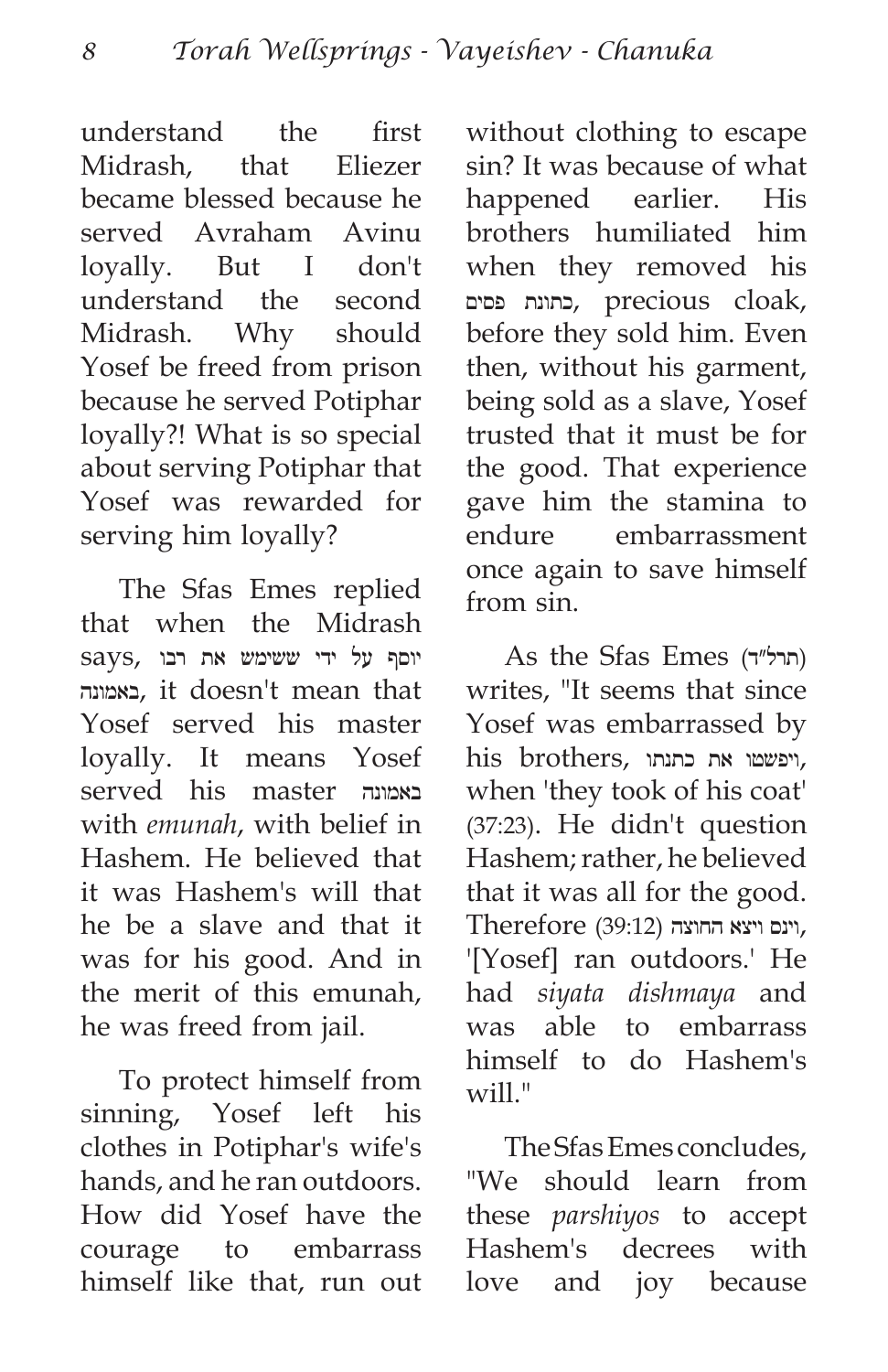everything is in His hands…". Everything we go through, even the hard times, are all ultimately for our good. One day we will look back and understand.

 $It states (39:20)$ , ויקח אדני יוסף אותו ויתנהו אל בית הסהר מקום אשר אסירי אסורים המלך," Yosef's master took Yosef and put him into the prison where the king's captives are confined. ויהי שם בבית הסוהר, 'and he was there, in prison."

The final words seem superfluous because it isn't it evident that if he was placed in jail, he was "there, in prison"? The commentaries explain that means that ויהי שם בבית הסהר Yosef was there with all his heart and soul. He accepted Hashem's decree with joy. He believed that it was for his benefit.

The Kedushas Levi writes, "Yosef could have done something to get himself out of jail, but he didn't do anything. He trusted in Hashem that everything is for the good." means ויהי שם בבית הסוהר ,So Yosef accepted his fate, and he was even happy with it. If this is Hashem's will, it was good for him.<sup>2</sup>

On the words, יעקב וישב, which literally means that Yaakov sat, the Midrash (84:5) writes, "This can be compared to a person who was walking along and was suddenly surrounded by a pack of dogs. He was afraid of them, so he sat down among them. Similarly, Yaakov saw Eisav's family (the עשו אלופי stated in the earlier pesukim), and he was afraid of them,

**<sup>2</sup>**. Similarly, the Sfas Emes writes, "Yosef was extremely wise, and he was also wealthy (because Potiphar gave him everything he owned (see 39:8). If he wanted to, he could find a way to get himself out of prison. But he believed that his imprisonment was Hashem's will so he remained there and he didn't try to leave."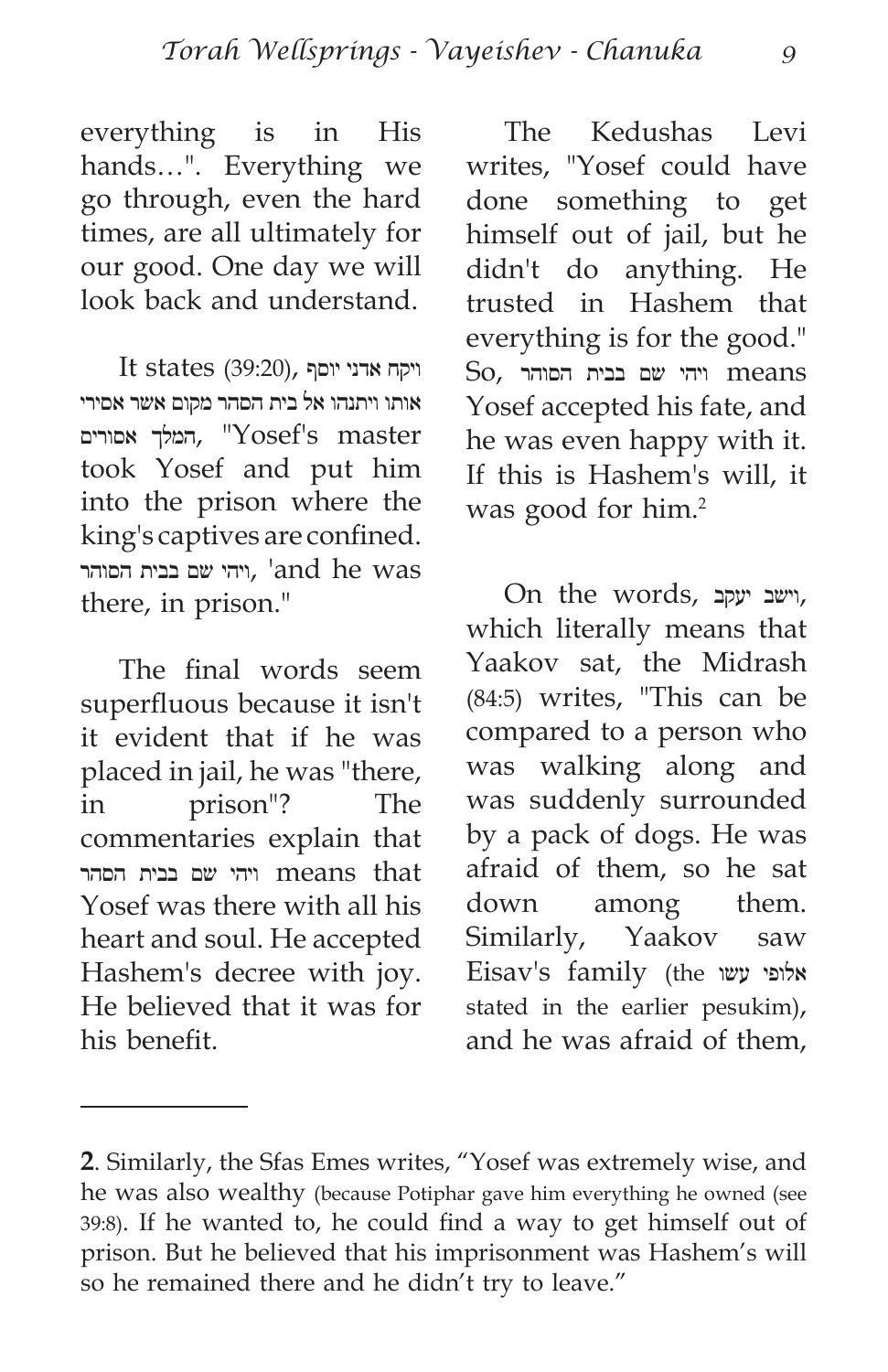so he sat down between them."

The Chidushei HaRim *zt'l* explains that when Yaakov saw Eisav's family, he was scared. But he decided that he would sit among his troubles, which means that he will accept them, for everything is for the good. And with this attitude, everything became good.

### **The Great Test**

The Gemara (*Yoma* 35:) describes Yosef's difficult test with *eshes* Potiphar. "Every day, *eshes* Potiphar spoke with Yosef and tried to convince him to sin. The clothes she wore in the morning, she didn't wear at night.

The Midrash (Bereishis Rabba 87; Tanchuma) states that eshes Potiphar said, "I will give you less parnassah [if you refuse to sin]." Yosef ,נותן לחם לרעבים ,replied Hashem feeds the hungry. She threatened to imprison him or blind him or send him to a distant land, but Yosef's resolve wasn't weakened. The Midrash writes that she had him wear an iron blade under his neck so that Yosef would look at her. Even so, Yosef didn't look at her. These were extremely difficult tests, and the tests were every day, but Yosef passed them all.

Perhaps the most challenging part of the test was that *eshes Potiphar* tried to convince Yosef that sinning, in that case, was a mitzvah. She sincerely thought it was a mitzvah because she saw in the stars that she would bear children with Yosef. As Rashi (39:1) writes, "Just as Tamar intended *leshem shamayim*, *eshes Potiphar* also intended *leshem shamayim*. She saw in the stars that she would bear children with Yosef, only she didn't know whether it will be with her or with her daughter."

The Sfas Emes *zt'l* says that Potiphar's wife shared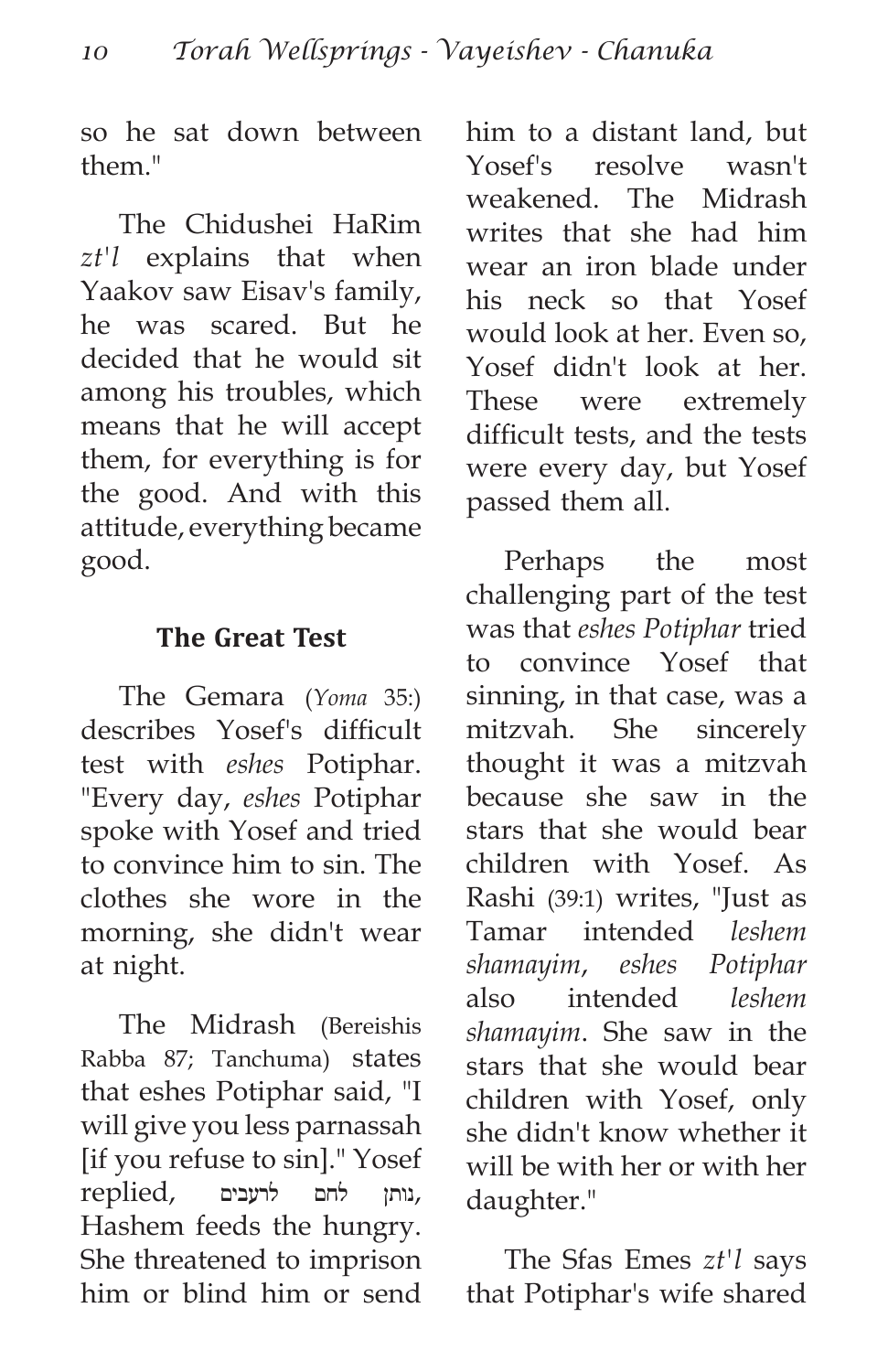what she saw in the stars with Yosef. She explained to him that it is a mitzvah, destined from heaven. This made the test much greater. Because the *yetzer hara* can't convince tzaddikim to perform *aveiros*, so he tries to convince them that it is a mitzvah. The test becomes very difficult to pass. ,וימאן (39:8) Nevertheless Yosef refused to sin.

וימאן is also written by the mitzvah of *yibum* as it .מאן יבמי ,(25:7 *Devarim* (states There it means when one has an obligation of *yibum* he may refuse to do the mitzvah and instead perform *chalitzah*. The Midrash (87:5) says that Yosef told *eshes Potiphar*, "If a person is permitted to refuse to do *yibum* (as it states יבמי מאן(, which is a mitzvah, certainly one can refrain from an *aveirah*!"

The Sfas Emes explains that Yosef was telling her, "Even if you are correct, and it is a mitzvah, I may refrain, just as one is permitted to refrain from the mitzvah of *yibum*. When one refuses to do *yibum*, another path is opened up – the path of *chalitzah*. Similarly, Yosef told her, even if he turns down this mitzvah, Hashem will arrange it some other way. (And indeed, Yosef married *eshes* Potiphar's daughter, and he bore Efraim and Menasheh from her, in a permitted way.

The Divrei Shmuel *zt'l* writes that just as *eshes* Potiphar saw in the stars that they would bear children together, Yosef saw that in the stars, as well. Yosef understood that this meant he would eventually sin with *eshes* Potiphar. This brought Yosef to think, "What purpose is there in passing the test if I will anyway end up committing this grave *aveirah* eventually."

But then Yosef told himself, "What the future will be, will be. Right now, I can fight and overcome the *yetzer hara*." This attitude saved Yosef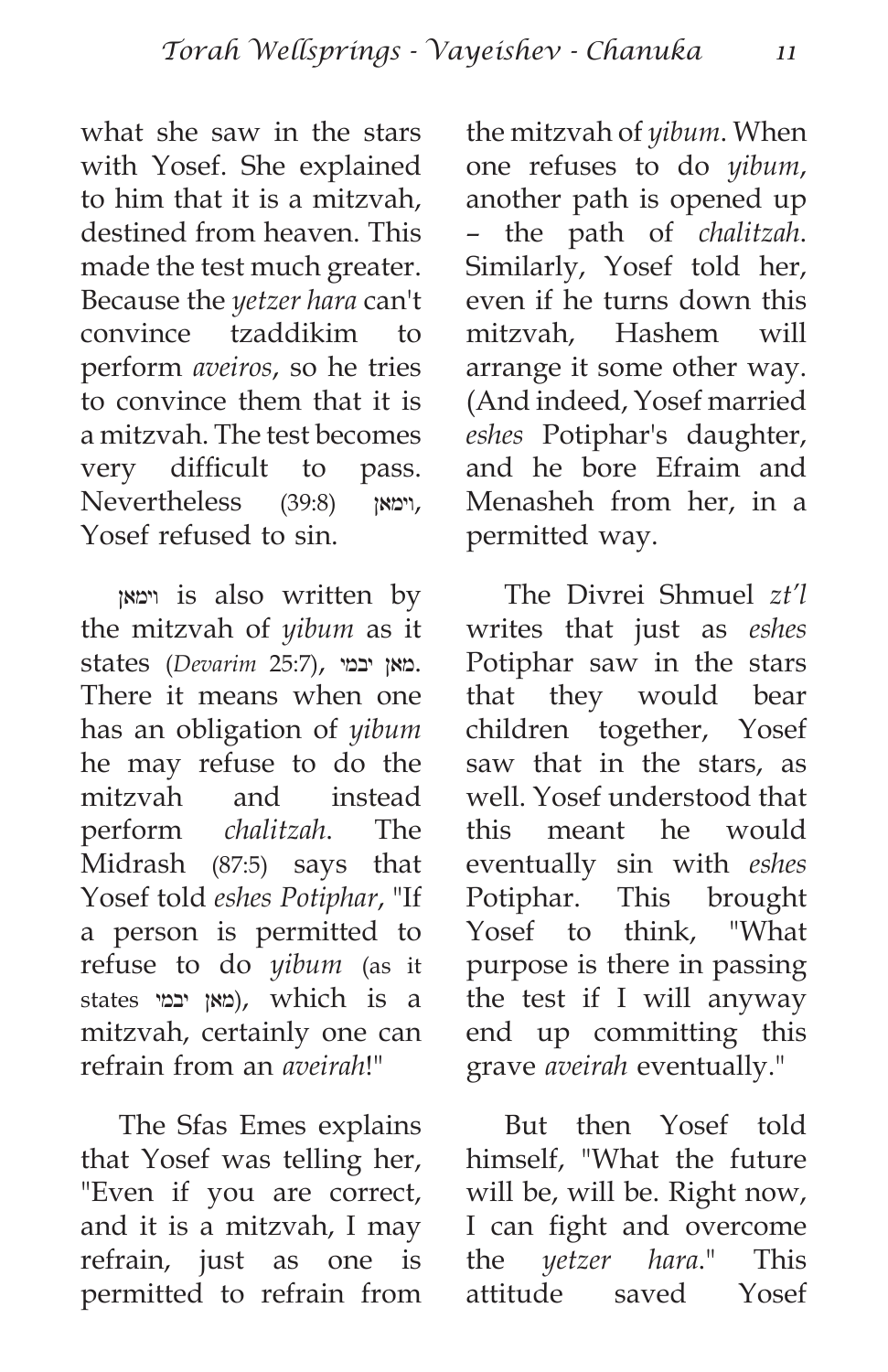because he ended up marrying Osnas bas Potiphar, and bearing children in a permitted way.

#### **"There is No One Greater than Me…"** *(Gaavah d'Kedushah)*

It states (39:12) ותתפשהו בבגדו, that the wife of Phitiphar grabbed Yosef by his clothes. בבגדו also means rebellion. The Beis Avraham explains that eshes Potiphar tried to convince Yosef that he was rebellious against Hashem, and therefore, it's natural that he will sin.

Because of the way a person views himself influences his actions. If one thinks he is righteous, he will act that way. If he has a self-image of a sinner and rebel, that is how he will act. As the Rambam ואל תהי רשע ,Writes) ואל תהי עצמך בפני" Don't consider yourself a *rasha*, because if you think you are lowly, you won't consider your *aveiros* severe."

Rashi (39:6) writes, "When Yosef saw that he was ruling [in Potiphar's home], he began eating and drinking and fixing his hair. HaKadosh Baruch Hu said, 'Your father is mourning, and you are curling your hair?! I will incite the bear [Potiphar's wife] against you."

We can say that Potiphar's wife was referring to these matters when she told Yosef that he is rebellious. She wanted Yosef to focus on these faults and weaknesses, because then she could lure him to sin, *chalilah*.

Yosef replied (39:9), איננו ממני בבית גדול," No one in this house is greater than me." Rebbe Moshe of Kobrin *zt'l* explains that Yosef was saying, "I'm the greatest person in the world. There is no one greater than me." With these encouraging thoughts in mind, he was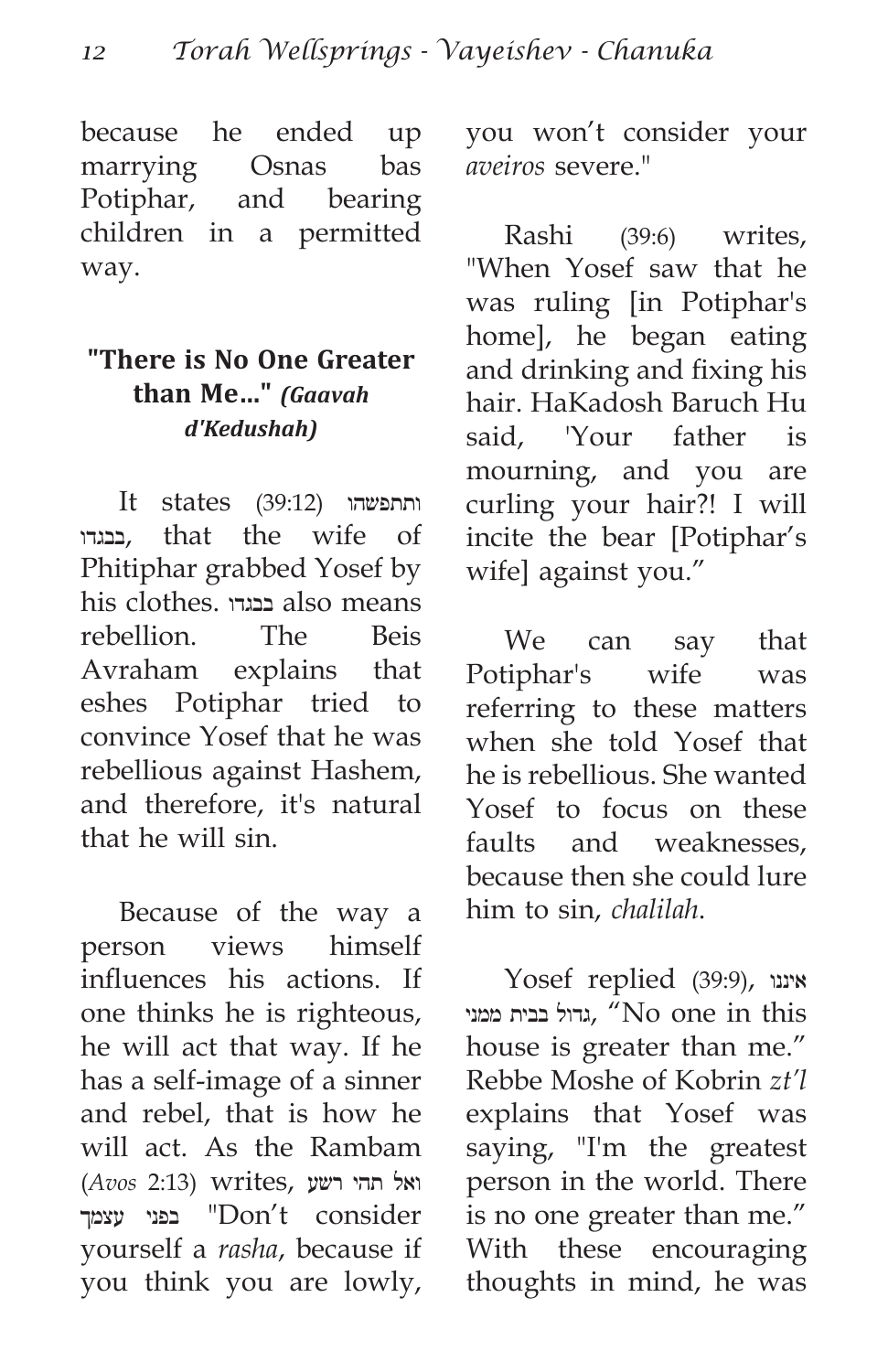able to overcome the *yetzer hara*. 3

These are the words everyone should tell themselves when the *yetzer hara* tries to convince them to sin. One should say, "I'm extremely distant from sin. I'm among Hashem's tzaddikim. With every good deed I do, I make a great *nachas ruach* for Hashem. How can I sin!?"

This is called *gaavah d'kedushah*, righteous pride, that one must use to overcome the *yetzer hara*.

Chazal say (*Sotah* 49:), The .בעקבתא דמשיחא חוצפה יסגי Sfas Emes *zt'l* says that this Gemara can be translated as follows: Before Moshiach comes, people will have the chutzpah to say, "I'm a tzaddik! I'm special!" And that's good, and that's necessary because, with that pride, they will conquer the *yetzer hara*.

 $It states (37:3),$  וישראל אהב את ,יוסף מכל בניו...ועשה לו כתונת פסים "Yaakov loved Yosef more than all his other sons… and he made him a silk coat." This coat, that only Yosef got, caused a lot of jealousy. As the Gemara (*Shabbos* 10) states, "A person should never show favoritism to one son over the others, because the clothing that Yaakov gave Yosef more than to the other brothers sparked their jealousy, and it led to

**<sup>3</sup>**. After the Yidden committed the sin of the *egel*, Moshe Rabbeinu prayed for forty days that Hashem should forgive them. Moshe Rabbeinu said that he was praying because (*Devarim* 9:19), מפני יגרתי כי .האף

Rebbe Moshe of Kobrin *zy'a* said that Moshe was saying, יגרתי כי I am afraid האף מפני, that their noses may turn down due to their shame and disgrace, as a result of their sin. And that is the greatest problem, because if they feel down, this can lead to many more sins.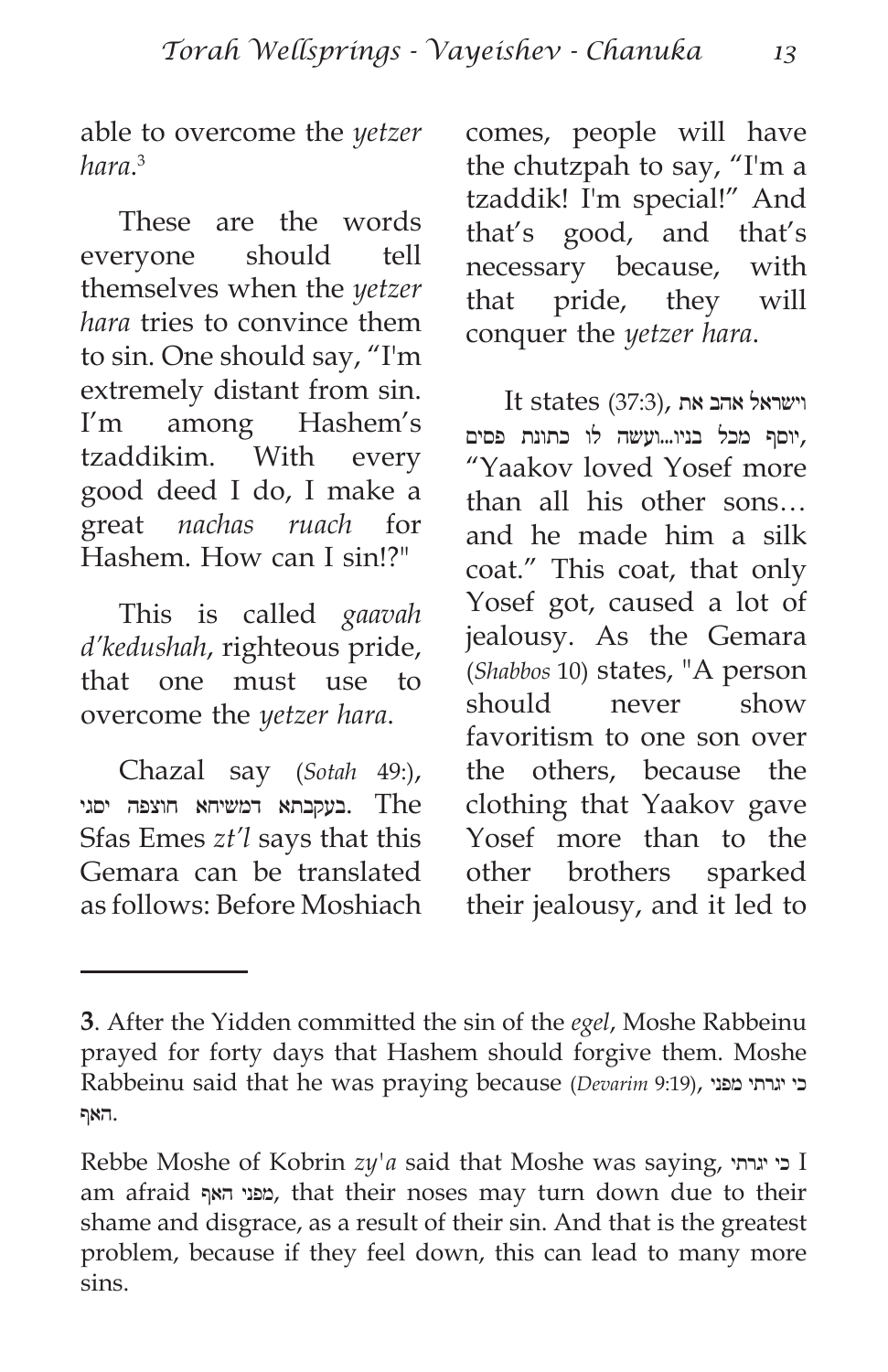our forefathers going down to Mitzrayim."

Why did Yaakov give this coat to Yosef? *Baalei mussar* explain that it was to raise Yosef's self-esteem. Probably, more than all his brothers, Yosef endured the greatest tests. He lived among goyim for so many years, first as a slave and then as the prime minister. As Rashi (37:31) writes, יוסף מלך היה, ועוד שנשבה לבין הגוים, והרי הוא עומד בצדקו, "Yosef was king, and he was captured among goyim, and nevertheless, he remained righteous." Yosef passed these difficult tests because of the honor he received with his unique clothing.

The Baal HaTurim writes that פסים is *roshei*  פוטיפר, סוחרים, ישמעאלים, for *teivos* מדינים, the four times Yosef was sold. The Baalei Mussar explain that the coat hinted to the four times Yosef was sold because the coat's purpose was to increase Yosef's selfesteem so that he could pass those difficult tests.

 ועתה לכו ,(37:20-21) states It ונהרגהו, " $[Yosef's$  brothers said] 'Let us go and kill  $\lim...'$  וישמע ראובן ויצילהו מדים Reuven ,ויאמר לא נכנו נפש... heard, and he saved him from their hands. He said, 'Don't kill him…" Reuven advised his brothers to throw Yosef into a pit rather than to kill him. The Midrash (*Yalkut Shimoni* 141) states, "If Reuven knew that Hashem would write these words in His Torah, Reuven would have carried Yosef on his shoulders and brought him home to his father"

The Chasam Sofer (ד״ה והיה (explains, "A person doesn't know the value of his deeds, just how precious they are. If Reuven knew that Hashem will write in the Torah that he saved Yosef, he would have done even more. He would have carried Yosef home on his shoulders to his father.

There are times that we all do wonderful, great deeds; only we aren't aware of how precious they are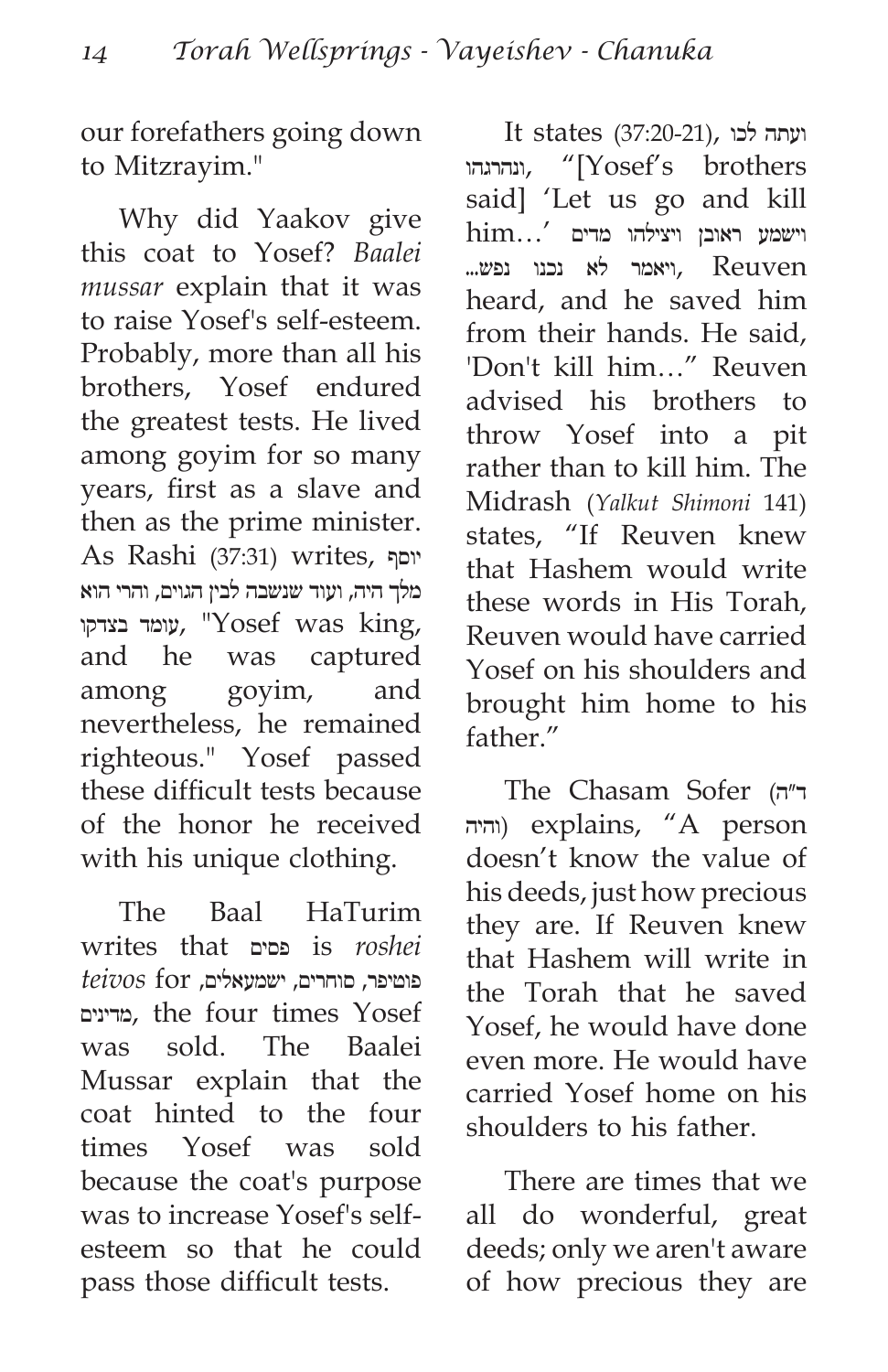before Hashem. But be aware that it is true. At times, you do great deeds. This will help you build up your self-esteem. You will consider yourself special and righteous, and this will help you win over the yetzer hara.

The Gemara (*Bava Metzia* 85.) tells that Rebbe (Reb Yehudah HaNasi) came to the city where Reb Elazar (the son of Reb Shimon bar Yochai) once lived. He asked the people of the city whether Reb Elazar had any children living in this city. They told him that Reb Elazar's son, Yossi, lived there, and they told him about the grave sins he commits.

The Gemara says, "Rebbe gave him *semichah* and he appointed Reb Shimon ben Issi ben Lekunyah (the boy's uncle) to teach him Torah." Rebbe gave Yossi the honor of *semichah* to build his selfesteem, and to influence Yossi to do *teshuvah*.

The Gemara relates, "Every day Yossi told his tutor that he wants to return to his city [and to return to his past lifestyle]. His tutor, Reb Shimon ben Issi, would tell him, "You were made a *chacham*, you wear the golden cloak of the scholars, we call you 'rebbe', and you want to leave?"

He would answer, "I swear, I won't ask to leave again." Eventually, he became a great scholar and tzaddik, and he is called in Chazal "Reb Yossi ben Reb Elazar ben Reb Shimon."

When Reb Yossi was *niftar*, they wanted to bury him near his father, Reb Elazar, but there was a snake at the cave entrance, preventing them from burying him there. People thought that Reb Yossi wasn't fitting to be near his great father. A *bas kol* emanated and said, "It isn't because Reb Elazar is greater than Reb Yossi. Rather it's because Reb Elazar suffered the pain of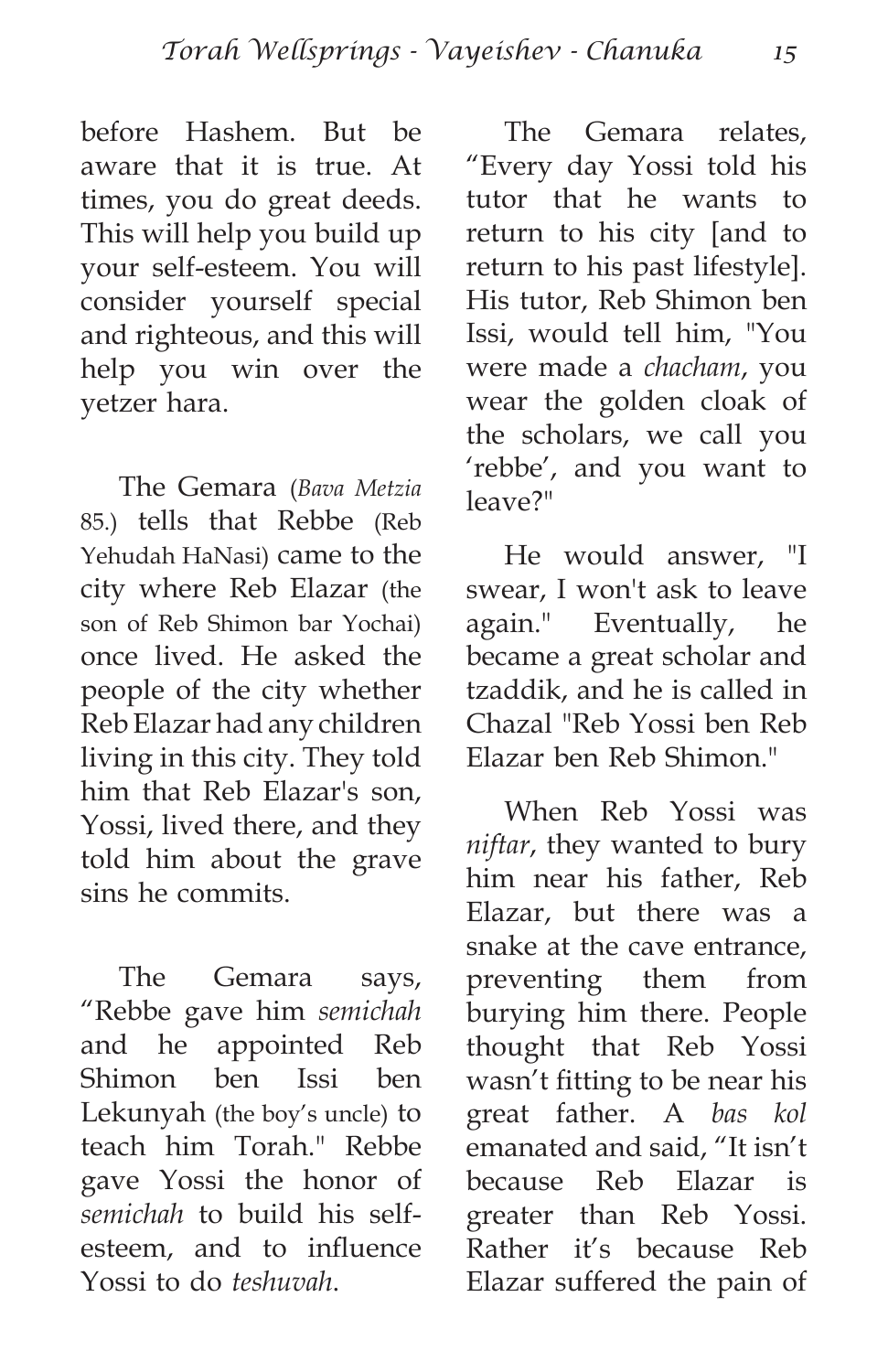being hidden in a cave for thirteen years" (see *Shabbos* 33).

This Gemara is saying that Reb Yossi reached his father's level (only he lacked the extra merit of having suffered for Torah). Reb Yossi's pivotal change began when he received *semichah*, was called "rebbe" and wore the golden cloak of rabbanim. Because the way one perceives himself is how he will act.

The Or Zarua discusses the order of the alef beis. On the letters  $\gamma$ ' ק'  $\gamma$ , he writes that צד״י means empty,4 representing the people who feel that they are empty people, sinners. As we explained, this negative feeling can in itself lead to sin.

The solution is  $\vdash$   $\vdash$ These letters are the *roshei teivos* of רבי קריא, call him rebbe, as Rebbe did to Reb Yossi. Build up his selfesteem, and he will reach his full potential.<sup>5</sup>

The German was embarrassed. He didn't know that anyone saw him. Reb Yankele promised that he won't tell anyone about it, and that he was curious why he did this. The German replied, "I used to be a powerful general in the German army. Hundreds of soldiers had to obey each one of my commands. I don't want to forget my glorious past. So I put on my military uniform with all my medals, and I pretend that I'm once again commander over hundreds of soldiers. That gives me strength to endure the humiliation and

**<sup>4</sup>**. צדי means empty. As Onkelus on ובהו תהו writes, ורקניא צדיא," empty and void."

**<sup>5</sup>**. When Reb Yankele Galinsky *zt'l* was a prisoner in Siberia, one of his roommates was a gentile, a former general in the German army. Every night, when the gentile thought everyone was asleep, he put on his general uniform, which he kept under his bed, and he marched around the room, as though he was leading hundreds of soldiers. One night, Reb Yankele asked him why he does this.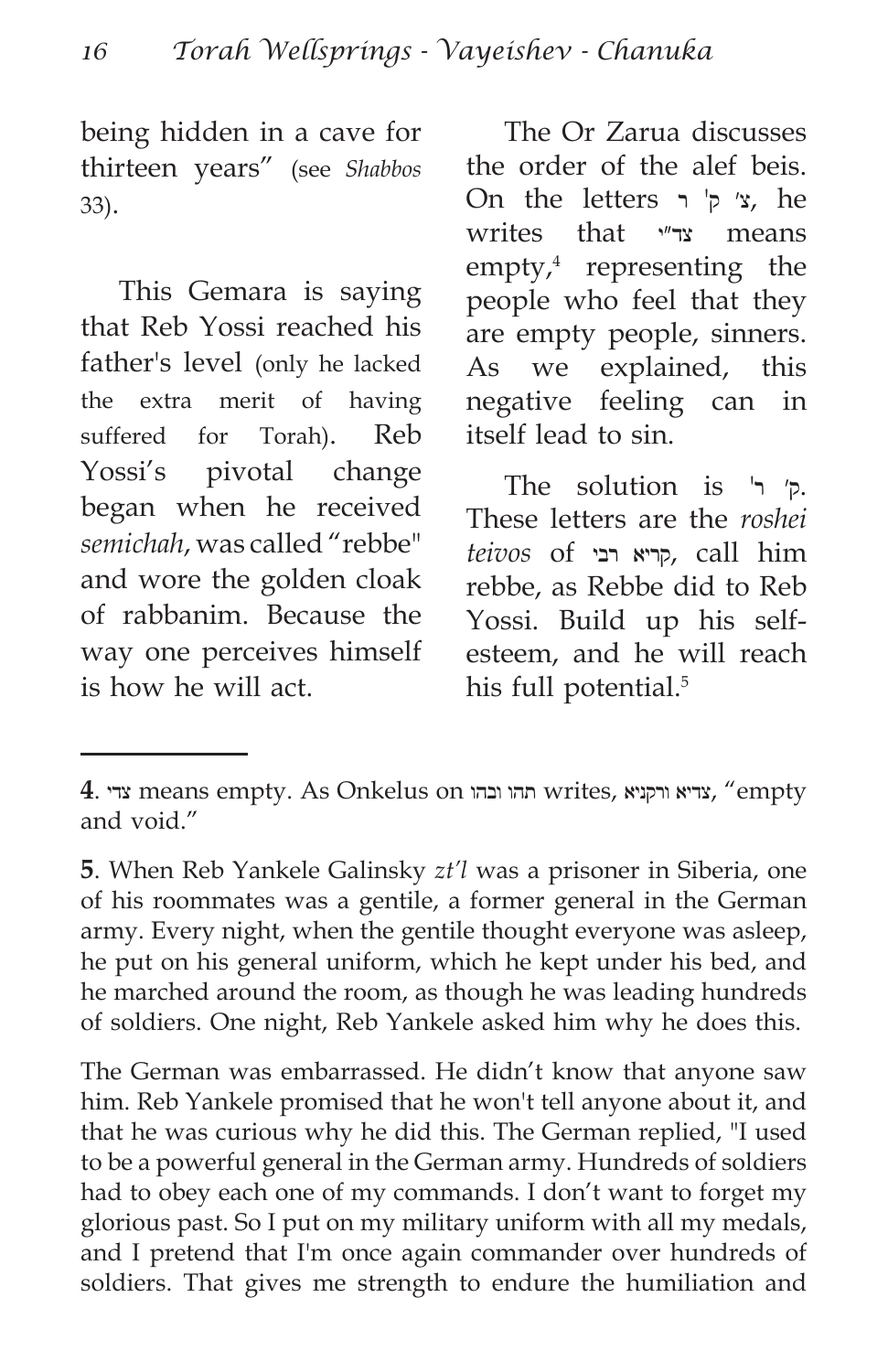Many people had a hard time holding onto their religion after enduring the horrors of the Holocaust. Our present story is about such a *bachur*. Before the war, he was a chasidishe bachur. He had peyos, a long coat, and studied in yeshiva. After the war, he was planning on marrying a non-Jewish woman. People spoke to him, trying to convince him that he shouldn't commit this grave sin, but he didn't listen. Reb Gad'l Eizner *zt'l* succeeded in stopping him with the following simple phrase. He told him: פאסט עס נישט פאר א חסידישע בחור, "It  $i$ sn't proper for a *chassidishe bachur* to do such a thing." That rebuke turned him around because the way to bring people to *teshuvah* is not through harsh rebuke and the likes, but by revealing to them how great they indeed are.

As it states (*Mishlei* 3:11), מוסר ה׳ בני אל תמאס. The  $\,$ Yesod HaAvodah explains: ',מוסר ה', Hashem gives *mussar* by saying בני," You are my son! תמאס אל, Don't defile yourself with disgraceful deeds."

A wealthy man and his employee were once riding in a taxi. The wealthy man asked the taxi driver, "How much will this ride cost?"

"Twenty dollars."

"If my worker gets off, how much will the ride cost?"

The taxi driver replied, "It will be the same. Twenty dollars."

The haughty wealthy man turned to his worker

affliction we suffer here in the Russian prison."

Reb Yankel would tell this story because we should also remember that we are the King's son. We shouldn't forget our glory and pride. Even when we think we are ordinary people, enslaved by the *yetzer hara,* don't forget who we really are.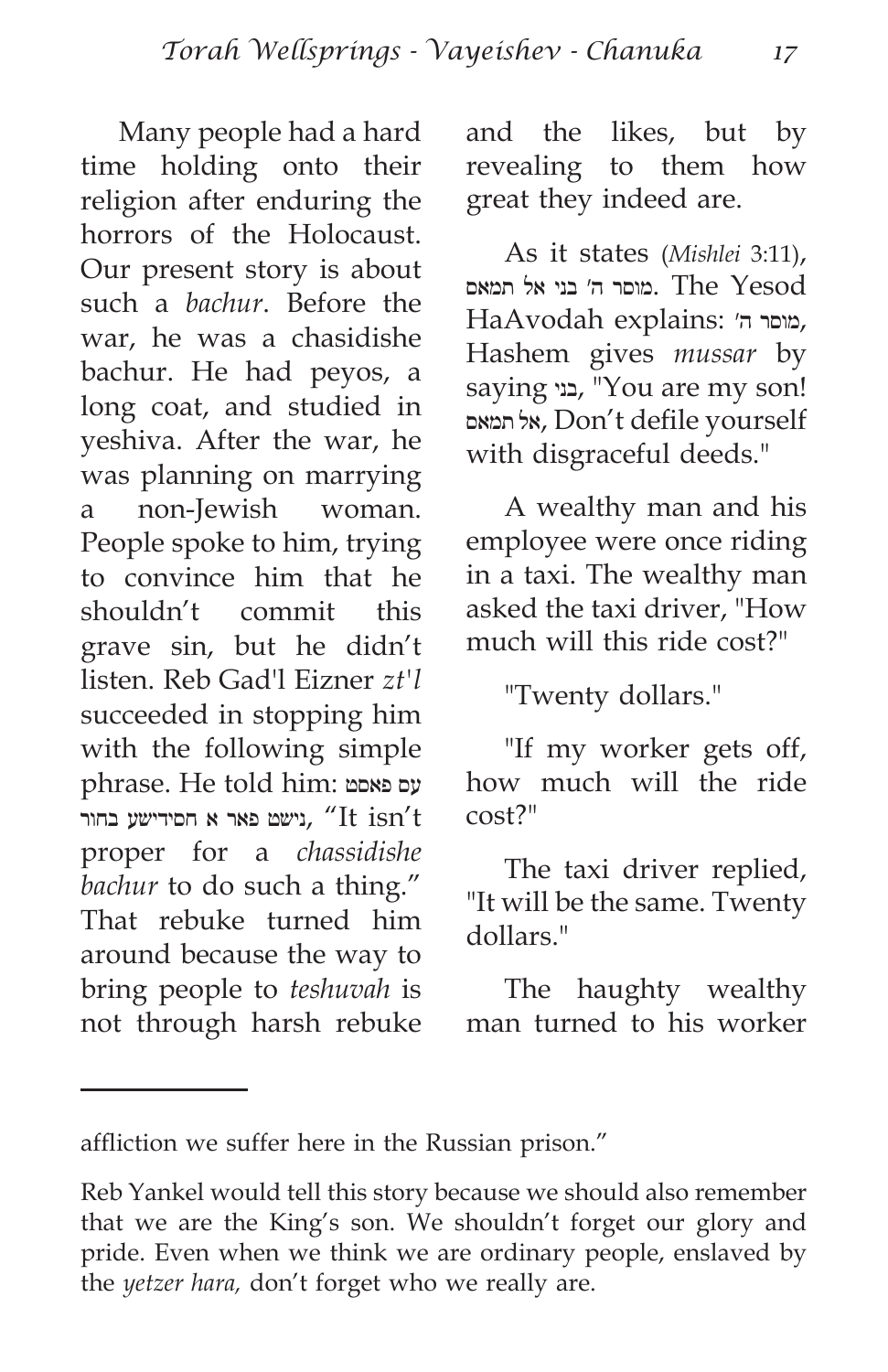and sneered, "Did you hear what he said? The taxi driver says that you have no value."

Obviously, this logic is faulty because if the employee rode in the taxi by himself, he too would pay twenty dollars.

Similarly, the *yetzer hara* tells us that we don't have any value, but it isn't true.

Therefore, when the *yetzer hara* incites you to an *aveirah*, believe in who you truly are. As Rebbe Shlomo of Karlin *zt'l* said, "The greatest *yetzer hara* is to forget that you are a מלך בן, Hashem's child."

## **Chanukah and the Greatness of Every Yid**

 The importance of recognizing our value and worth before Hashem is related to Chanukah.

The Yevanim decreed that Yidden must write on their oxen's horns, לכם שאין ישראל באלקי חלק, that they don't have a portion with the G-d of the Yidden. The Sfas  $E$ ותרל״ו ליל ז׳ ד"ה איתא) says that these words are contradictory because אלקי ישראל, means every Yid is united with Hashem. How do they say in the same sentence that they don't have a portion with אלקי ישראל ?But the answer is, the Yevanim also knew that Hashem is the G-d of the tzaddikim. They accepted the fact that Hashem is אלקי ישראל. But they felt that this title and prestige weren't intended for the average yid, only for the great tzaddikim, which was their error.

Chazal (*Bereishis Rabba* 2:4) ,וחשוך על פני תהום ,state "Darkness over the depths…" refers to Yavan "who darkened the eyes of the Jewish nation with their decrees." They darkened their eyes by making them feel that they were unimportant people. When the Chashmanoim won the war, Bnei Yisrael acquired *emunah* that every Yid, no matter who he is, is very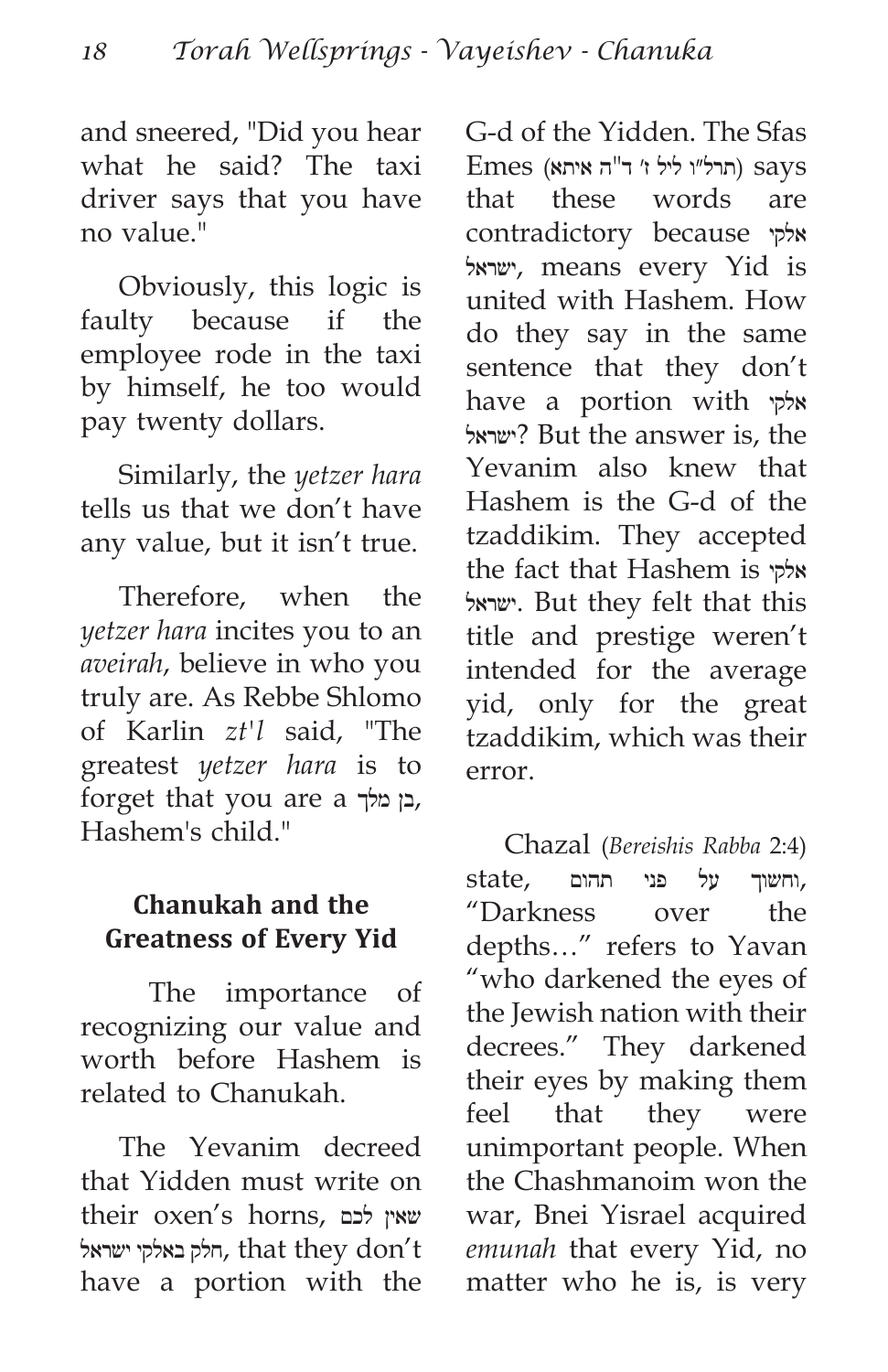important. With each mitzvah he performs, he sends spirituality and blessings to all worlds. And as we explained, when one attains this belief, he will devote himself to *avodas Hashem*.

#### **Serve Hashem with Joy**

One of the benefits of knowing our importance before Hashem is that this will enable us to perform mitzvos joyously.

The Sar Ha'Ofim, Pharaoh's chief baker, told his dream to Yosef. (40:15- אף אני בחלומי והנה שלשה סלי חרי על (16 ראשי ובסל העליון מכל מאכל פרעה מעשה ,אפה והעוף אכל אתם מן הסל מעל ראשי "Also, I, in my dream, behold there were three woven baskets on my head. The top basked had all the baked goods that Pharaoh eats, and birds were eating from the basket above my head."

Yosef told him the meaning of his dream. בעוד שלשת ימים ישא פרעה את ראשך מעליך ותלה אותך על עץ ואכל העוף את בשרך מעליך," In just three days Pharaoh will take off your head, hang you… and birds will eat your flesh…"

And that is what occurred (see 40:22).

How did Yosef know that this was the interpretation of the dream? How did Yosef know that the Sar Ha'Ofim's would die?

The Chida (*Pnei David, Vayeishev*) answers with a *mashal*:

An artist painted a picture of a man carrying a basket filled with fruit. People stood in front of the painting, gazing at it in awe. They were saying, "It is so true-to-life, it even fools the birds," because birds were pecking at the painting, trying to eat the fruit.

A wise person disagreed. He said, "If the painting was true-to-life, the birds would be afraid of the man holding the basket. They aren't afraid. This means it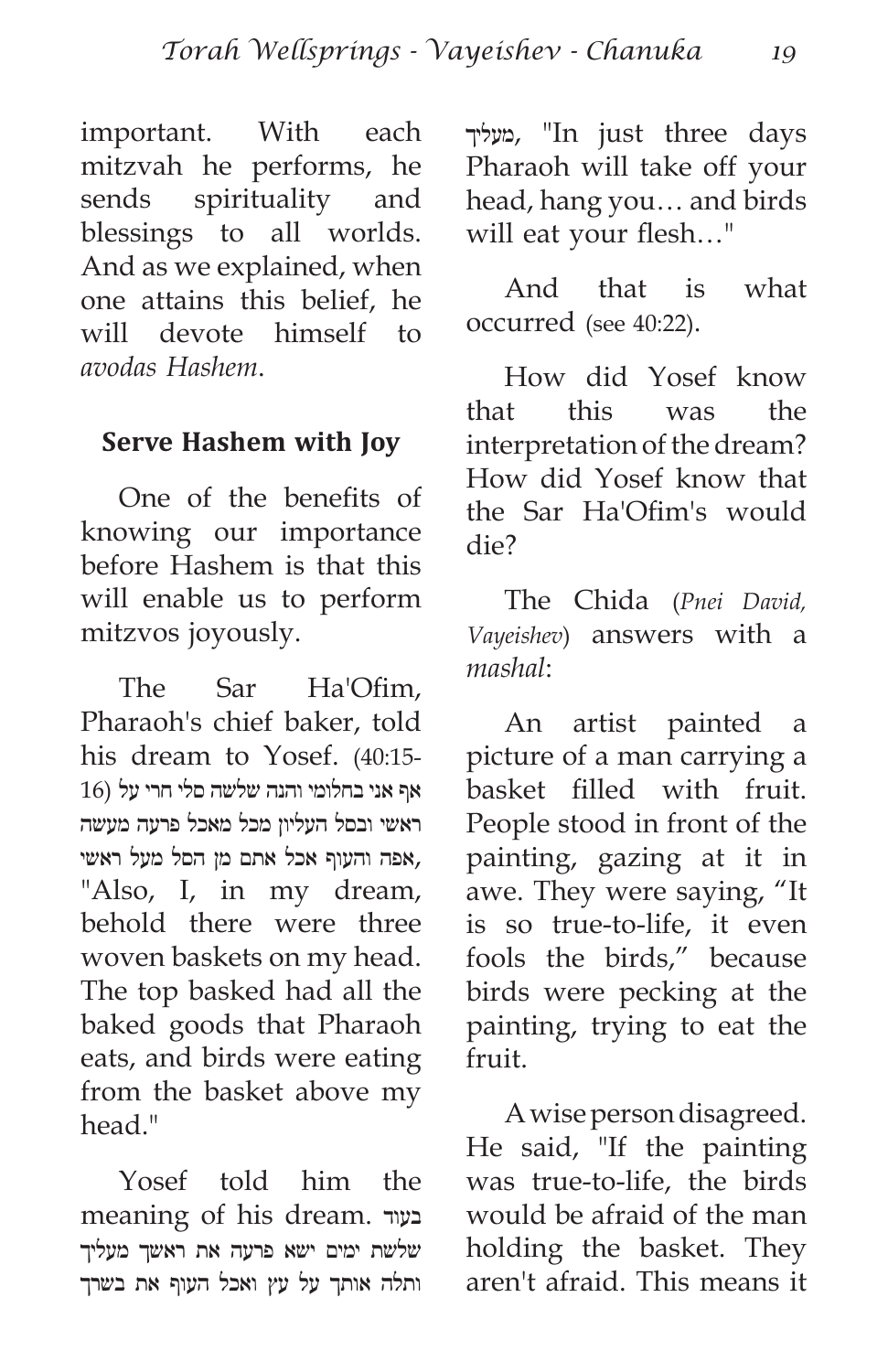isn't a true-to-life painting. I'd call it a dead painting."6

The Chida explains that the *sar ha'ofim* dreamt that he was carrying a basket on his head and yet the birds weren't afraid. They were eating from the bread. Yosef said, "If the birds aren't afraid of the man holding the basket, it means he's dead." That's how Yosef knew that the *Sar Ha'Ofim* would die.

We'll take this lesson a step further:

In the dream, the *Sar Ha'Ofim*, carrying the

**6**. The Chida's *mashal* reminds us of another *mashal*:

Judges at an art competition were ready to proclaim the artist who made a true-to-life painting of fruit and grains as the winner. His painting was so true-to-life, it even tricked the birds, as they repeatedly pecked at the fruits and grains displayed on the canvas.

One artist came to the judges and said, "You can't proclaim him the winner before you look at my painting." He pointed to a curtain on the side of the room, where his artwork lay.

The judges replied, "Open the curtains so we can see your painting."

"I prefer someone else opens the curtain."

One judge tried to open the curtain, but then he realized that there was no curtain there, at all. It was a painting of a curtain.

The judges said, "The other artist fooled birds. Your work fooled humans! You win the competition!"

The *nimshal* is, there are artists who can fool birds, and there are artists who can even fool humans, but Hashem's artwork, *keviyachol*, fools almost everyone. The world seems to be running by nature, and people don't realize that it is just a painting. Therefore, it states אין צור כאלקינו, and Chazal explain, אין צייר כאלקינו, there is no artist like Hashem.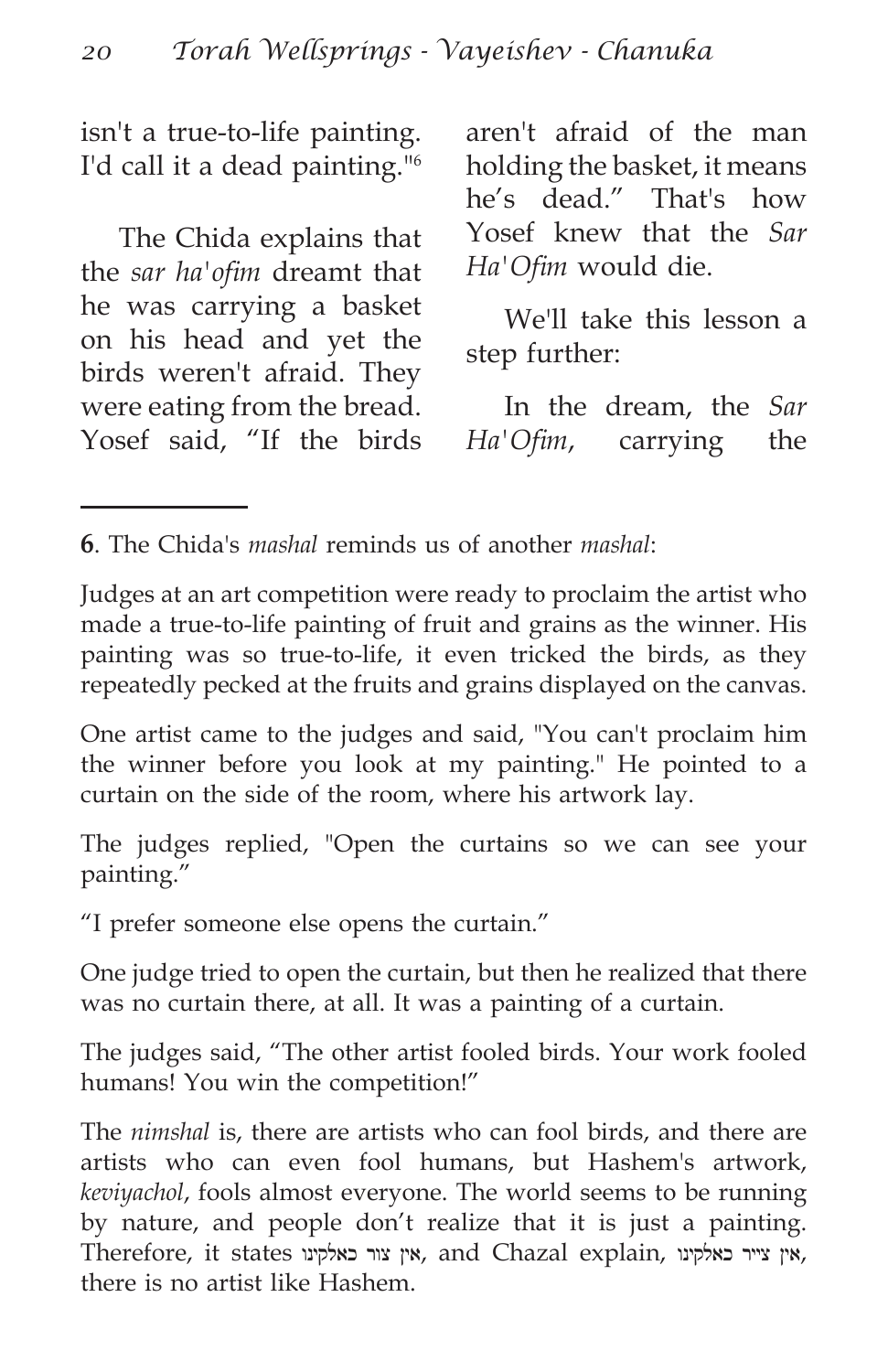loaves of bread on his head, was obviously alive. Yet, we see that one can be alive, and it is as if he is dead. Sadly, the same can be said about someone who keeps the mitzvos without joy. For example, he lights the Chanukah *lecht*, he says *Hallel* and *Al HaNissim*, but it is without vigor and happiness. He is alive, but his mitzvos are dead. This isn't the ideal way to serve Hashem. We must keep the mitzvos energetically and enthusiastically. When we light the Chanukah *lecht*, say *Hallel* and *Al HaNissim*, and perform all the other mitzvos of Chanukah, let it be evident that we are alive.

#### **The Beloved Mitzvah**

Chazal (*Succah* 5.) say the *Shechinah* never descends lower than ten *tefachim*. The holy *sefarim* teach that Chanukah is an exception because on Chanukah, Hashem comes down to the Yidden who are on very low levels, lower than ten *tefachim*, and He raises them to Him.

As the Meor Einayim writes, "The *Shechinah* never goes down below ten *tefachim* (see *Succah* 5). However, Hashem seeks that no Jew will be detached from Him. By the miracle of Chanukah, Hashem *kiveyachol* comes down below ten *tefachim*. He comes close to man, to bring him back up to Him."

As the Divrei Chaim of Sanz *zt'l* said: On Shabbos, Hashem brings us up to Him. On *yom tov*, Hashem comes down to us. On Chanukah, Hashem visits his children in prison.

The Divrei Chaim of Sanz *zt'l* writes, "When a king is sitting on his throne in his palace, his people are not permitted to visit. Surely, those who are being punished by the king because of their iniquities won't be able to visit the king... However, when the king travels around his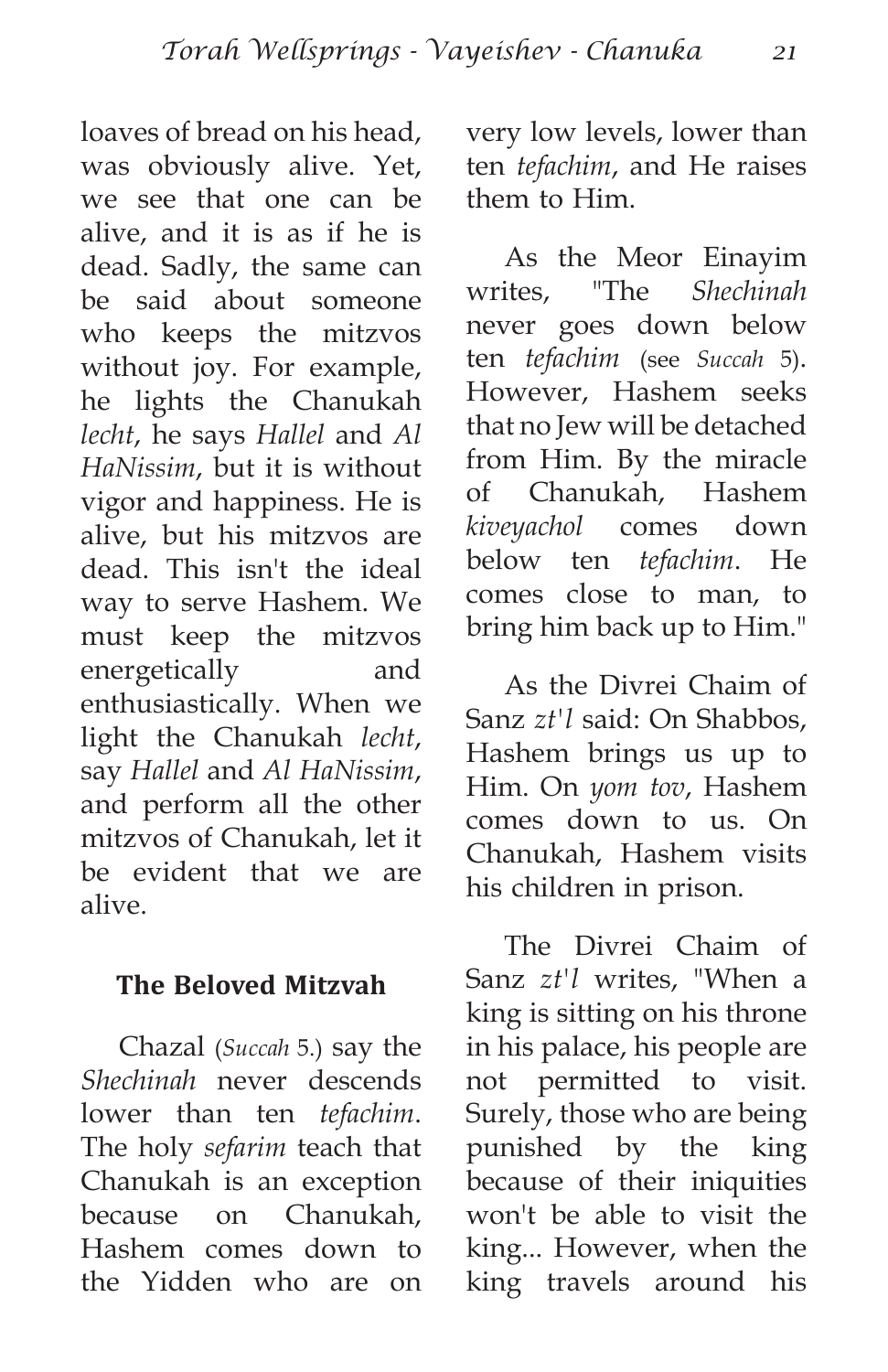kingdom, it's his custom to visit the prisoners in jail… At this time, the prisoners shout, 'King! Save us!' This is what happens on Chanukah. Hashem comes to us to save us from our imprisonment."

One night, before lighting the Chanukah *lecht*, the Tolna Rebbe *zt'l* asked one of his chassidim who had a short wife, "When you speak with your wife, does she climb up on a chair to speak with you, or do you bend down to speak with her?" After asking this question, the Rebbe lit the Chanukah *lecht*.

Rebbe Mordechai Dov of Hornesteipel *zt'l* explained that the Tolna Rebbe had profound intentions when he asked this question. The Gemara (*Bava Metzia* 59.) states, "If you have a short wife, bend over to seek her counsel…" The Tolna Rebbe was hinting that on Chanukah, Hashem *keviyachol* bends over to whichever level we are on, to elevate us.

The Sfas Emes writes, "Chanukah is mostly for the *chalashim* and the *beinonim*." This means Chanukah is mostly for those who are on low levels, because on this holiday they have the opportunity to rise and be close to Hashem.7

**<sup>7</sup>**. People use cotton for the wicks on Chanukah. In Yiddish, cotton is *vatte. Vatta* also means distant (וייט(. We use *vatte* wicks to hint that even those who are distant from Hashem can come close to Him on Chanukah.

*Shulchan Aruch* (673:1) states, "If a Chanukah candle…gets mixed with other candles, even a ratio of 1/1000, it doesn't become *batel*…" This is because Chanukah represents the essence of a Yid and his specialty: Even mixed with another thousand, he doesn't lose his unique, individual status and value.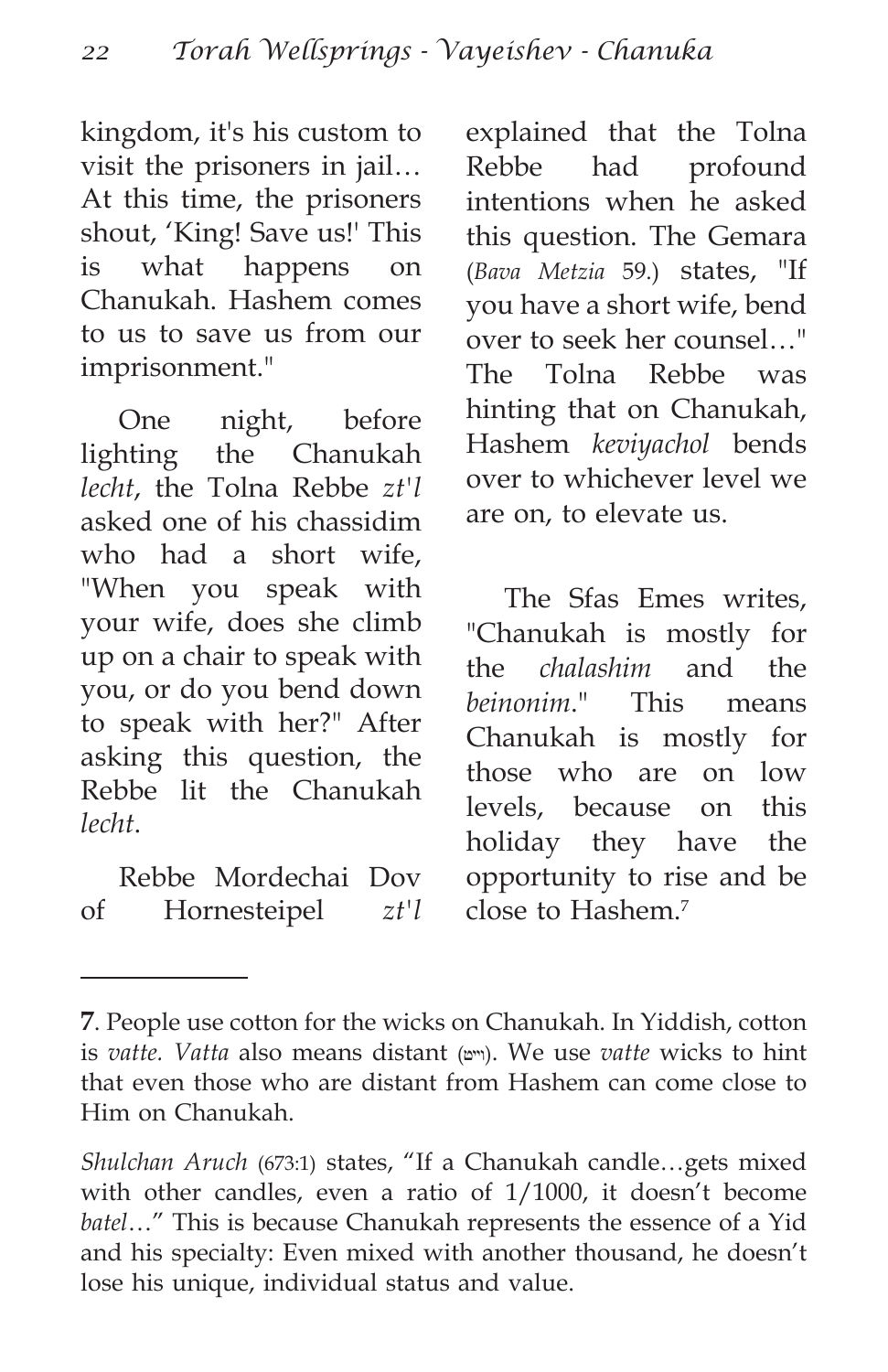The Rambam (*Hilchos*  מצות נר ,writes) 4:12 *Chanukah* חנוכה מצוה חביבה היא עד מאוד וצריך אדם בה להזהר," The mitzvah of lighting Chanukah *lecht* is an extremely cherished/ beloved mitzvah and a person must be cautious with it…" Why is specifically Chanukah lecht called מצוה חביבה, beloved and cherished? It is because by this mitzvah Hashem comes down to us, and thereby, He demonstrates His love to us.

We will explain with a mashal:

A wealthy person married a poor girl and he brought her to his mansion. She wanted to be sure that her husband loves her. She felt that perhaps he doesn't, because of her origin. Her friends told her, "Of course he loves you. Otherwise, he wouldn't have brought you to his wonderful mansion…"

The bride replied, "That doesn't prove anything. He brought me to his mansion because that's his home."

One day, she said to her husband, "I prefer living in my old place, where I lived as a child, growing up as a poor girl." And her husband agreed to move there. It was cramped and not luxurious, but her husband wanted to be there if that is where she wanted to be. That proved to her that her husband loves her.

On Chanukah Hashem comes down to very low levels to raise us up. This shows us that He loves us. That is why Chanuka *lecht* is a מצוה חביבה עד מאוד  $\alpha$  very beloved mitzvah for us.

#### **The Message of the Chanukah** *Lecht*

The *Kav HaYashar* (96) writes, "Every candle that is lit for a mitzvah is extremely holy. If we had *ruach hakadosh*, we would perceive the future when we light those candles.<sup>8</sup>

**<sup>8</sup>**. Rebbe Pinchas of Koritz *zt'l* said: From the Shabbos candles, one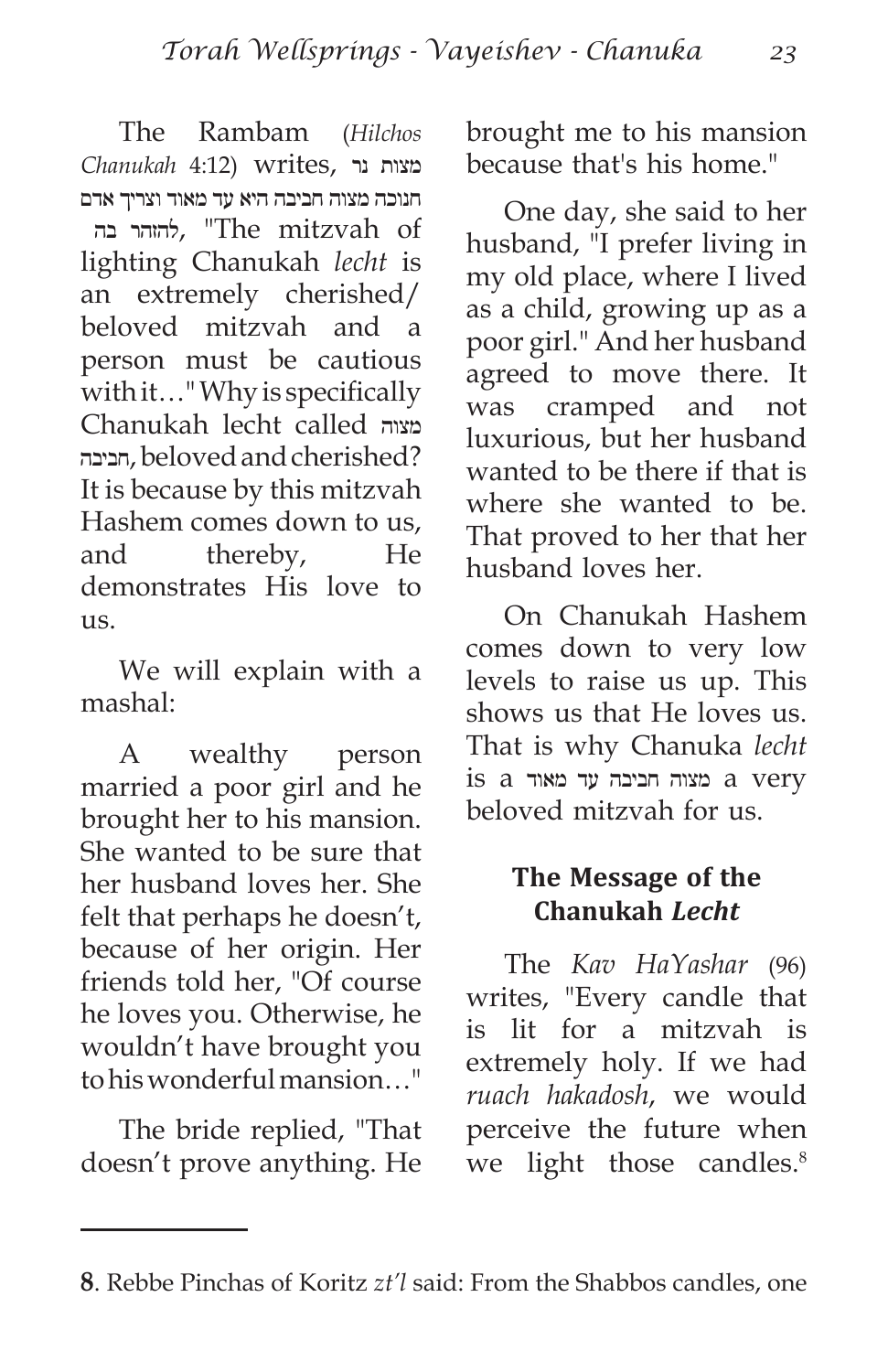They tell us prophecy and resemble the times that the *navi* spoke and told us what he heard from Hashem's mouth. In the introduction to *Yam Shel Shlomo*, the Maharshal writes, 'Once, via a candle lit for a mitzvah, Heaven encouraged me and told me that [He is happy with my studies and my *sefarim*]…' The Maharshal was writing his *sefer*, *Yam Shel Shlomo*. He had a tiny candle burning in front of him, and it was about to burn out, but it continued burning for several hours… The Maharshal understood from this candle that Hashem was with him," and Hashem was happy with his studies and with his *seforim*.

The *Kav HaYashar* writes, "The miracle that occurred to the Maharshal was similar to the miracle of Chanukah, which happened in the Beis HaMikdash. His merit should protect us. He is fortunate, as are his parents who gave birth to him."

One night, Rebbe Shmelke of Nikolsburg *zy'a* was learning Torah by candlelight and a gust of wind blew out the candle. He didn't have a match to light it, so he went onto the porch to see if someone was passing by and could light his candle. Someone arrived, lit his candle, and Rebbe Shmelke went back inside to study Torah. Sometime later, Rebbe Shmelke thought to himself, "How did he light my candle? I was on the porch of the second floor!" He realized that Eliyahu HaNavi came to light his candle, so he could continue learning.

The Alter of Navardok *zt'l* had a small hut in the

can know what will happen during the week, and from the Chanukah candles, one can know what will happen during the year.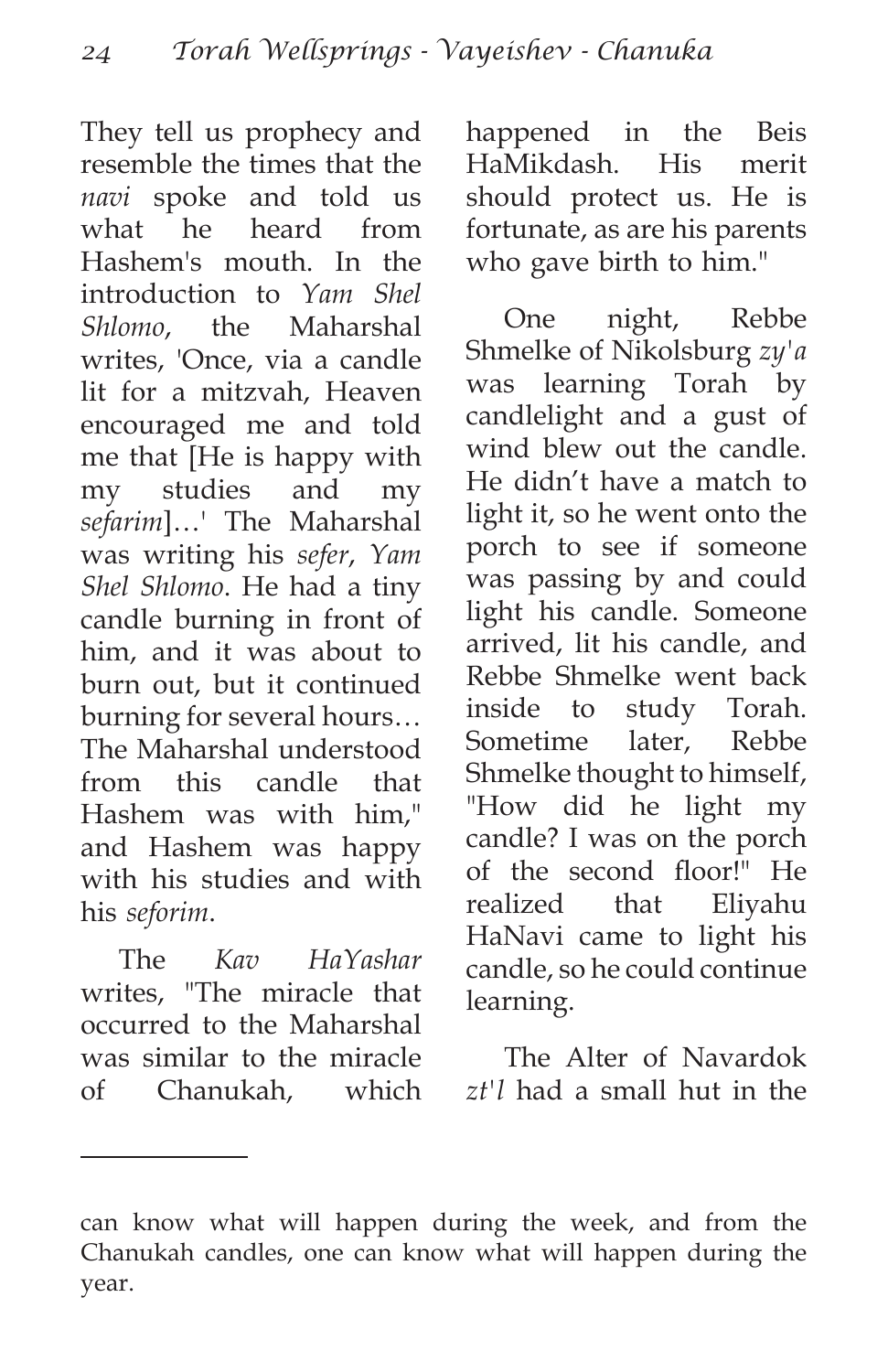forest where he studied Torah and *mussar*. One night, his lamp blew out, and he needed more oil. The Alter of Navardok told himself, "If Hashem desires it, He can send me someone with oil. Everything is possible. I trust that Hashem will help…" Since one is obligated to do *histhadlus*, he opened the door.

As soon as he opened the door, he saw a man passing by. "Do you have oil?" He did, and he gave it to the Alter. The Alter was able to study Torah and *mussar* for the rest of the night.

In the morning, the Alter took the oil that remained, and he stored it, so he could always remember the miracle that Hashem performed for him.

Once, there was a fire in his home, and the jar of oil was consumed in the fire.

The Alter said he was happy that this happened because "Why should I remember this episode more than all the other miracles Hashem performs for me? Every moment of life is filled with miracles."

As we wrote above from the Kav HaYashar, the lamps tell prophecies, like a *navi* prophesizing what he heard from Hashem. We don't have *ruach hakodesh* to understand the messages, but one is clear and true: The *lecht* tell us that Hashem loves us and He wants our Torah and mitzvos. Hashem lowers Himself even under the ten *tefachim* to reach us and draw us up again.

#### **Undeserved - חנינה Kindness**

The *Machzor Vitri* says that חנוכה comes from the word <sub>חנינה</sub>), largess, free gifts.9

**<sup>9</sup>**. As it states, וחנון רחום קל' ה ה׳, etc. and חנון means Hashem grants kindness, even to those who don't deserve it.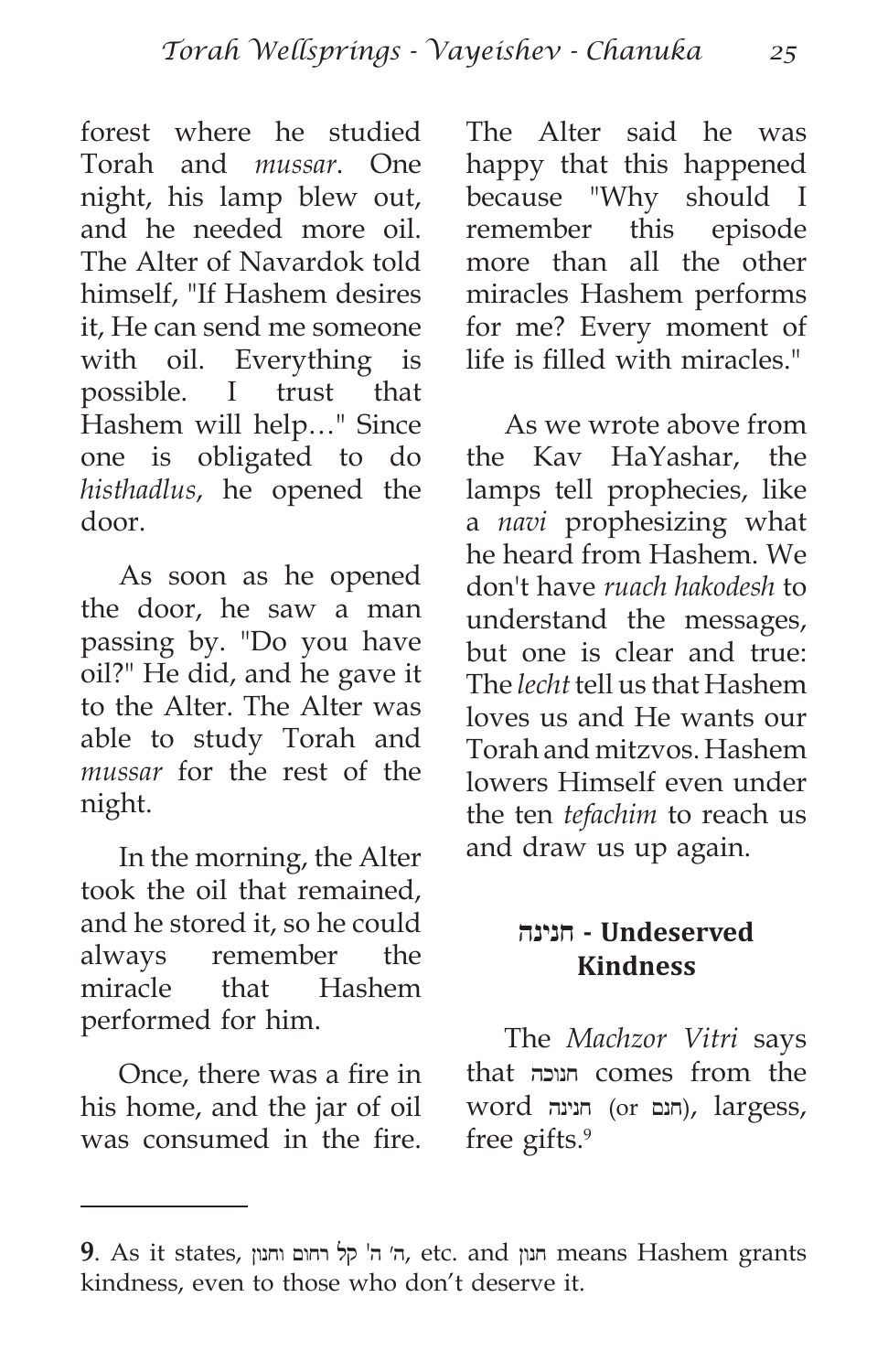As the Ruzhiner *zt'l* says, "On Chanukah Hashem sends down bounty similar to the bounty that descends on Rosh Hashanah. The difference is that on Rosh Hashanah we receive the bounty if we are worthy, and on Chanukah, we receive the bounty even if we don't deserve it."

Rebbe Moshe of Razvadov *zt'l* also discusses the great bounty that comes to the Jewish nation on Chanukah. He said that it is hinted to in the prayer that the dove prayed when it brought the olive branch to Noach. As *Rashi* (*Bereishis* 8:11) writes, the dove said to רבש״ע יהיו מזונותי מרורין ,Hashem כזית בידו של הקב״ה ולא מתוקין כדבש בידי ודם בשר," May my *parnassah* be bitter like an olive, but given from Your hands, and not sweet like honey, given by a human being."

The Jewish nation is compared to a dove (see *Brachos* 53:). So we can say that the dove's prayer represents the prayer of the Jewish nation. They say to ,יהיו מזונותי מרורין כזית" ,Hashem let my *parnassah* come from Chanukah when we use olive oil, בידו של הקב״ה, because then the *parnassah* comes from Hakadosh Baruch Hu's compassionate hand. We prefer that more than the *parnassah* that comes from Rosh Hashanah, מתוקין כדבש, the time of year when we eat an apple with honey because then it is ודם בשר בידי, dependent on man's deeds. If one deserves it, he receives, and if he doesn't deserve it, he doesn't receive. Whereas, on Chanukah, every person gets parnassah. It is a time of חנינה, gifts, even underserving gifts."

As we explain, the mitzvos of Chanukah bring down *parnassah*, even if we don't deserve it. But this shouldn't be our *kavanah* when we perform the mitzvos. Our intentions should be to reveal the miracles, to praise Hashem, etc. However, as we do these mitzvos, we will earn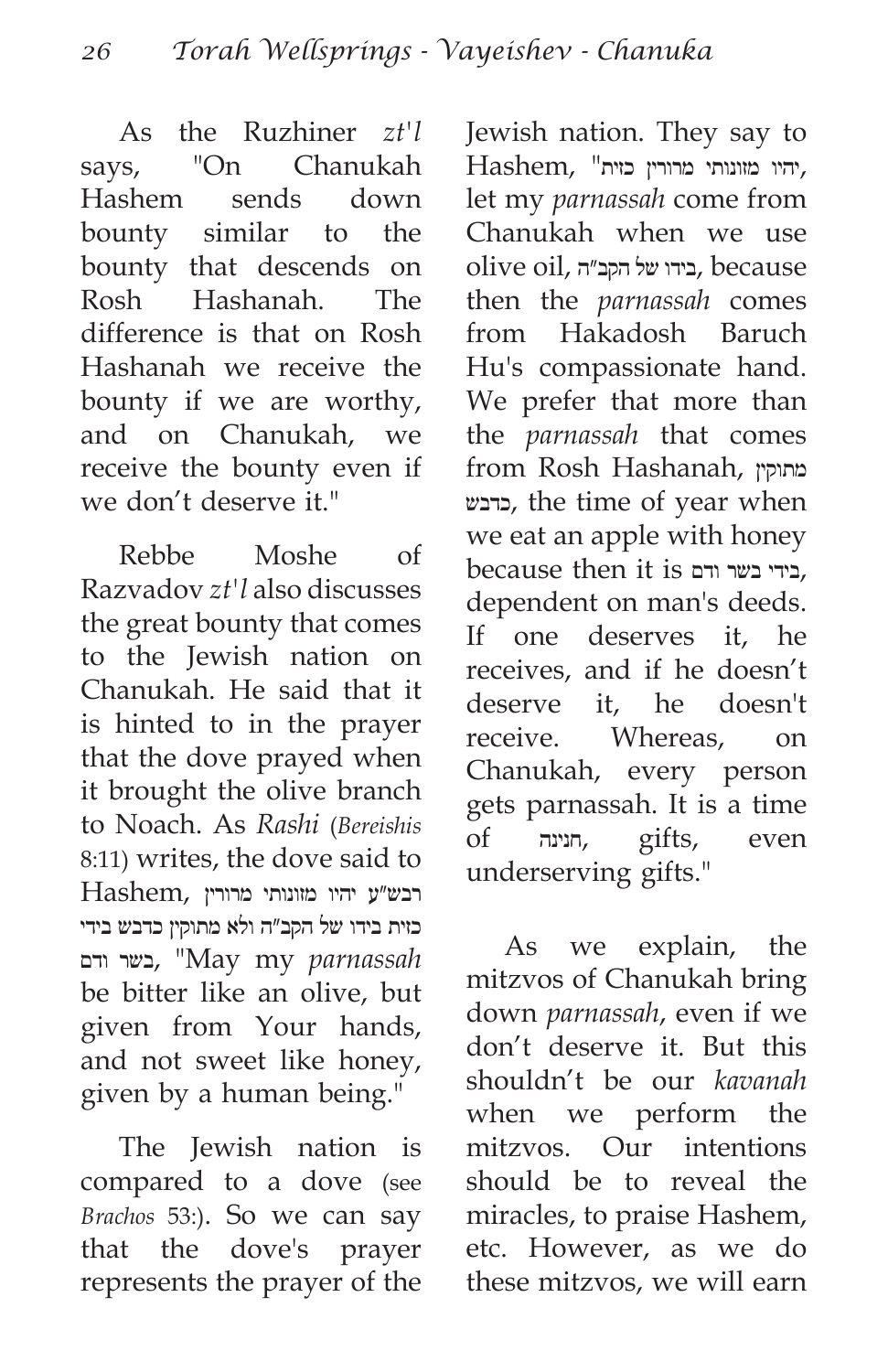*parnassah*, too. We can say that this is implied in אסור להרצות ,(22. *Shabbos* (Chazal  $^{10}$ ונוכה. $^{10}$  מעות כנגד נר חנוכה We can translate it, "It is forbidden to *want* money when lighting the Chanukah candles." *Parnassah* shouldn't be our focus when we light the Chanukah *lecht*, but it will undoubtedly come.

#### **Take Advantage of these Days**

The Gemara (*Shabbos* 21) says, "On Chanukah…one mustn't give *hespedim* (eulogies)…" We add that we also shouldn't be giving *hespedim*, eulogies, after Chanukah passes about how we didn't use these holy days properly. Hashem gave us eight days of Chanukah to send us blessings and to elevate us to higher levels, and fortunate are those who take advantage of these holy days.

In *Moaz Tzur* we say, בני be can This .בינה ימי שמונה קבעו explained, the בינה בני, the acquire ,ימי שמונה קבעו ,wise these eight holy days of Chanukah so that it will remain with them throughout the year.

The Kedushas Levi (*Kedushah* 2) gives a *mashal* of a king who opened his treasury for a day, and whoever wants can come and take whatever he desires. "Woe to the fool who doesn't take advantage of this, and he sleeps all day long." This *mashal* describes the pitiful state of those who don't take advantage of Shabbos, Yom Tov, and Chanukah. We can receive so much good on Chanukah, when lighting the Chanukah *lecht*, by saying *Al HaNissim* and *Hallel*, by rejoicing in

**<sup>10</sup>**. Literally, these words means, "One is forbidden *to count* money near the Chanukah lamps."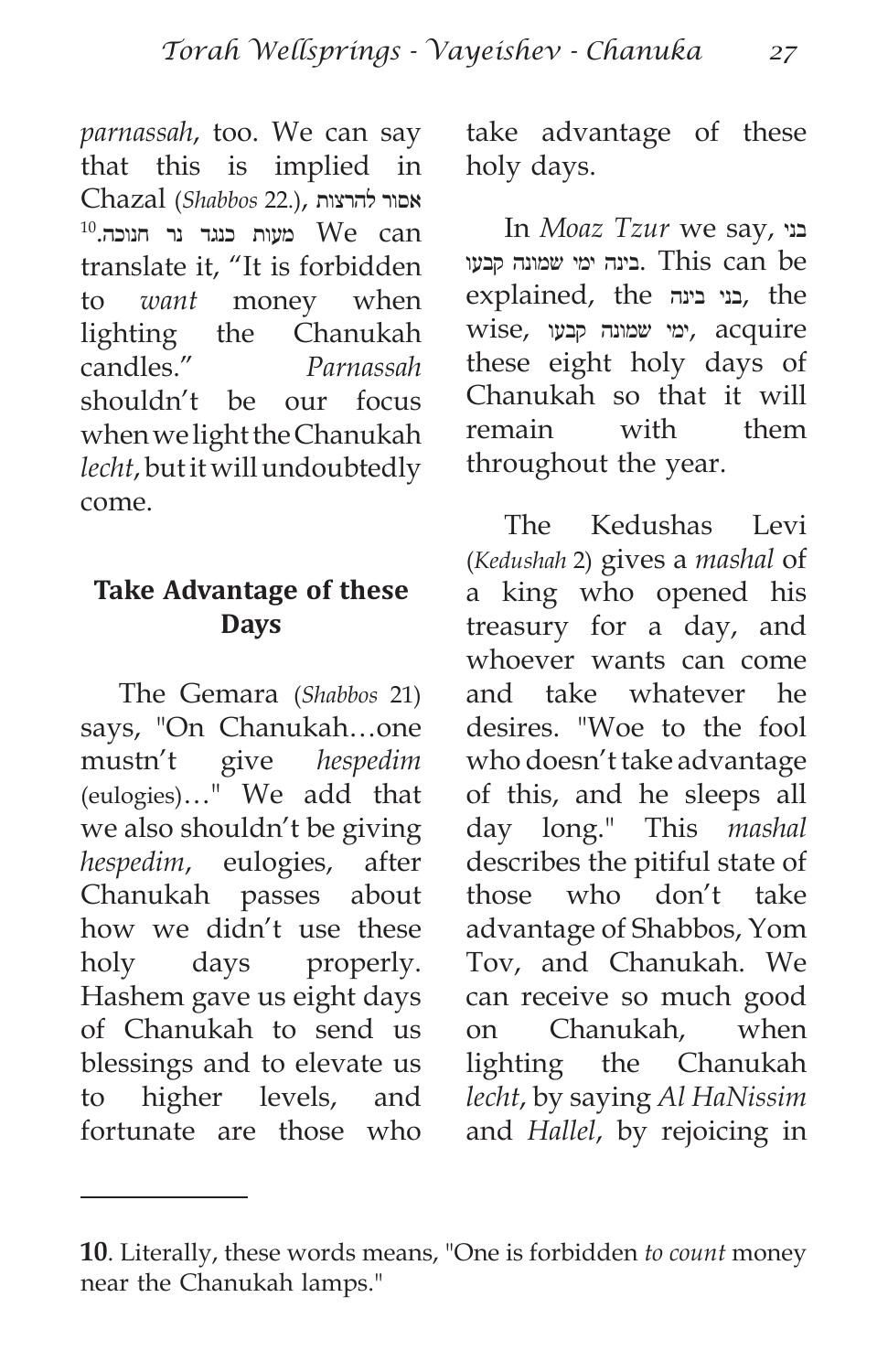the miracles, and so on. All of these bring us immense bounty and goodness both spiritual and material. Isn't it foolish to squander this opportunity?

The Kedushas Levi writes, "Due to the righteousness of Matisyahu ben Yochanan Kohen Gadol and his children, the gates of *chesed*, and the gates of miracles…are open during the eight days of Chanukah… Perhaps the gates open up when we light the Chanukah *lecht*…. And with Hallel and with Al HaNisim, one draws down the *chesed* and miracles below…"

The Sfas Emes (תרמ״ד ד לשנה (writes, "The holidays… are the pillars upon which the world stands. Therefore, they are called רגלים שלש (literally, 'three feet') for they are the pillars that hold up the world. In earlier generations, three holidays were enough. In the later generations, it was known clearly before our Father in heaven that it wouldn't be enough to have only three holidays, so He added Chanukah and Purim. About us, it states, שוטה אין נפגע, a fool doesn't feel anything.' [We are like fools because we don't realize just how vital Chanukah and Purim are for us.] But certainly, the early scholars and the true *ovdei Hashem* felt and saw… that it is impossible to exist without [Chanukah] and without Chanukah *lecht*, which illuminate the darkness… I think we can achieve more on these holidays [Chanukah and Purim than by the three *regalim*] because we can keep Chanukah and Purim in their entirety. During the other holidays [Pesach, Shavuos, Succos], we lack the mitzvah of לרגל עליה, to go up to the Beis HaMIkdash, which was the primary joy of the holiday. But we can keep the mitzvos of Chanukah and Purim fully…" We can keep Chanukah and Purim precisely as they were initially established.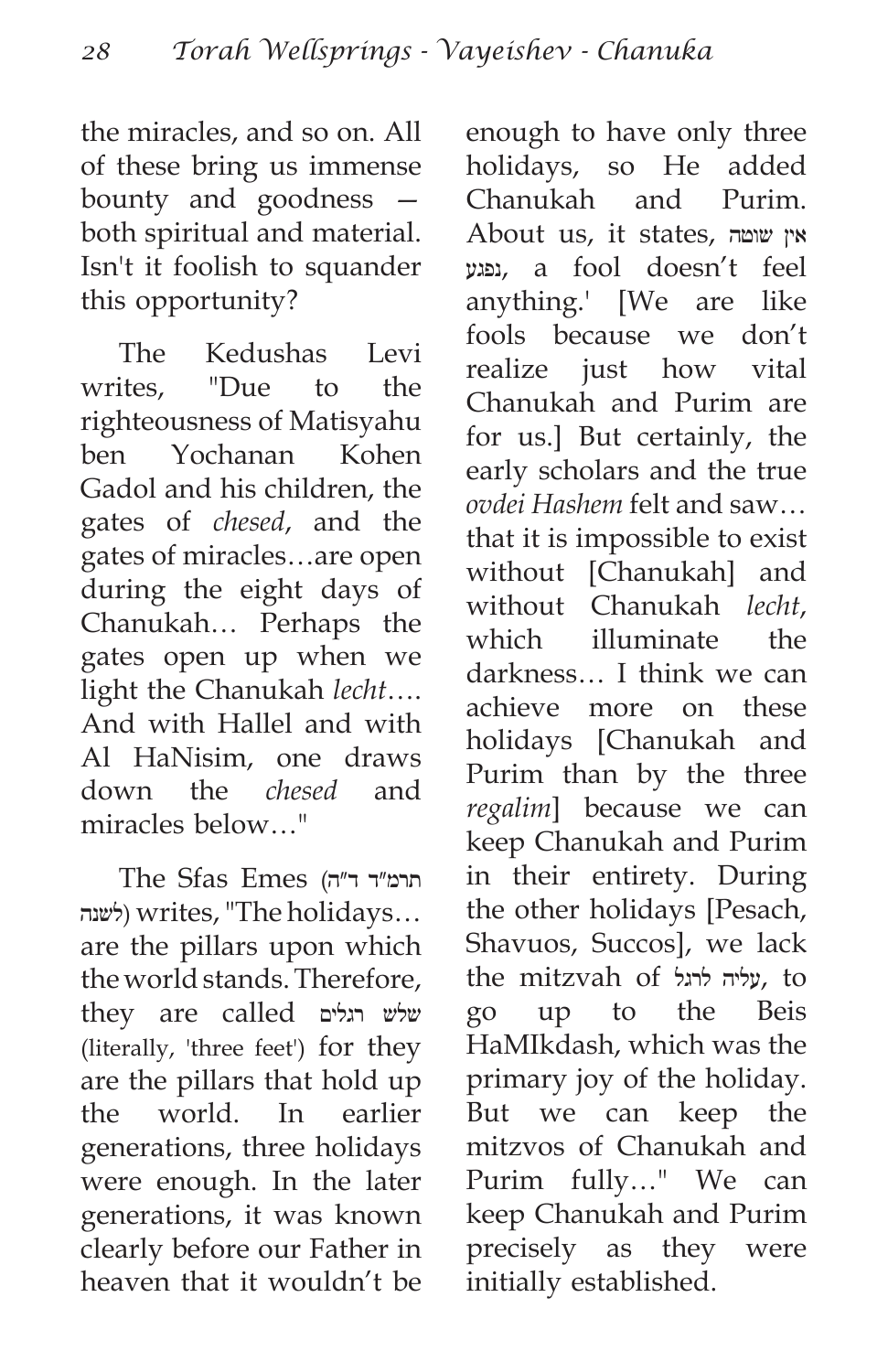These are extraordinary days, and as the Kedushas Levi writes, only a fool won't take advantage of them.

#### *Bitachon*

*Bitachon* is very powerful. It brings results.

The brothers showed Yaakov Avinu Yosef's blood-stained coat, so Yaakov will assume that Yosef was killed by a wild animal (see 38:31-34). The Rebbe of Radzimin *zt'l*, (*Bikurei Aviv*) asks, "Why did they have to do that? When Yaakov sees that Yosef wasn't coming home, he will assume, on his own, that Yosef was killed! ... The answer is, [if Yaakov didn't see the blood-stained coat] Yaakov would have *bitachon* that Yosef…will yet return home…and when one trusts in Hashem with all his heart, this draws Hashem's aid. Yaakov Avinu's *bitachon* was on a very high level. It would have drawn Hashem's aid, and…the Egyptians [who were holding Yosef as a slave] would send him home. And then, Yosef would reveal to their father that his brothers sold him, and their father would be angry with them. Therefore, they slaughtered a goat, dipped Yosef's coat in its blood, and sent it to their father…" Yaakov was thus convinced that Yosef is no longer alive, and this prevented him from having *bitachon*.

Yosef is also praised for his *bitachon*. The famous *pasuk* that discusses ,אשרי הגבר אשר יבטח בה׳ :*bitachon* "Fortunate is the person who trusts in Hashem…" is written about Yosef HaTzaddik (see *Rashi* 40:23). An aspect of his *bitachon* is seen in this week's *parashah*:

 $It states (40:23),$  ולא זכר שר *sar* The ",המשקים את יוסף וישכחהו *hamashkim* didn't remember Yosef and he forgot him." This *pasuk* needs ,ולא זכר because ,commentary "he didn't remember Yosef" and וישכחהו" he forgot him"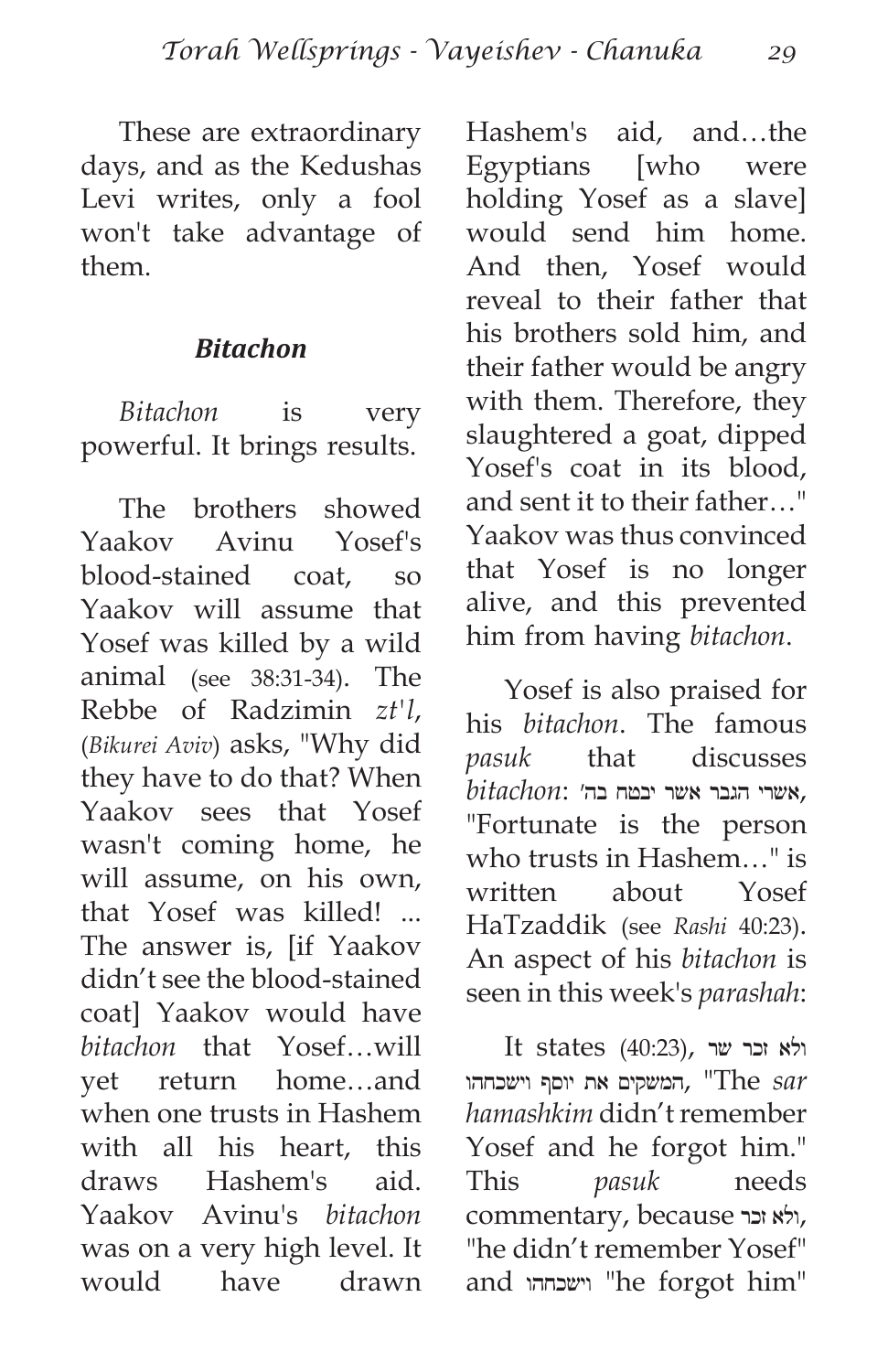are redundant. Why does the *pasuk* write twice that the *sar hamashkim* didn't remember Yosef?11

The Chidushei HaRim *zt'l* translates the *pasuk* like the ,ולא זכר שר המשקים את יוסף, the *sar hamashkim* forgot Yosef, וישכחהו and Yosef forgot the *sar hamashkim.* This expresses Yosef Hatzaddik's incredibly high level of *bitachon*. Most people in Yosef's place would repeatedly be thinking about the *sar hamashkim*. They would wonder, "Did he tell Pharaoh that I was imprisoned for no reason, as I asked him to? Will he succeed in freeing me from jail?" Yosef was already in prison for ten years, and this might have been his first hope to be released. But the Torah tells us וישכחהו, Yosef forgot about the *sar hamashkim*. This is because he trusted in Hashem and not in human beings. He did *hishtadlus*, as this is our obligation; however, he didn't put his trust in the *sar hamashkim*.

The Chashmonaim won the war against the Yevanim with *emunah* and *bitachon*. According to the rules of nature, a small army couldn't win this great war, but they trusted in Hashem, and Hashem saved them. כהן is *gematriya* בטחון. The Chashmonaim were *kohanim*, and they won their battles because of their *bitachon*.

Many people say יושב after) 91 *Tehillim* (בסתר עליון lighting Chanukah *lecht*. This chapter talks about  $bitachon.$  As we say, הי מחסי," You Hashem are my ,לא תירא מפחד לילה .shield therefore I am not afraid…"

**<sup>11</sup>**. Rashi answers, ביום בו **זכר ולא**, the *sar hamashkim* didn't remember Yosef on that day, מכאן לאחר **וישכחהו**, and he forgot Yosef in the future, too.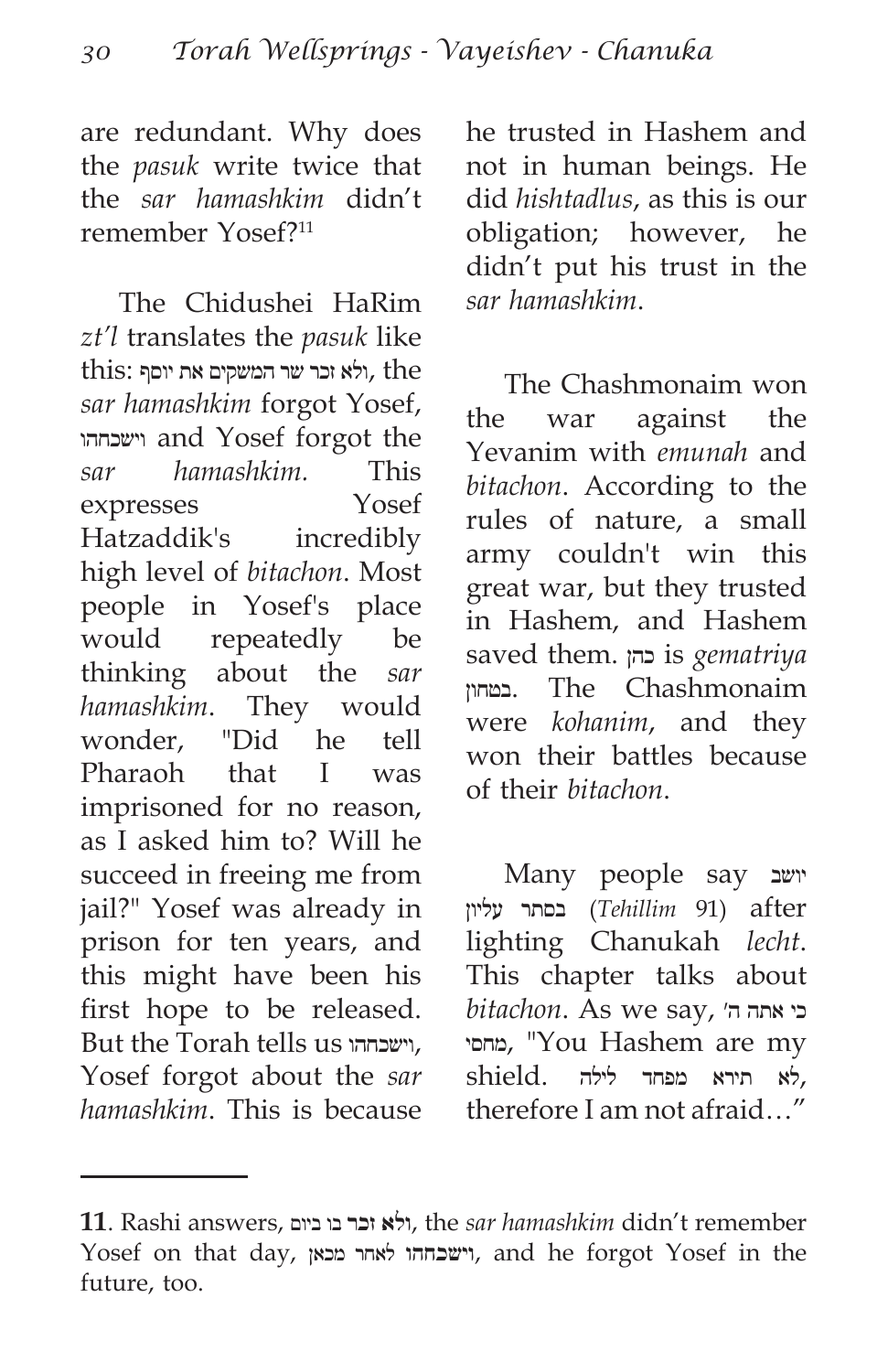There is no  $\prime$  in this chapter. The Abuderham writes that when one trusts in Hashem, he doesn't need ,Hashem .weapons ,כלי זיין Himself, will destroy and subjugate all his enemies.

The *Midrash Chanukah* (quoted by the *Rokeiach*) tells that there was a Greek general called Gaskalgus (others say the name was Bagris). He had an enormous army. They arrived in Eretz Yisrael and found twelve Chashmonaim prepared to battle against them. The general scoffed them, "Fools! You want to wage battle with my army, with its innumerable soldiers!?"

The Jewish people raised their eyes to heaven and prayed to Hakadosh Baruch Hu… Hakadosh Baruch Hu seized the seventy angels of heaven, hit them with a fiery whip, and warned them to protect the Jewish nation. When a Greek soldier shot an arrow at Bnei Yisrael, a *malach* came, turned the arrow around, and aimed it at the soldier who shot it, shooting it straight into his heart. The Chashmonaim saw these miracles and said, ה׳ לנו ילחם," Hashem is fighting this battle for us!" When one of the Greek kings was killed, the *malachei hashares* confiscated his money and threw it into Jewish homes. (The Yidden couldn't take the money themselves due to the corpses).

Aliforni gathered an army of 120,000 strong warriors, 22,000 archers, and camels carrying an endless food supply. Aliforni had already conquered many large, powerful countries in the past. When the Yidden heard that he was approaching, they became very afraid… They shouted to Hashem together with their wives and children, and they did *teshuvah* with fasting and prayers. The *kohanim* wore sackcloth, and even the *mizbeiach* was dressed in sackcloth…. They shouted to Hashem… and they fell on their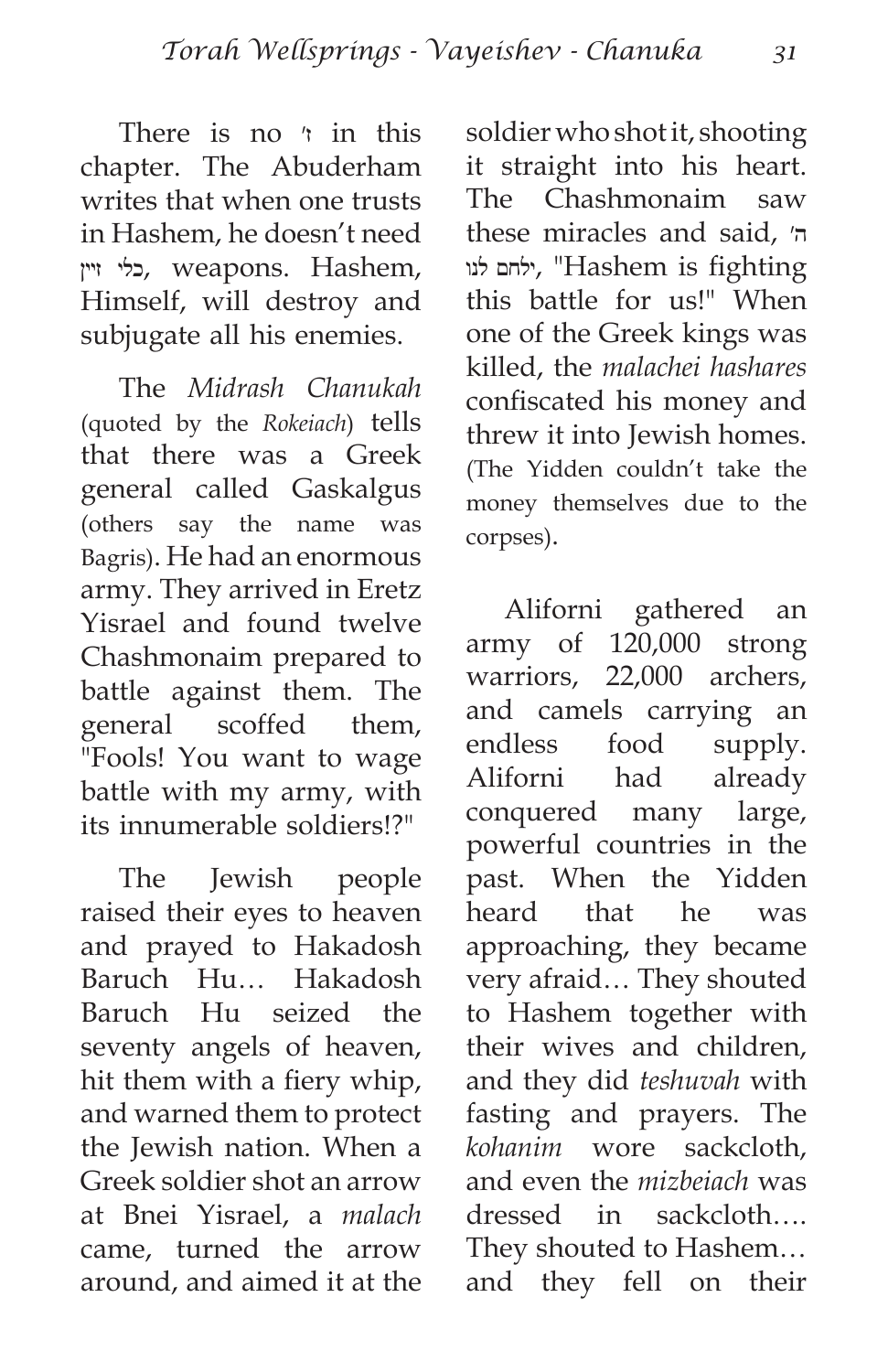faces… Then the Yidden ran after their enemies and killed 'piles' of them."

With their *tefillos* and with their *bitachon*, they defeated their enemies again and again.

#### *Emunah*

We explained that the Chashmonaim won the war with *bitachon*. It was also because of their *emunah* in Hashem.

 the ,חנו כ״ה for stands חנוכה Yidden rested from the war on כסלו כ״ה. No other holiday is named for the date it occurred. Purim isn't named for the 14th of Adar, Pesach isn't named for the 15th of Nissan. Why is Chanukah different?

The *Tzror HaMor* explains that the holidays are named after the miracle that occurred, and Chanukah is the same. כ״ה is *gematriya* 25, the number שמע ישראל ה׳ אלקינו in letters of ,חנו :means חנוכה ,Thus .ה׳ אחד the Yidden rested and were victorious in the war in the merit of כ״ה, their *emunah* in Hashem, which we proclaim with Shema.

Reb Shlomo Eiger of Lublin *hy'd zt'l* [son of Shevet Yehudah *zt'l*] taught: There are two ways to awaken someone: either with a loud sound or by turning on the lights. On Rosh Hashanah, we are awakened by the loud call of the shofar. On Chanukah, we are awakened by the bright lights of *emunah* that shine from the Chanukah menorah. We awaken to the light of *emunah*.

 Once, at *shalash seudos*, the Chofetz Chaim *zt'l* told his students, "The entire world is filled with heresy and denial of Hashem. I'm not referring solely to the non-religious Yidden or to the goyim who don't believe in Hashem. I'm referring to the faithful, *ehrlicher Yidden*. Listen to them speak, and you will hear *kefirah*. They discuss business and politics as though everything is in our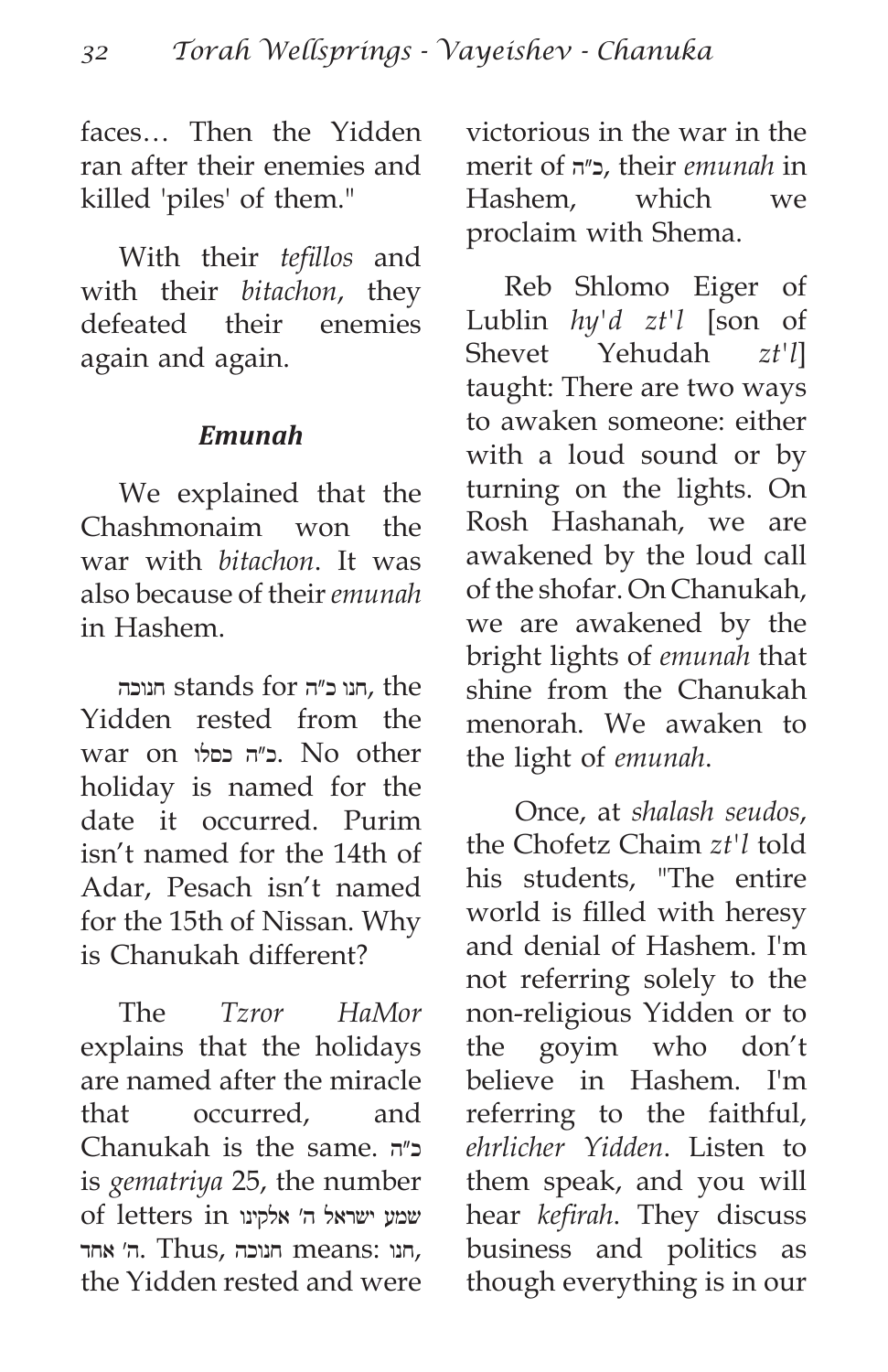hands and not in Hashem's hands.

"Therefore," the Chofetz Chaim concluded, "in my opinion, everyone must strengthen himself with *emunah* for an hour, each day."

The Chofetz Chaim asked his students whether they are ready to dedicate an hour a day to think about *emunah*. They were all silent. An hour is a long time. The Chofetz Chaim said, "I see that this is hard for you. So, I have another plan. When you daven, think about what you're saying, and you will have a daily lesson in *emunah*. If you think about the meaning of the words, you will have approximately an hour each day when you're thinking about *emunah*."12

He replied, "Why do you say 'I am always thinking about Hashem?' I hardly ever think of Hashem. I'm so busy davening and learning, I don't have time to think about Hashem! In fact, that's how I know the dream is true…"

That is how people are: they do mitzvos, learn Torah, and even daven, and don't think about before whom they are doing these deeds.

Chanukah *lecht* is destined to solve this problem. The Chanukah candles shine *emunah* into our hearts, so we can live with *emunah* all our days, with everything we do.

The Sma'g lists the 613 mitzvos, and he writes in his introduction, "In a dream, I had a vision, which told me, 'Behold, you forget to

**<sup>12</sup>**. People tell a story about a *talmid chacham* who proudly told his friends that he saw Hashem in his dreams. His friends told him, "*Chazal* (*Brachos* 55:) say dreams are often just reflections of the thoughts one had during the day. You're a great *talmid chacham*, you are always thinking about Hashem, so you dreamed that you saw Hashem. It isn't necessarily a true dream…."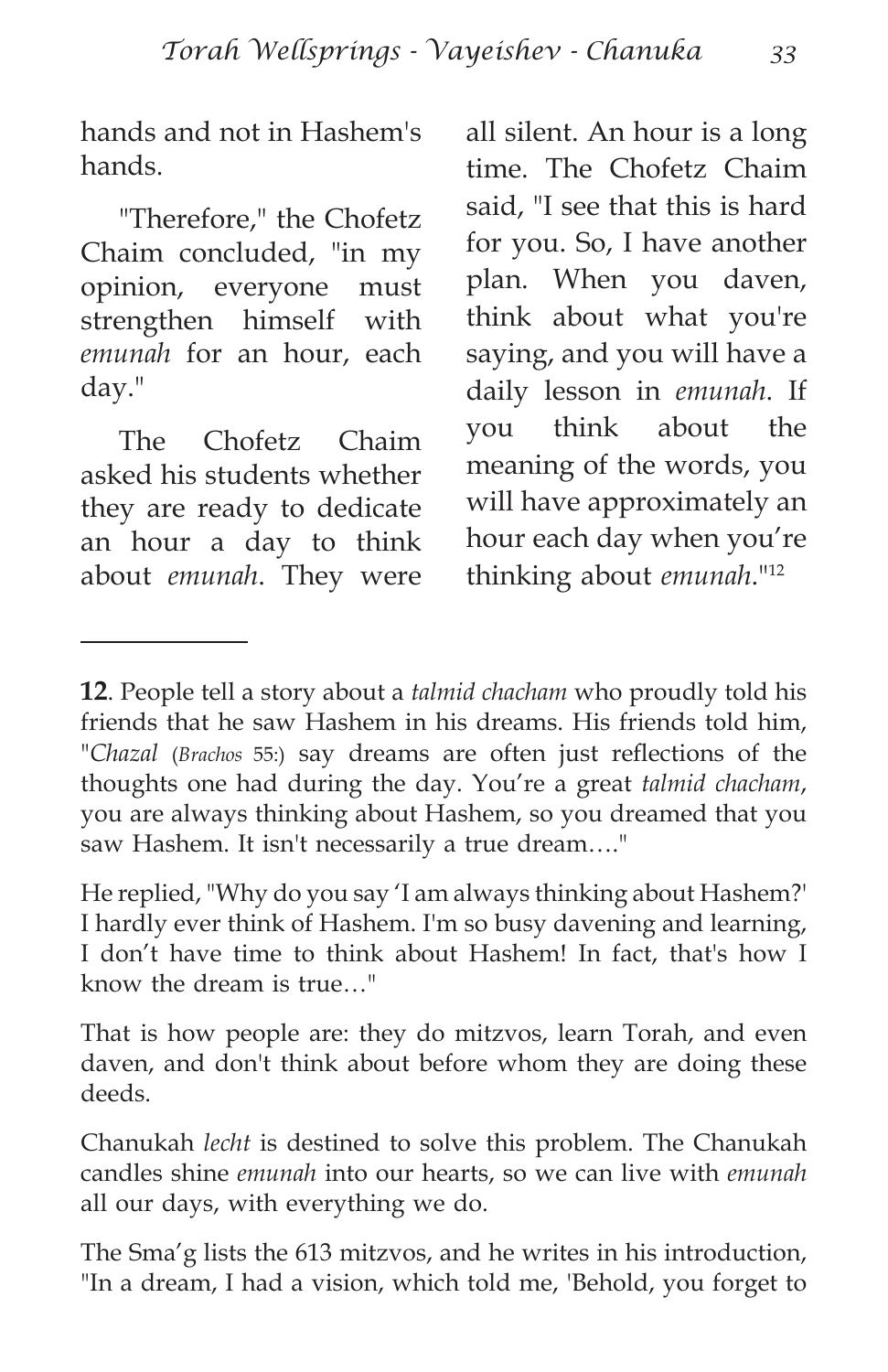#### **Chanukah: A Time for**  *Teshuvah*

*Al HaNissim* discusses the miracles of the war. ,מסרת גבורים ביד חלשים רבים ביד מעטים "You handed over the mighty into the hands of the weak, many into the hands of few."

The next words are וטמאים ביד טהורים, רשעים ביד צדיקים, וזדים ביד עוסקי תורתך, "[You gave over] those who were *tamei* into the hands of those who were *tahor*, *resha'im* into the hands of tzaddikim, sinners into the hands of those who study Torah." The Bardichover Rav zy'a said that these words need an explanation, for why is it considered miraculous when the pure, tzaddikim, and Torah scholars win a war? We understand that it is a miracle when the weak and few win a battle, but why is it miraculous for Torah scholars to win a war?

The Bardichover Rav answers that due to this war, a great wave of *teshuvah* began. Everyone witnessed how a handful of tzaddikim miraculously won a battle against the mighty Greek army. This resulted in many nonreligious Yidden doing *teshuvah*. *Al HaNissim* is discussing that wave of טמאים ביד טהורים :*teshuvah* means the impure people did *teshuvah* and became means ,רשעים ביד צדיקים .pure that the *resha'im* became זדים ביד עוסקי And .righteous תורתיך implies that the sinners began studying Torah. These words aren't discussing the miracles of

list the primary mitzvah, אלקיך ה׳ תשכח פן לך השמר, Be cautious, lest you forget Hashem your G-d (*Devarim* 8:11).' I wasn't planning on listing that *pasuk* among the Torah prohibitions (לאוין(, and the Rambam didn't list it either. But after I had this dream, I thought about it in the morning and I realized that it is a primary mitzvah for attaining *yiras Hashem*…"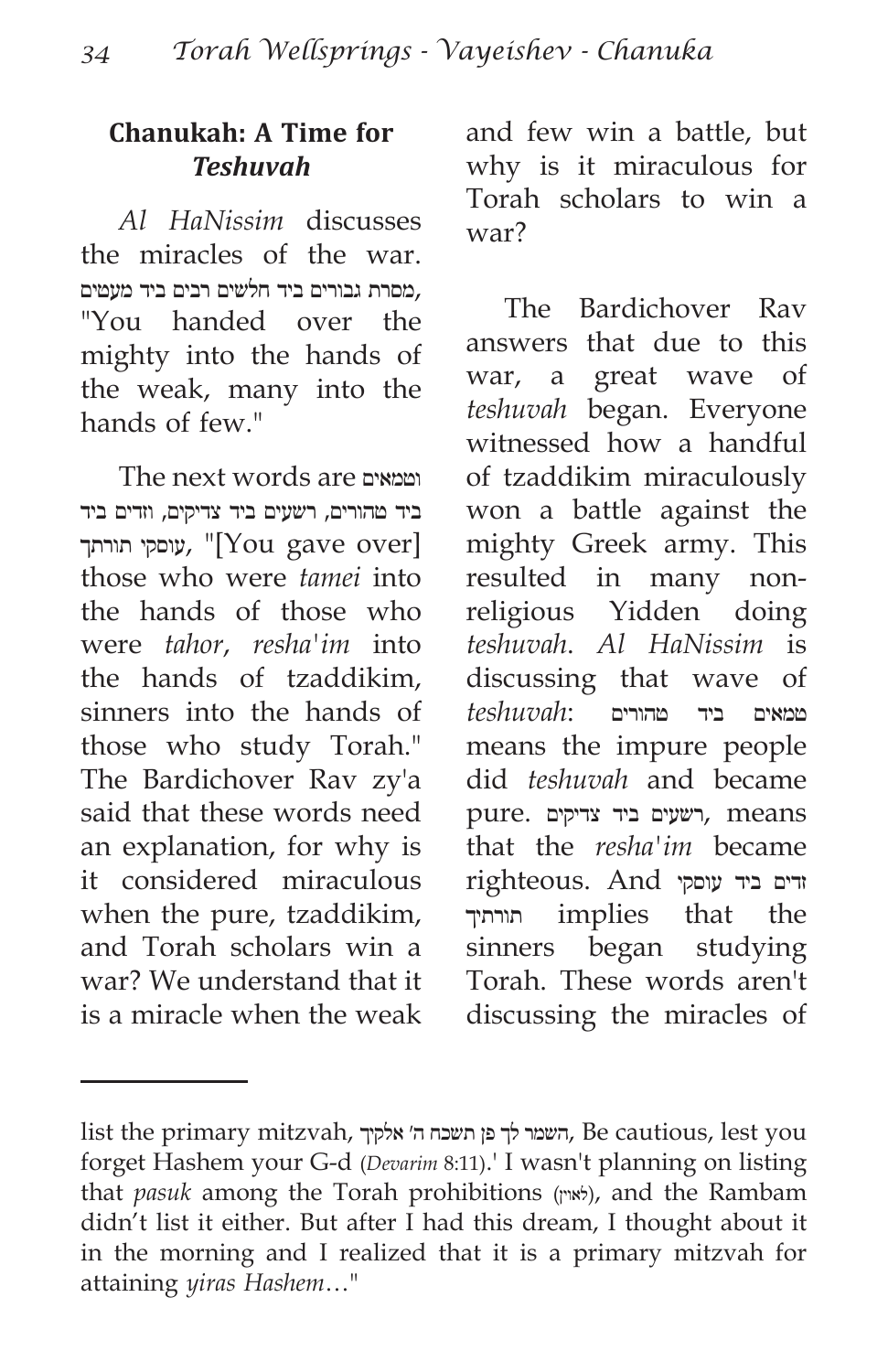the war, rather the wave of teshuvah that came from it.

A woman approached the Yesod HaAvodah (Slonim) *zt'l* as he was walking down the street together with his *gabbai*. She asked them, "Which one of you is the Rebbe?"

The *gabbai* pointed at the Rebbe, and the Rebbe pointed to the *gabbai*. Confused, she said, "Don't make me into a fool. I must speak with the Rebbe."

The Yesod HaAvodah asked her what the problem is. She told him that her daughter strayed off the path and that she ran away from home.

The Yesod HaAvodah asked, "Do you have a garment that belongs to your daughter?"

She said that she does.

"Turn the garment into wicks and use them to light the Shabbos *lecht*."

She did so. There were immediate results. That Friday night, the girl returned home while the family was in the middle of their Shabbos *seudah*. She said, "I acted foolishly. I regret running away. I want to return home. I want to return to Yiddishkeit."

The joy was immense. Mother and daughter embraced.

The Beis Avraham *zt'l* repeated this story and added that this is implied ,להדליק נר של שבת ,*brachos* the in because להדליק doesn't mean "to light;" it means "to ignite." The *segulah* of the Shabbos lecht is that it ignites the Yiddishe *neshamah*.

The Beis Avraham adds that also on Chanukah we because ,להדליק נר חנוכה say Chanukah *lecht* also has this *segulah* to ignite the *neshamah* and the hearts of the Jewish nation, to draw them to *teshuvah*.

 The *Meir Einei Chachamim* (12:2) writes,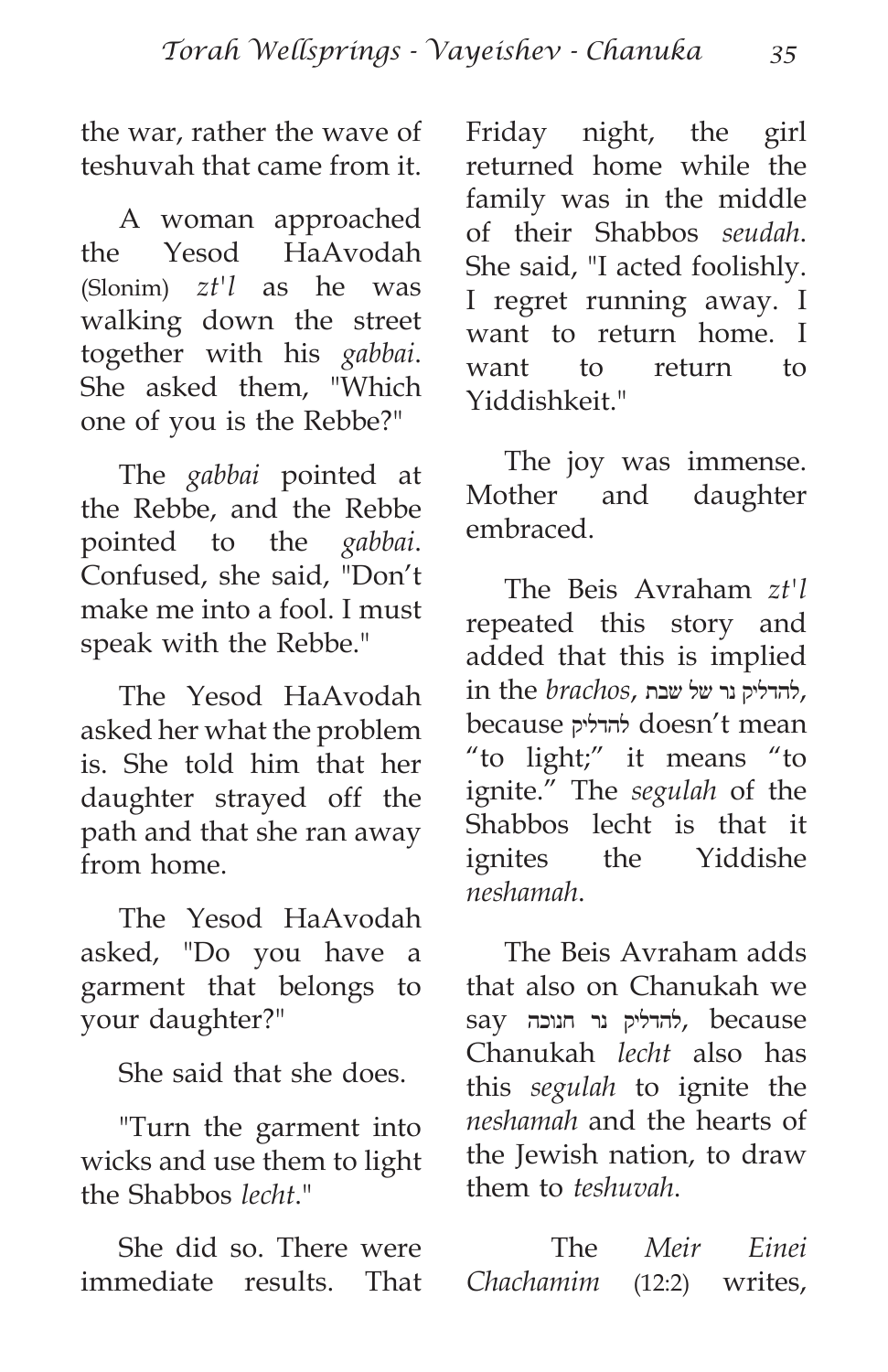"Believe with *emunah sheleimah* that when you stand to light Chanukah *lecht*, all the sparks of your soul and of your fathers' and grandfather's *neshamos*, all the way up to Adam HaRishon are standing there with you. This occurs to every Yid who lights Chanukah *lecht*, as these *neshamos* hope that perhaps with your inspiration by Chanukah *lecht*, they will merit a rectification and they can reach their origin and source."

Rebbe Yechezkel of Kozmir *zt'l* wouldn't permit his chassidim to watch him light Chanukah *lecht*. He explained: Chazal (*Bava Basra* 57:) say that "it is forbidden to look at women when they are washing…" Women represent the Jewish souls. It is forbidden to look at them when they are being washed from their blemishes. When Rebbe Yechezkel would light the Chanukah *lecht*, he washed the souls of the Jewish nation.

חנוכה comes from the word חינוך, which means training, to train oneself, or to train children, to live properly. The holiday is called חנוכה because during these eight days, we train ourselves to serve Hashem properly.

The Beis Aharon *zt'l* adds that since Chanukah is a time for *teshuvah*, it is recommended to say *Tehillim* on Chanukah because *Tehillim* helps a person in his quest for *teshuvah*. The Beis Aharon writes, "A person must believe that by saying *Tehillim*, he can leave all his foolish ways and all his problems, and he can overcome thoughts of *yeush* that the *yetzer hara* brings onto a person."13

**<sup>13</sup>**. A story is told of a yid from Eretz Yisrael who traveled to Australia, approximately fifty years ago. He didn't know the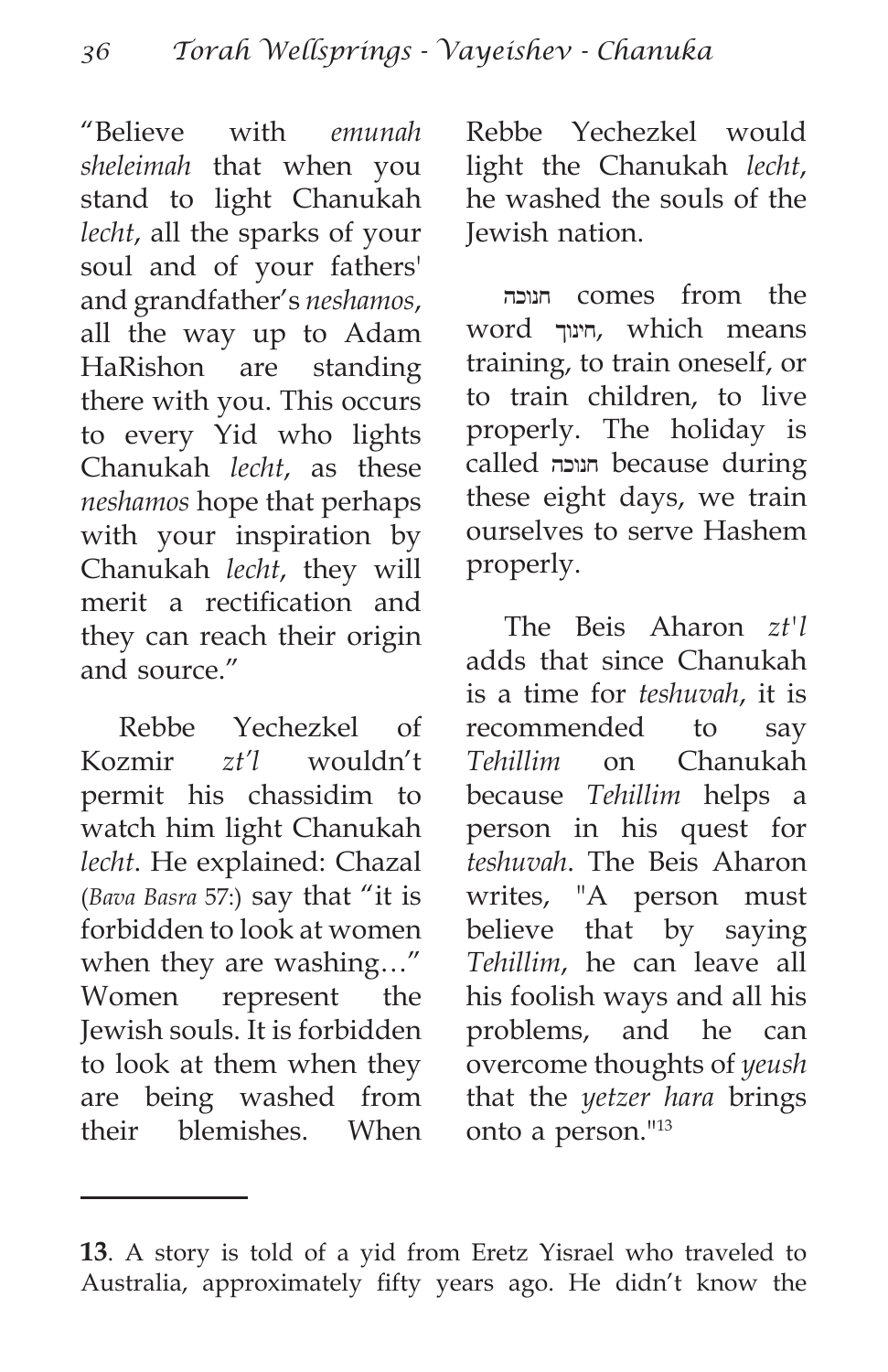language, and he didn't know how he could find Yidden. He would have gone to the beis medresh, but how do you find it when there was no one to ask?

He came up with a plan. Erev Shabbos he went to a fish store and he waited. He figured Yidden would come there to buy fish for Shabbos. The plan was on target. A yid came to the store to buy a large fish for Shabbos. The yid (from Eretz Yisrael) asked him whether he can be his guest for Shabbos.

The man cordially agreed. "It isn't every day that I have the opportunity to perform *hachnasas orchim*," he said.

They spent a very pleasant Shabbos singing *zemiros* and speaking *divrei Torah* together.

On Motzei Shabbos, he said to his host, "Thank you for your hospitality. It was truly a wonderful Shabbos. You have a beautiful house. It is evident that Hashem blessed you with wealth. But there is something I was wondering about. May I ask you about it?"

"Go right ahead."

"I noticed that in your showcase in your dining room you have a broken olive oil bottle displayed there. Why do you save it?"

The man replied, "That oil bottle is very precious to me. I am where I am today because of that bottle. I'll tell you my story:

"My father died when I was still young. I was the oldest child, so it became my obligation and responsibility to support my widowed mother and my younger siblings. Kind people had *rachmanus* on me, and they helped me get into the field of business. Baruch Hashem, I had immediate success. There was always plenty of money in the home. However, together with my financial growth came my spiritual decline. The first thing to go was my *yarmulke*. Soon afterwards, the mitzvos left, too.

"One afternoon, I saw a Jewish child sitting on the curb near my house, crying. Being an orphan, myself, it is always very painful for me to see a child crying, so I asked the child whether he wants to discuss what happened. The child said, 'Chanukah is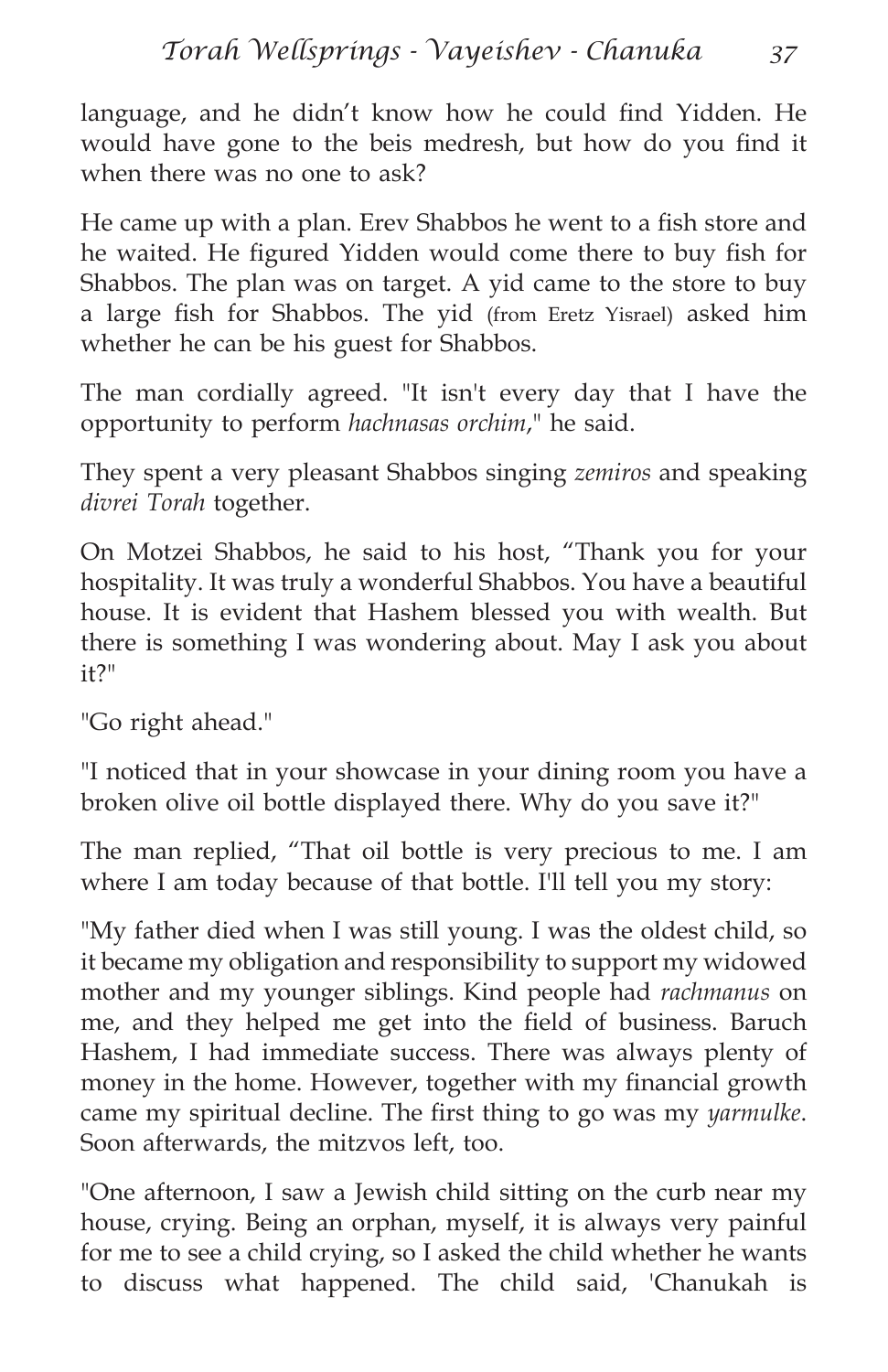#### *Hallel* **and** *Al HaNissim*

One of the mitzvos of Chanukah is to say *Hallel* and *Al HaNissim*.

To get an indication of the importance of these praises, we repeat a lesson from Reb Shlomo Kluger :(חכמת שלמה תרפ״ג) *l'zt*

A Jewish prisoner was granted a brief leave, of just a few hours, on Chanukah. The question posed to Reb Shlomo Kluger was whether he

approaching, and my father sent me to buy olive oil. He warned me to be cautious, because we are poor, and he will be upset if the bottle breaks. I was cautious, but then a cat ran right up to me. Startled, I fell, and the bottle broke.' He showed me the broken bottle, lying in the gutter. He said, 'How can I go to my father, without the Chanukah oil?'

 "I gave the child some money and said, Go back to the store and buy two bottles of olive oil. Bring one bottle to your father and one bottle to me. I didn't light Chanukah *lecht* for several years, but this year, I will.'"

The host explained, "When the child said, 'How can I go to my father without the Chanukah oil?' something turned inside of me. I reminded myself of how my father would lovingly and joyously light the Chanukah *lecht* each year. I thought to myself, 'The day will eventually come when I will leave this world and I will meet with my father in heaven. How can I go to my father without Chanukah *lecht*? How can I go to him, without this mitzvah?' I took the shards of the broken bottle from the gutter, because something told me that this was a turning point in my life.

"That year, I lit the Chanukah *lecht*. Soon, I was keeping Shabbos. Then, came *tefilin*. And now, *baruch Hashem*, I have a beautiful family, all of us following in the ways of the Torah. This all began because of that broken olive oil bottle. Now you understand why I saved it all these years."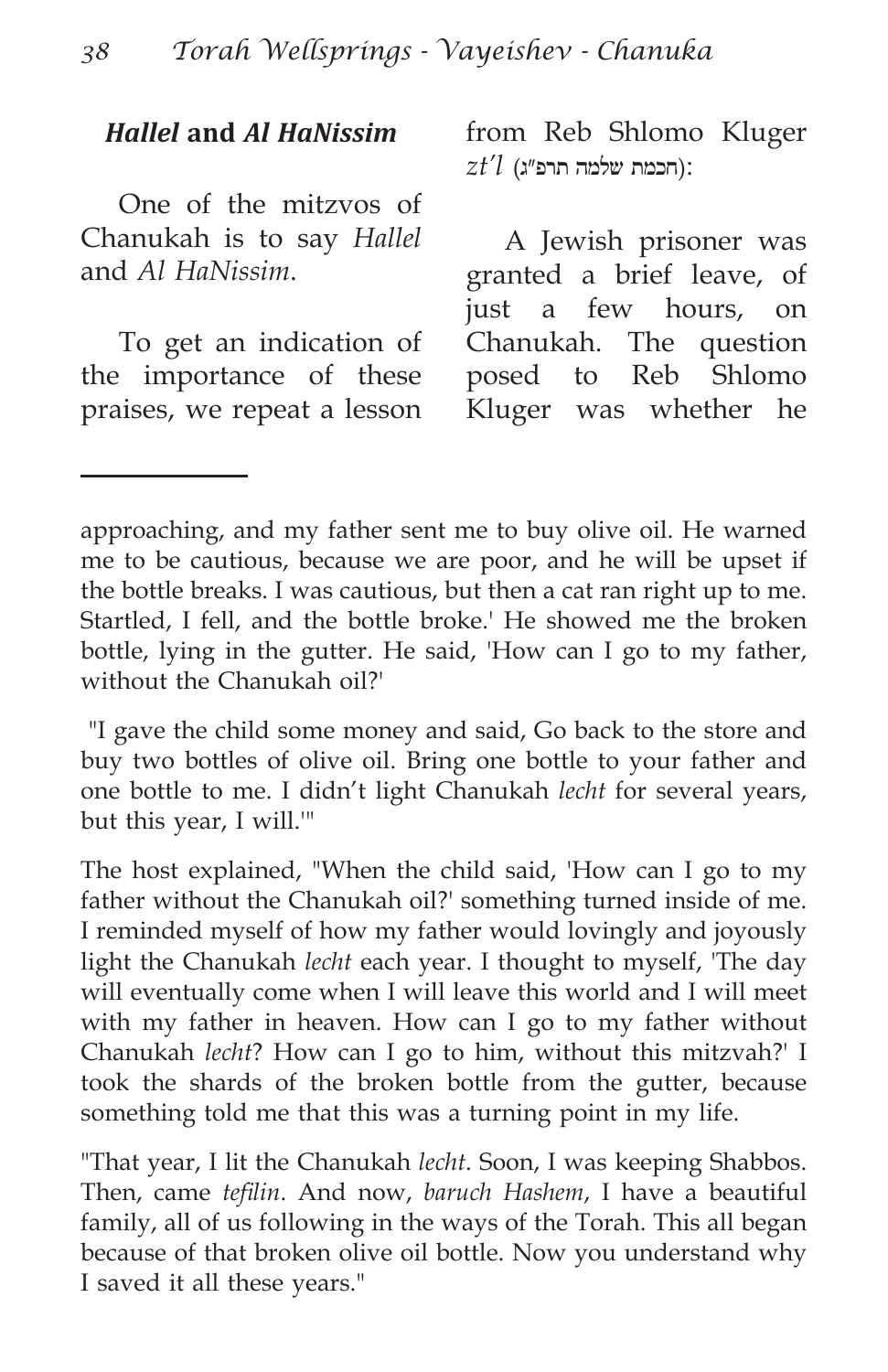should go out at nighttime so he can light Chanukah *lecht*, or should he leave in the morning so that he can say *Hallel* and *Al HaNissim* in the beis medresh?

Reb Shlomo Kluger answered that it is preferable to leave prison in the morning to say *Hallel* and *Al HaNissim*.

This isn't the answer that most people would expect. In most people's minds, Chanukah *lecht* is the highlight of Chanukah. But from this episode, we should reconsider. It could be that saying *Hallel* and *Al HaNisim* are the highest points of Chanukah.

The Sfas Emes *zt'l* writes that the words of the לשנה אחרת קבעום בהלל ,Gemara והודאה, implies that saying *Hallel* and *Al HaNissim* make the holiday. The praises we say draw down the miracles and creates Chanukah each year.14

Reb Shmuel Munkes *zt'l* (renowned student of the Baal HaTanya *zt'l*) once overheard a *melamed* teaching young students the first Mishnah in *Bava Metzia*, which discusses two people debating the ownership of זה אומר כולה שלי וזה .garment a שלי כולה אומר," This one says 'it is entirely mine,' and the other one says, 'it is entirely mine.'

Reb Shmuel joined their conversation and asked an interesting question. He said to the *melamed* and the children, "Perhaps you can explain this to me: In *Hallel* we repeat some *pesukim* twice. For example, we say, two ,אודך כי עניתני ותהי לי לישועה times. The printer of siddurim prints these words in large print for the

**<sup>14</sup>**. The יוהודאה implies that קבעום they made it a holiday, בהלל, because of the Hallel. The Hallel makes it a holiday. Otherwise, it would state והודאה להלל קבעום," They established these days to say Hallel and Al Hanissim," with a ל׳ and not a ב׳.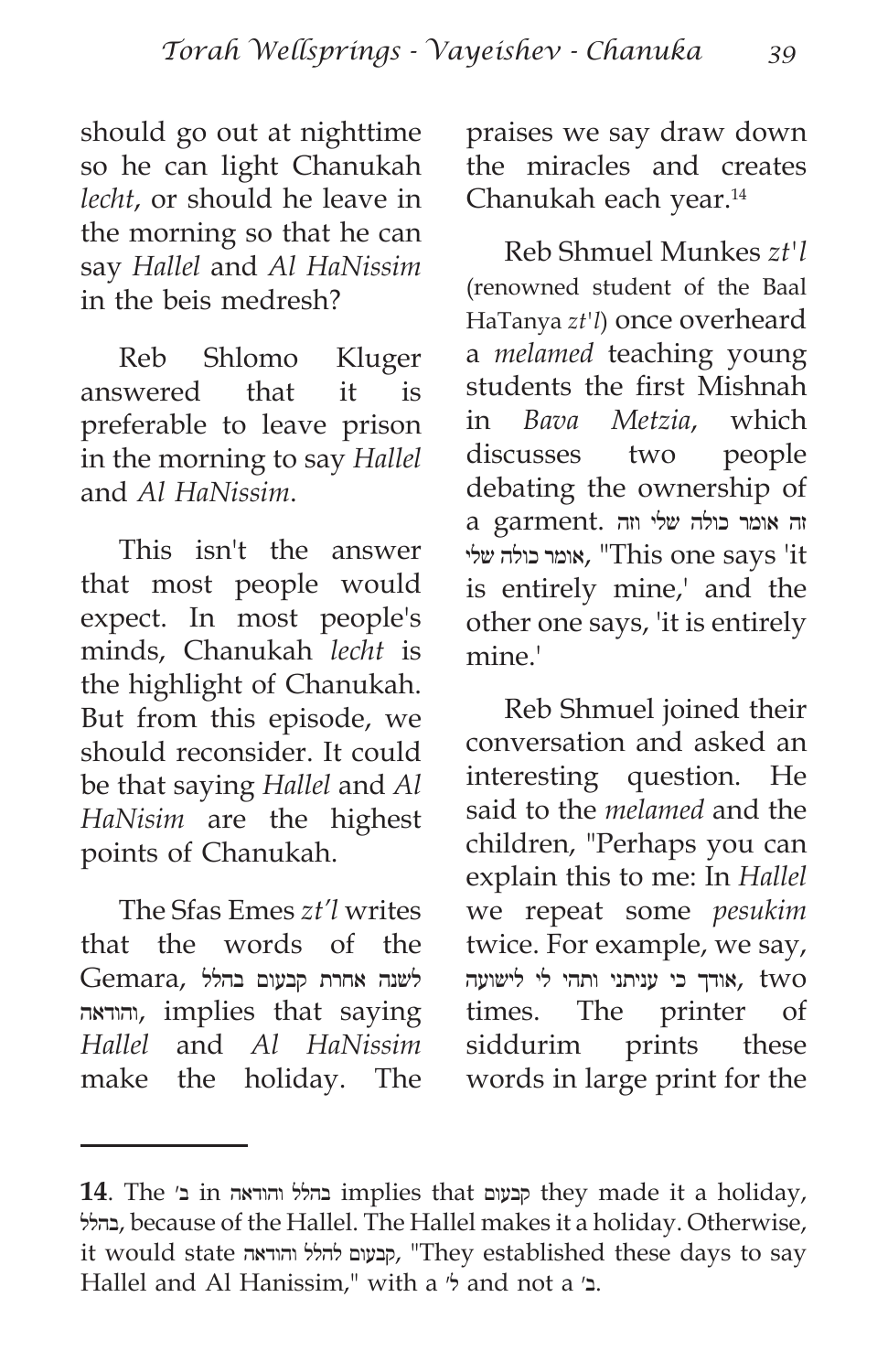first time, and for the second time, he uses a smaller print. But in the Mishnah, the words אומר זה שלי כולה are repeated twice, and both times they are printed in large letters. Why?"

No one knew the answer. Reb Shmuel told them: When two people fight over a garment, they both shout שלי כולה," it is entirely mine!" They speak with all their heart and soul. They are energetic; they mean what they say with all their heart and soul. Therefore, the printer ,twice ,זה אומר כולה שלי writes in large letters, to represent the loud voices of the people saying it. But when we say *Hallel*, people become lazy. Even if they say אודך time loudly, by the second time, they say it silently, without inspiration. Therefore, the second time is written in smaller print." This was how Reb Shmuel Munkes impressed upon the children the importance of saying Hallel with fervor.

We will be saying the same words of *Hallel* for eight days, but don't become tired and lazy. It is one of the highlights of the holiday.

The Chebiner Rav *zt'l* said, "*Hallel* on Chanukah shouldn't be said like *Hallel* on Rosh Chodesh, because *Hallel* on Rosh Chodesh is a *minhag*, while the *Hallel* on Chanukah is a mitzvah."

Some Rishonim maintain that *Hallel* is a mitzvah from the Torah (see Reb Yeruchem Fishel Perlow's commentary on *Sma'g*, *mitzvas asei* ס-נ, p.258).

*Masechta Sofrim* (20:9) states, "We say the entire *Hallel* during the eight days of Chanukah…and we make a *brachah* before and after *Hallel*, and one must say it בנעימה, sweetly, pleasantly."

It states (*Mishlei* 27:21), .מצרף לכסף וכור לזהב ואיש לפי מהללו The Chida explains a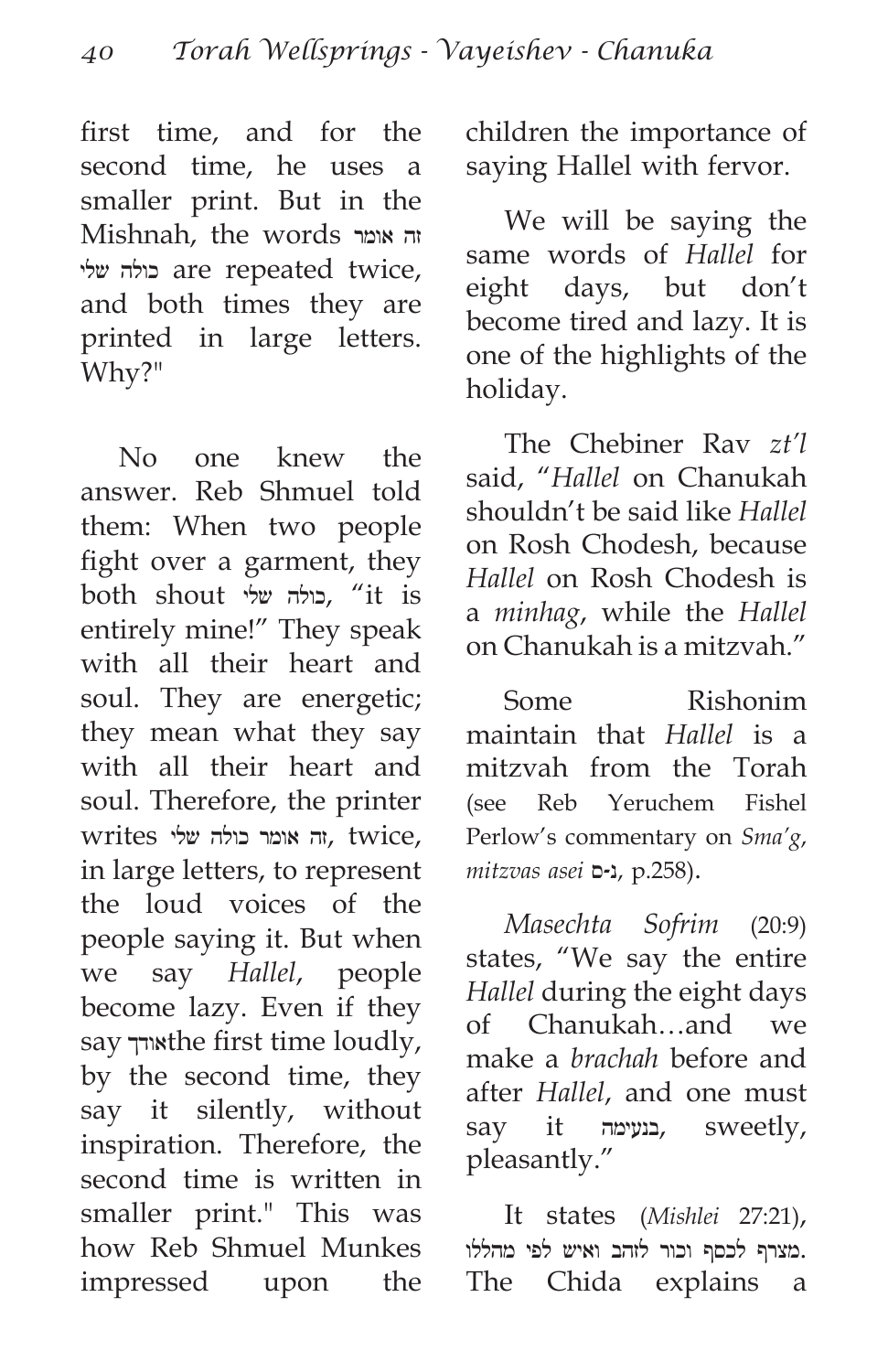furnace purifies silver and a and איש לפי מהללו ,gold person becomes cleansed and pure when he praises Hashem.

It states (*Tehillim* 106:47), להשתבח להשתבח בתהלתך. This means the person becomes improved, בתהלתך, by praising You.15

Someone suffering from a *dibbuk* was brought to the Divrei Chaim of Sanz *zt'l* on Chanukah. The Divrei Chaim said, "Bring him to beis medresh when we say *Hallel*."

They did so, and the *dibbuk* immediately left his body and flew out a window.

This is because every *tumah* within a person can be extricated by saying *Hallel*.

Saying *Hallel* also saves us from all problems. The Gemara (*Pesachim* 117) says, על כל צרה וצרה ,*Hallel* say We" *tzarah* every for ",שלא תבא עליהן that shouldn't come…" The Ben Ish Chai says that these words imply that על כל צרה וצרה ,*mesugal* is *Hallel* troubles that ,שלא תבא עליהן won't befall us.

The Bnei Yissaschar (*Kislev*, 4:134) teaches that one can pray via praising Hashem. For example, in the second *brachah* of *Shemonah Esrei* we praise for ,רופא חולים ,Hashem healing the ill. As one says these words, one can think, "You cure the ill, so please heal…" This thought contains a prayer, concealed within the praise that he is saying. The benefit of such a *tefillah* is that the *malachim* will always permit such a prayer to go up to heaven. When one says a standard *tefillah*, the *malachim* may prevent it from going up,

**<sup>15</sup>**. Because if להשתבח means to praise Hashem, it would state לשבח. It states להשתבח, because the person becomes praised and better בתהלתך, by praising Hashem.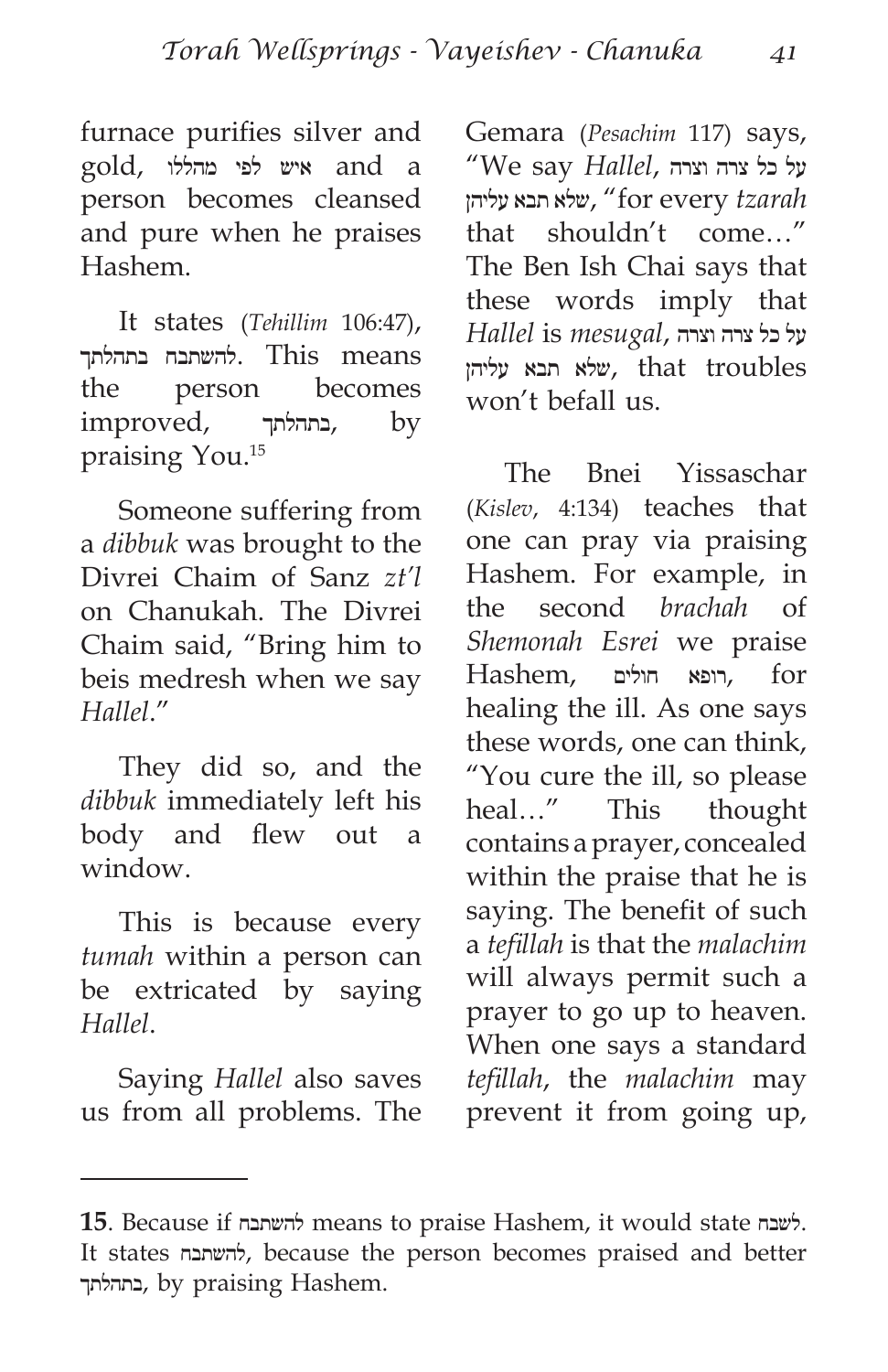claiming the person doesn't deserve to request it from Hashem. But who can stop a Yid from praising Hashem? The praises go up, Hashem reads between the lines, understands the intention, and fulfills his request.

This is the meaning of the *pasuk* (*Tehillim* 18:4), מהולל אקרא ה׳ ומן אויבי אשוע, "I call out to Hashem from the midst of praises, and I am saved from my enemies."

Similarly, it states, כי אודך You praise I ,עניתני ותהי לי לישועה when I'm suffering, and with the praises, I will have my salvation.

The Sfas Emes *zt'l* said that when one says יה אנא in *Hallel*, all his requests can be fulfilled. Chassidim thought the Sfas Emes was referring to the *pasuk,* ה׳ אנא הושיע נא, "Please Hashem, save us, now." The Imrei Emes *zt'l* said that he thinks the Sfas Emes was referring ,אנא ה׳ כי אני עבדיך ,*pasuk* the to "Please Hashem, because I am Your servant…"

When we say המחיה על, we don't add a line for Chanukah (as we do on Shabbos, *yom tov*, etc.) This is because when one praises Hashem, one shouldn't create one-line shortcuts. Praise requires elaboration.

When people did favors for Reb Aharon of Belz *zt'l*, he would thank them himself. His *gabai'im* asked him, "For more important matters, you send your *gaba'im.* Why can't you send us to thank those who helped you? Why do you make an effort to thank them, yourself?"

The Rebbe replied, "When the *chazan* says מודים, the congregation recitesמודים דרבנן along with him. This is because when it comes to thanking, one can't send a *shaliach*. One must do so, himself."

## **Children** *Talmidei Chachamim*

The Gemara (*Shabbos* 23:) הרגיל בנר הויין ליה בנים תלמידי ,states חכמים," A person who is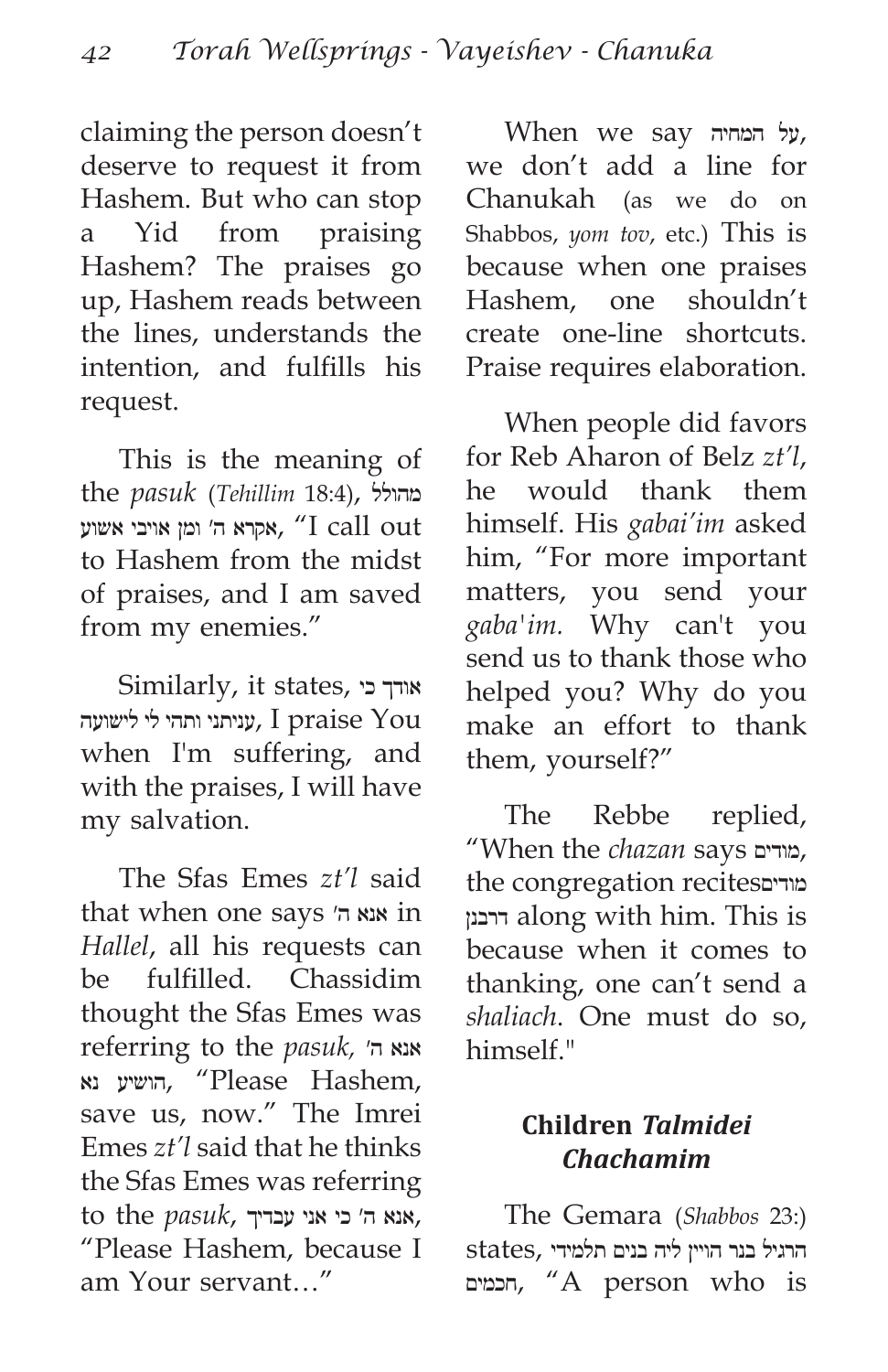cautious with lighting candles [of Shabbos and Chanukah – *Rashi*] will merit children who are *talmidei chachamim*, as it ".כי נר מצוה ותורה אור ,states

Rabbeinu Yitzchak, the son of the Raavad, asks, "Why don't we see everyone becoming *talmidei chachamim*? People are cautious to light Chanukah *lecht* each year, so why don't we see their children becoming *talmidei chachamim*?!"

He answers, "Only a minority keeps this mitzvah with all its details and laws." If we keep the mitzvah properly, we will merit children *talmidei chachamim*.

Furthermore, the Meiri adds a condition that needs to be fulfilled to merit children *talmidei chachamim*: הרגיל בנר דרך ,writes Meiri The חיבוב מצוה והערה מפורסמת הוין לו בנים הלמיד ו־Whoever". תלמיד חכמים cautious with the candles of Chanukah to light them *with love and inspiration* will be granted children who are *talmidei chachamim*." Thus, lighting the candles, alone, may not be enough to be granted children *talmidei chachamim*. However, when one lights דרך חיבוב מצוה והערה ,candles the מפורסמת, with love, enthusiasm, and joy, it will occur.

Reb Chaim Ozer Grodinzki *zt'l* was in Krakow one Chanukah. He came to a tailor's home and asked him to fix his jacket. "I didn't light Chanukah *lecht* yet," the tailor replied.

"I'll wait," Reb Chaim Ozer said. He thought it would take a few minutes. But it took much longer. He listened, mesmerized, as the tailor sang songs near the *lecht* and was enjoying the mitzvah. The tailor had put on his Shabbos clothes and sang by the *lecht* for a half-hour.

Reb Chaim Ozer said, "By the way the tailor lit the candles, I understand why Krakow merited so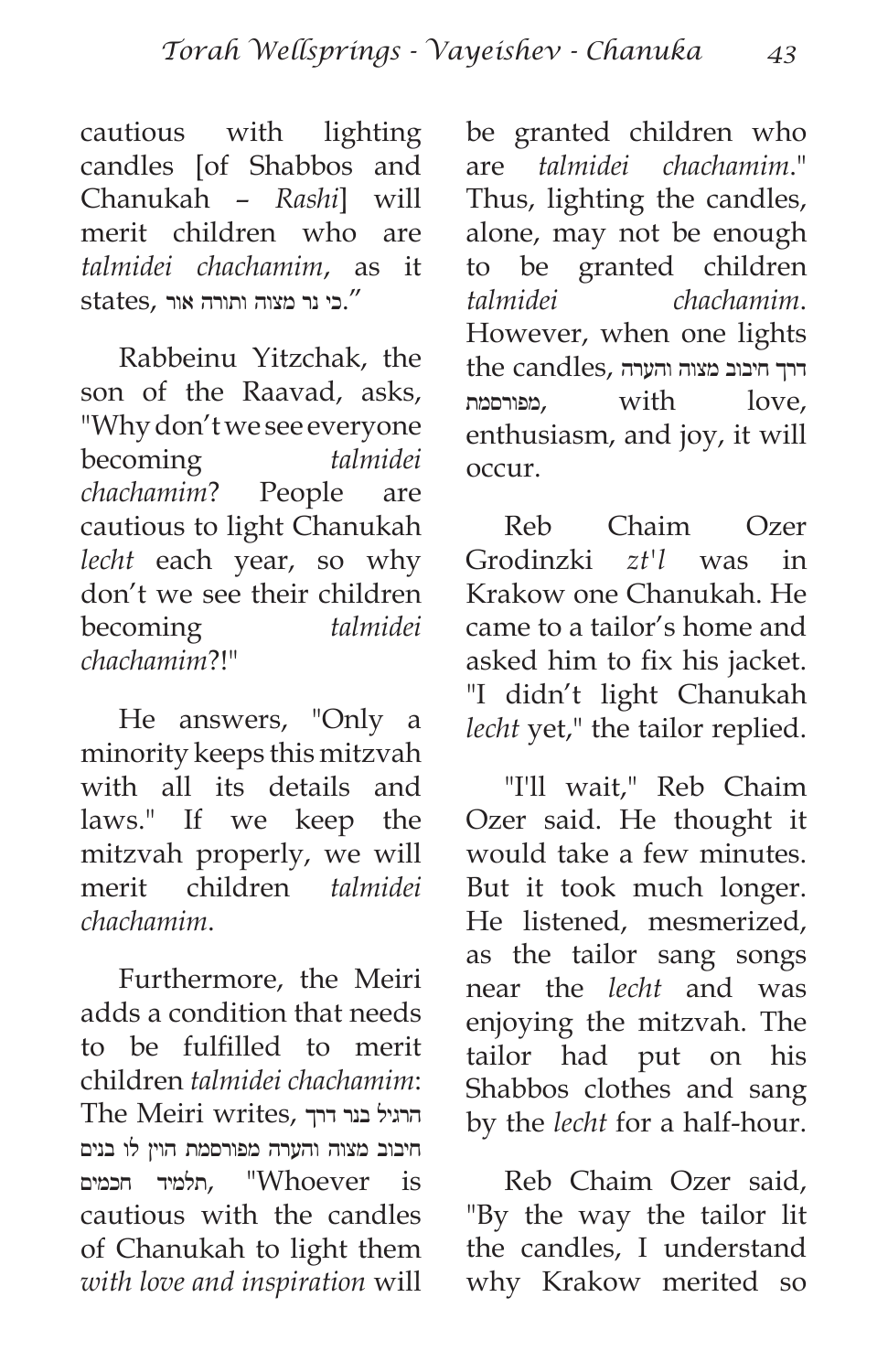many great *talmidei chachamim* throughout the generations." This is because Chanukah *lecht* is *mesugal* for children who are *talmidei chachamim,* especially when one performs the mitzvah דרך היבוב מצוה והערה מפורסמת,  $with$ love and inspiration.

Chassidim were once discussing the wealth of the legendary Count Pototsky. They were saying that he would pour sugar over the mountains in the summer so he could go skiing.

The Bardichover Rav overheard their discussion, and he asked, "Does he light Chanukah *lecht*?"

"No." Count Pototsky wasn't Jewish.

"Then he doesn't know what true joy is."

May we merit to light the candles with joy and inspiration. As the Rambam  $(4:12)$  writes, מצוה נר חנוכה מצוה הביבה היא עד מאוד, "The mitzvah of lighting Chanukah *lecht* is an extremely cherished and beloved mitzvah." And then we will merit children who are talmidei chachamim.16

#### **Looking at the Chanukah**  *Lecht*

The Chavas Ya'ir (הגהות 'מקור חיים תרע״ב ב׳ (מקור חיים מרע״ב ב my opinion, the primary mitzvah is that the one who lit the *lecht* should be near the *lecht* for half an hour, to look at them, and be happy with them."

The Yeitav Panim writes, "The *minhag* in Klal Yisrael (which is Torah) is to sit and gaze at the candles. The reason for that is to draw down the miracles of

**<sup>16</sup>**. The Chidushei HaRim *zt'l* adds that also the one who lights the candles will become a *talmid chacham*. Because if it is *mesugal* that his children will become *talmidei chachamim*, it is certainly *mesugal* that he, too, will become a *talmid chacham*.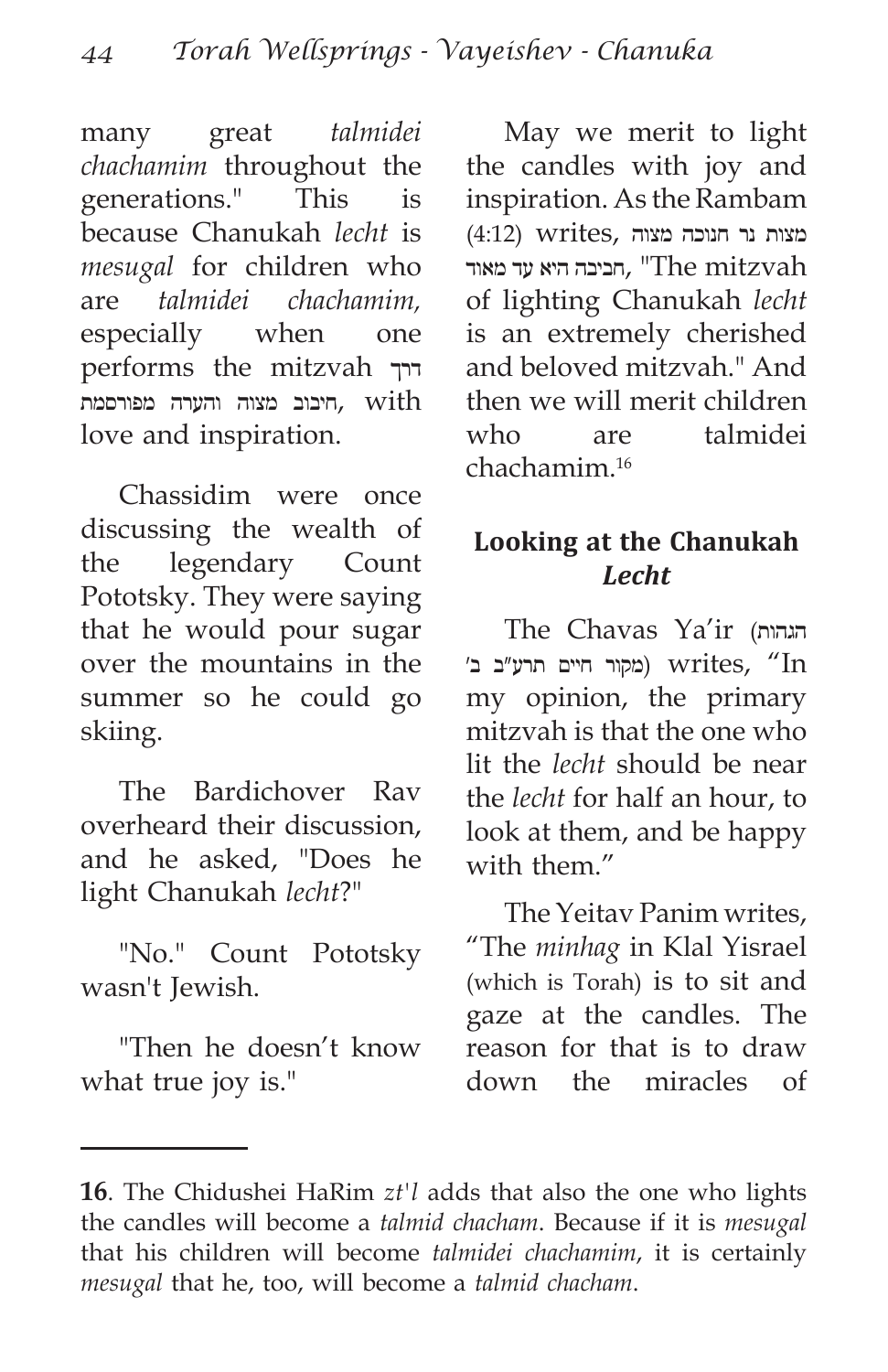Chanukah by gazing at the Chanukah *lecht*."

The Yismach Yisrael *zt'l* said that those who have pure eyes can see Hashem's name הוי״ה shining in the Chanukah *lecht*.

It states (*Bamidbar* 21:8), עשה לך שרף ושים אותו על נס והיה כל יהנשוך וראה הותו החי $\,$  "Make  $\,$ a snake, place it on a pole, and whoever was bitten will see it and live." This *pasuk* refers to the *brachos* of hints עשה לך שרף .Chanukah to the first *brachah*, להדליק נר means שרף because ,חנוכה burns as candles burn. ושים *brachah* the implies אותו על נס hints וחי And .שעשה ניסים לאבותינו to שהחיינו. Chanukah is hinted to in this *pasuk* because if someone was נשוך, bitten, by the *yetzer hara*, אותו וראה, he should gaze at the Chanukah *lecht*, וחי, and he will become like a new person.

There are various *minhagim* after Chanukah *lecht*. Some say (*Tehillim* 91) יושב בסתר עליון seven times. The Sefer Zechirah (69:1) writes, "A helpful *segulah* to be protected the entire year is to say seven times the each יושב בסתר עליון chapter night of Chanukah, after lighting the candles.

Some say chapter קי״ט in *Tehillim*, because it contains many requests for success in Torah and mitzvos.17

**<sup>17</sup>**. The Leket Yoshar (p.43) writes that his rebbe, the Terumas HaDeshen would say chapter קי״ט in *Tehillim* every day. Certainly, it is a good time to say it while looking at the Chanukah *lecht*.

The Tosefta (*Maasar Sheni* 5:15) writes, "When one performs a mitzvah, it is an ideal time to daven to Hashem."

Similarly, the Rabbeinu b'Chaya (19:3) writes, "When a woman lights the Shabbos candles, she should pray that she merit children who are *talmidei chachamim*, who shine in Torah, because the *tefillah* is heard more after doing a mitzvah."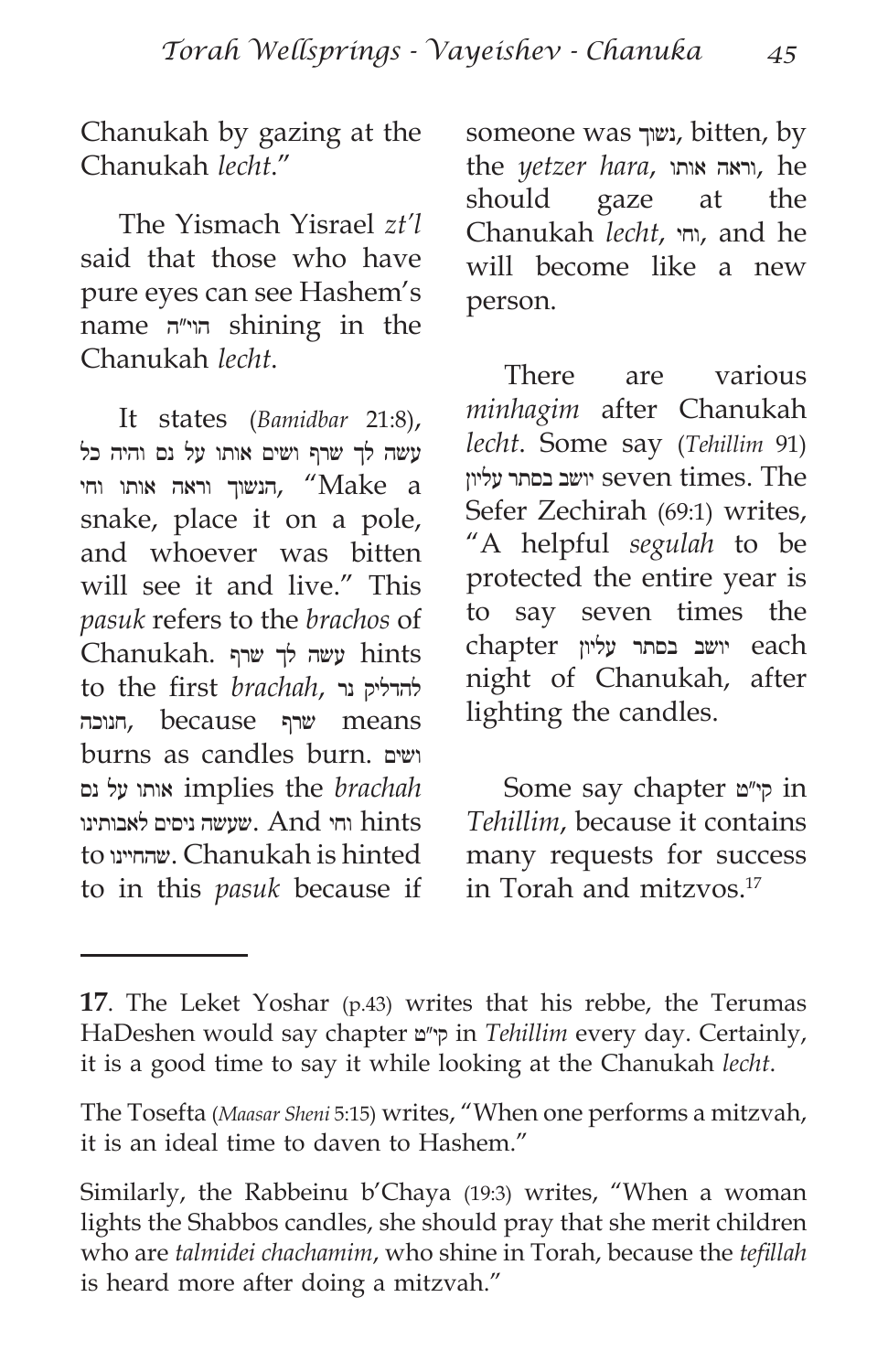$\rm{We}$  say אין לנו רשות להשתמש בהם אלא לראותם, "We don't have permission to use them, only to see them…" The Divrei Chaim *zt'l* understood from the expression "We don't have permission to use the *lecht*, only to see them…" that although we can't use the lecht, we can use the *lecht* by seeing them. This means, looking at the *lecht* is a form of using the *lecht*. He compares this to going to a doctor who looks into the patient's eyes, and thereby he knows the illness and the cure. Similarly, by looking at the Chanukah *lecht*, one can attain a *refuah* for all ailments of his *neshamah*.

The Beis Avraham (ד׳ נר אלא לראותם בלבד says that (ד"ה רק implies that looking at Chanukah *lecht* is a *refuah* and rectification for sins related to guarding the eyes.

#### *Simchah*

The Gemara (*Taanis* 28) states, "The Yevanim forbade donating wood for the *mizbeiach,* and they banned bringing *bikurim* to Yerushalayim." Why did they target specifically these two *mitzvos?* The Maharsha explains that it is because these mitzvos were performed amidst joy and celebration (as the Mishnah in Bikurim states, "the flute played before them…"). The Yevanim didn't want the Jewish people to be happy.

Yavan appreciated culture. They had no problem with Yidden keeping Torah and mitzvos as a culture. But Jewish people keep the mitzvos with passion and joy, and that is something the Yevanim couldn't tolerate. They, therefore, strived to take away any mitzvah associated with joy.

Unfortunately, the Yevanim were somewhat successful. The Bach (670)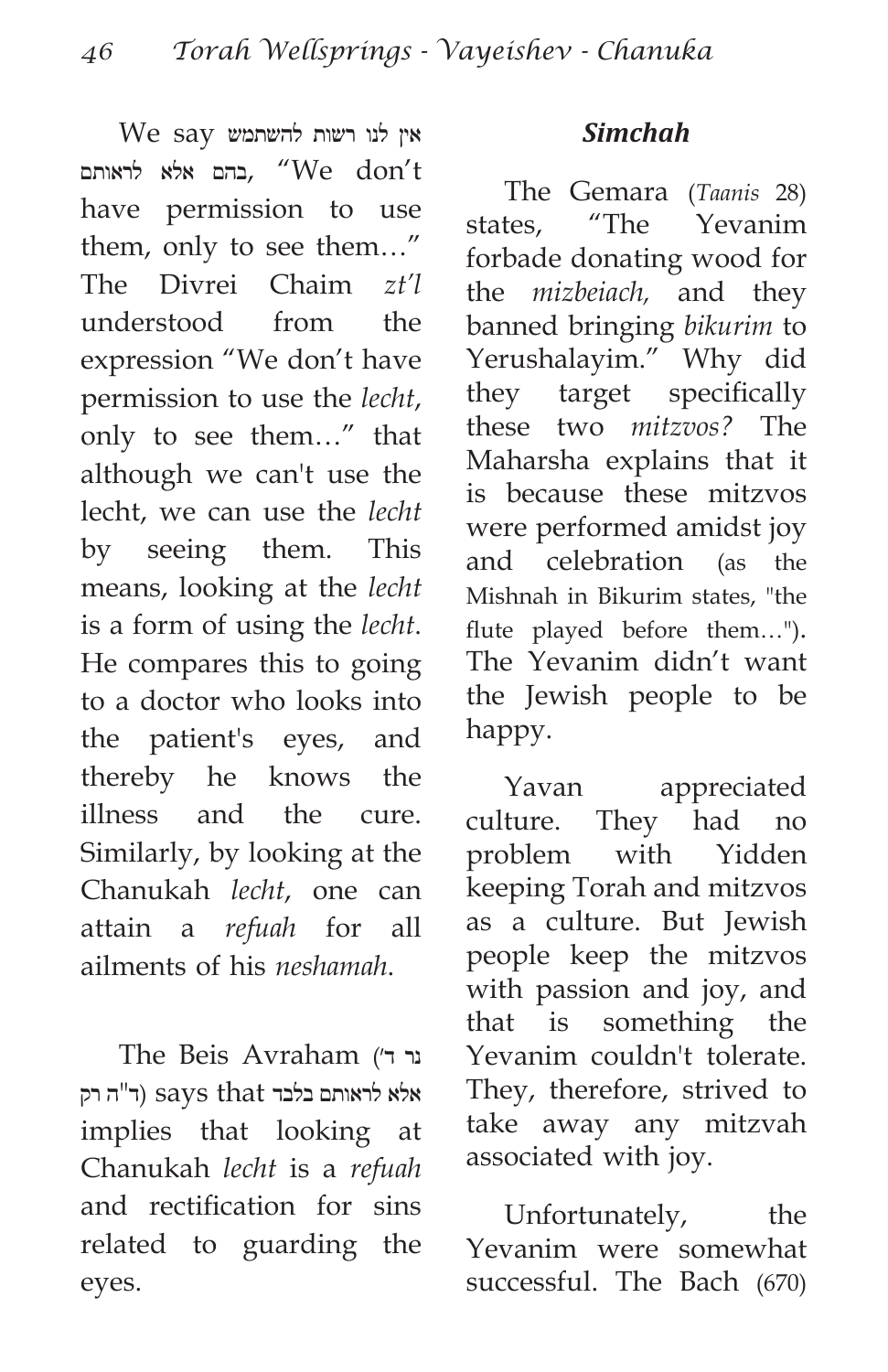teaches that the Yevanim were able to conquer and take over the Beis HaMikdash because the Jewish people became lax with the *korbanos*. The Shem MiShmuel (680) explains that this doesn't mean they didn't keep the halachos of the Beis HaMikdash. They brought all the korbanos, and were scrupulous with all the obligations, but they did so without happiness, and that is why the *korbanos* were taken away from them.

Four elements comprise the makeup of the world: (1) fire (2) water (3) wind (4) earth. David HaMelech ויעלני... מטיט ,(40:3 *Tehillim* (said היון," Hashem saved me from the mud of Yavan…" The Sfas Emes explains that mud is made from earth and water, but there's no fire there. This exemplifies the approach of Yavan, who desired to extinguish the inner fire of a Jew.18

The Skulener Rebbe (Rebbe Eliezer Zusia) *zt'l* would say that on Rosh

**<sup>18</sup>**. Rebbe Meir Yechiel of Ostrovtze *zt'l* was a great Torah scholar; his father was a simple baker. Once, Rebbe Meir Yechiel was at a rabbinic gathering, and everyone present was asked to tell something that they learned from their father. Most people present had rabbinical parents, and they repeated something inspirational they heard from their fathers. When it was Rebbe Meir Yechiel Ostrovtze's turn he said, "My father was a baker. He taught me that fresh bread is better than stale bread." He was hinting to them that "Although my father wasn't a Torah scholar, I am a scholar, and that is more important than someone who is a rabbi solely because his father was a rabbi.

Then Rebbe Meir Yechiel added, "My father also told me that when you bake bread, you must fill the oven with wood and seal it hermetically, for even the slightest draft can ruin the bread…" With this, he was hinting that we must be cautious from foreign,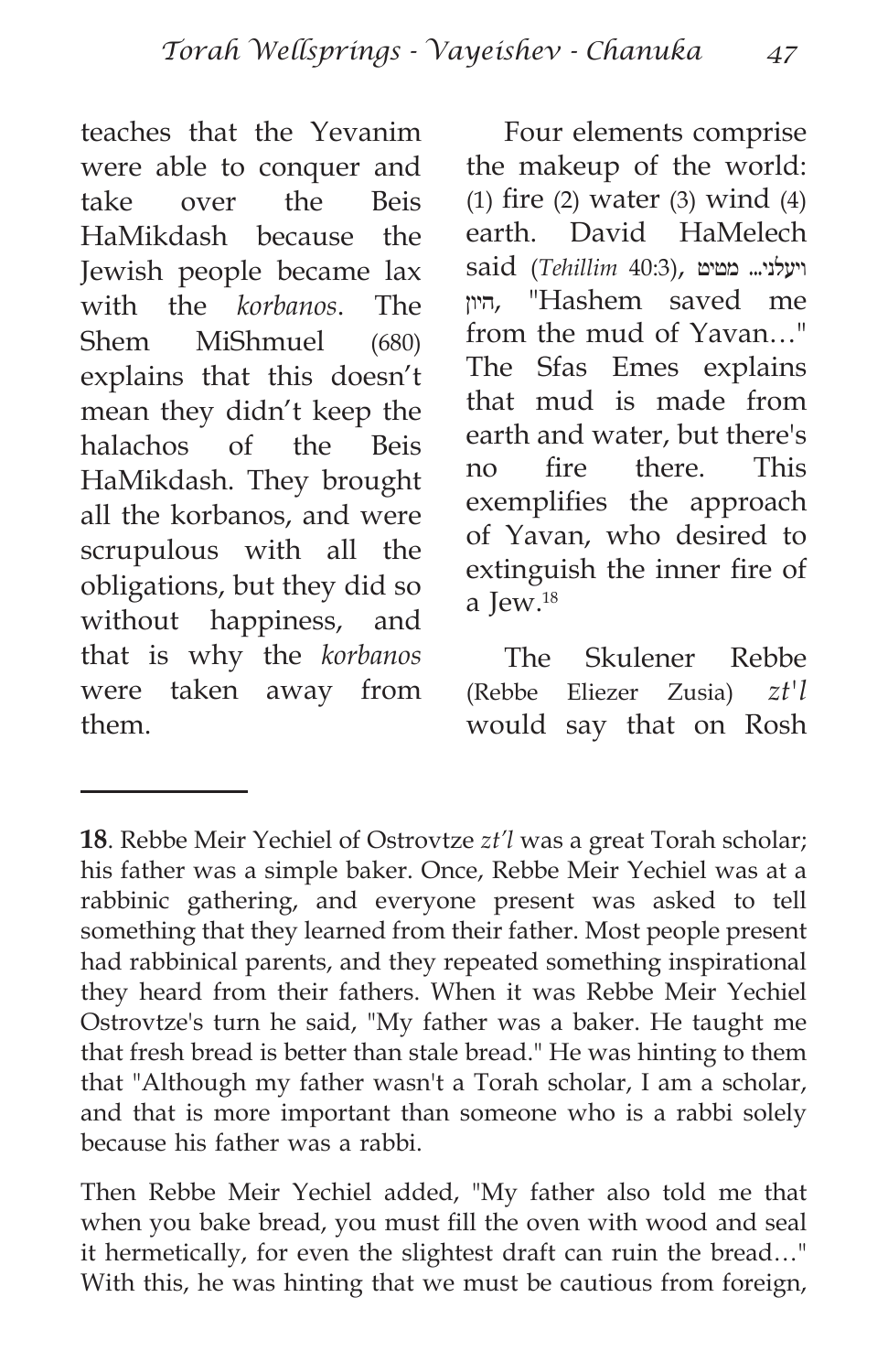Hashanah, Yom Kippur, and Succos, we build a beautiful (spiritual) edifice, which is the source for bounty and blessings for the new year. Yet, something is missing. There is no light. Everyone understands that if you have a building without electricity, the building isn't finished yet. Something essential is missing. Similarly, the new year without light isn't complete. Chanukah adds the light. Now the new year is complete.

The light is the joy of *Yiddishkeit* and happiness with the mitzvos. That is the light of Chanukah, which we add into the new year.

### **Preparation for the Mitzvah**

A chassid found a place to hide and watch the Yismach Yisrael *zt'l* as he prepared to light the Chanukah *lecht*. The chassid saw the Rebbe's intense devotion, his fiery *hislahavus*, as he poured the oil and prepared the wicks. The chassid thought, "If this is the way the Rebbe prepares for the mitzvah, I can only imagine the great fire of excitement that will be seen when the Rebbe lights the candles." But when the Rebbe lit the candles, the Rebbe suddenly became very regular. He said the *brachah* and lit the candles just like thousands of other Yidden do. At least externally, one couldn't see anything

non-Jewish influences. Even the smallest draft from the outside can ruin what we are cooking inside.

This is one of the reasons it is important to show the family joy for the mitzvos. That keeps matters warm inside, and things will "bake well." But if the mitzvos are performed cold, without vigor and joy, it may not be passed on to the next generation.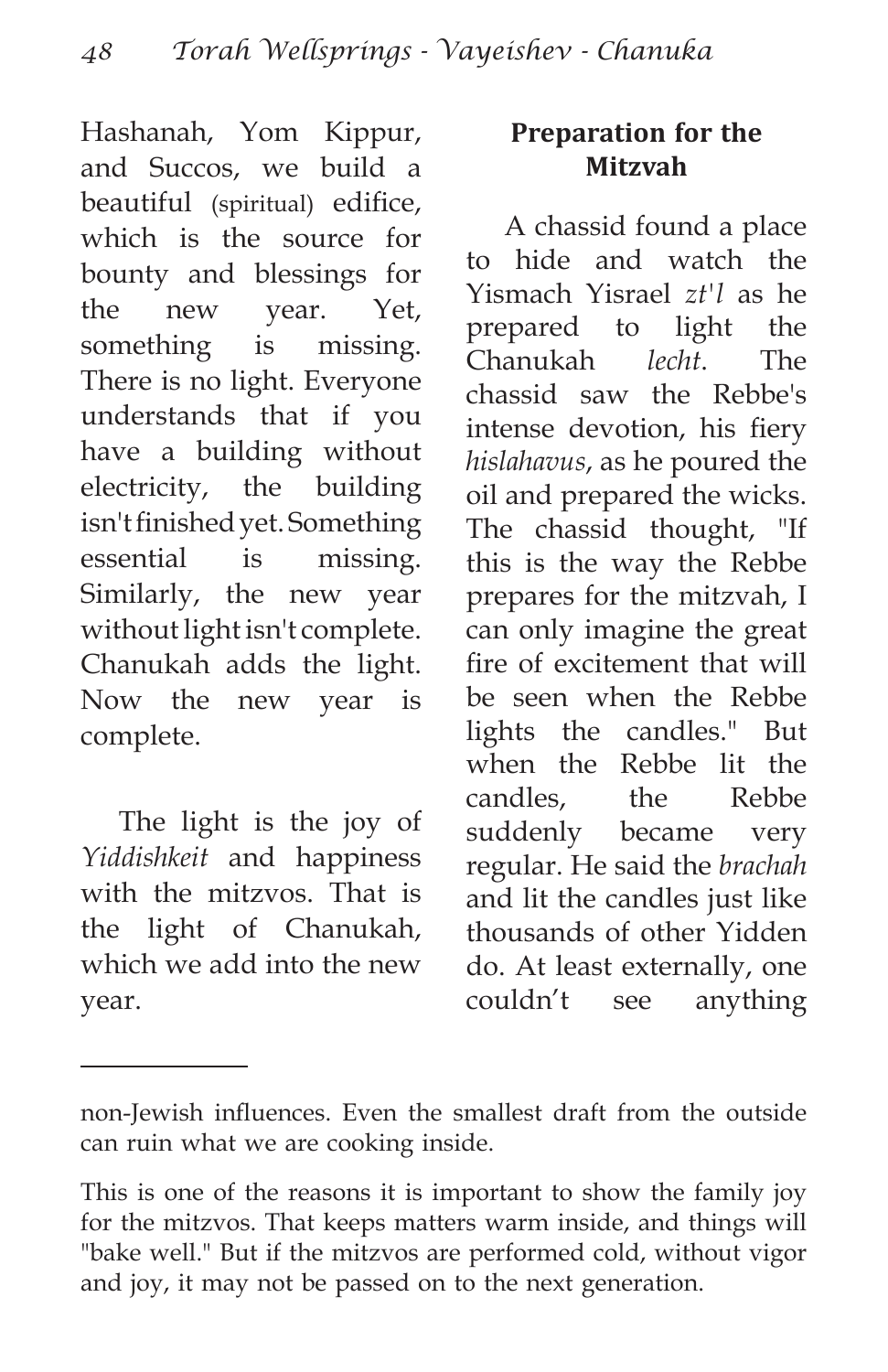unique. The chassid wondered, "It doesn't make sense; shouldn't the mitzvah itself be performed with even greater *hislahavus* than the preparations?" He couldn't come out of his hiding place to ask the Rebbe this question since he was there without permission, so he kept his questions to himself.

The Rebbe perceived the chassid's question through his ruach hakodesh. The next day, the Yismach Yisrael came over to the chassid and said, "A person's part in a mitzvah is his preparation for the mitzvah. When he performs the mitzvah, Hashem gives the inspiration from above. At that point, it isn't in his hands anymore."

Therefore, if we want to light the Chanukah *lecht* properly, we should do a good *hachanah* (preparation) beforehand. We don't have much control over what happens when we perform the mitzvah, as that is in Hashem's hands. Perhaps Hashem will give us *hislahavus* and joy, and maybe not. But the preparations are in our hands, and we should prepare for the mitzvah as best we can.

Rebbe Yechiel Yehoshua of Biala *zt'l* sent his grandson to watch the Beis Yisrael of Gur *zt'l* as he prepared to light Chanukah *lecht*. The grandson arrived at the Rebbe's residence and told the *gabai*, Reb Chanina Shiff, that his grandfather, the Biala Rebbe, sent him to watch the Beis Yisrael prepare for Chanukah *lecht*. The *gabai* opened the door to the Rebbe's room, and he saw the Rebbe pacing with immense concentration and excitement. The *gabai* quickly shut the door and said, "I don't dare disturb the Rebbe at this time, so I can't bring you in. If you want to follow through on your grandfather's request, go in on your own."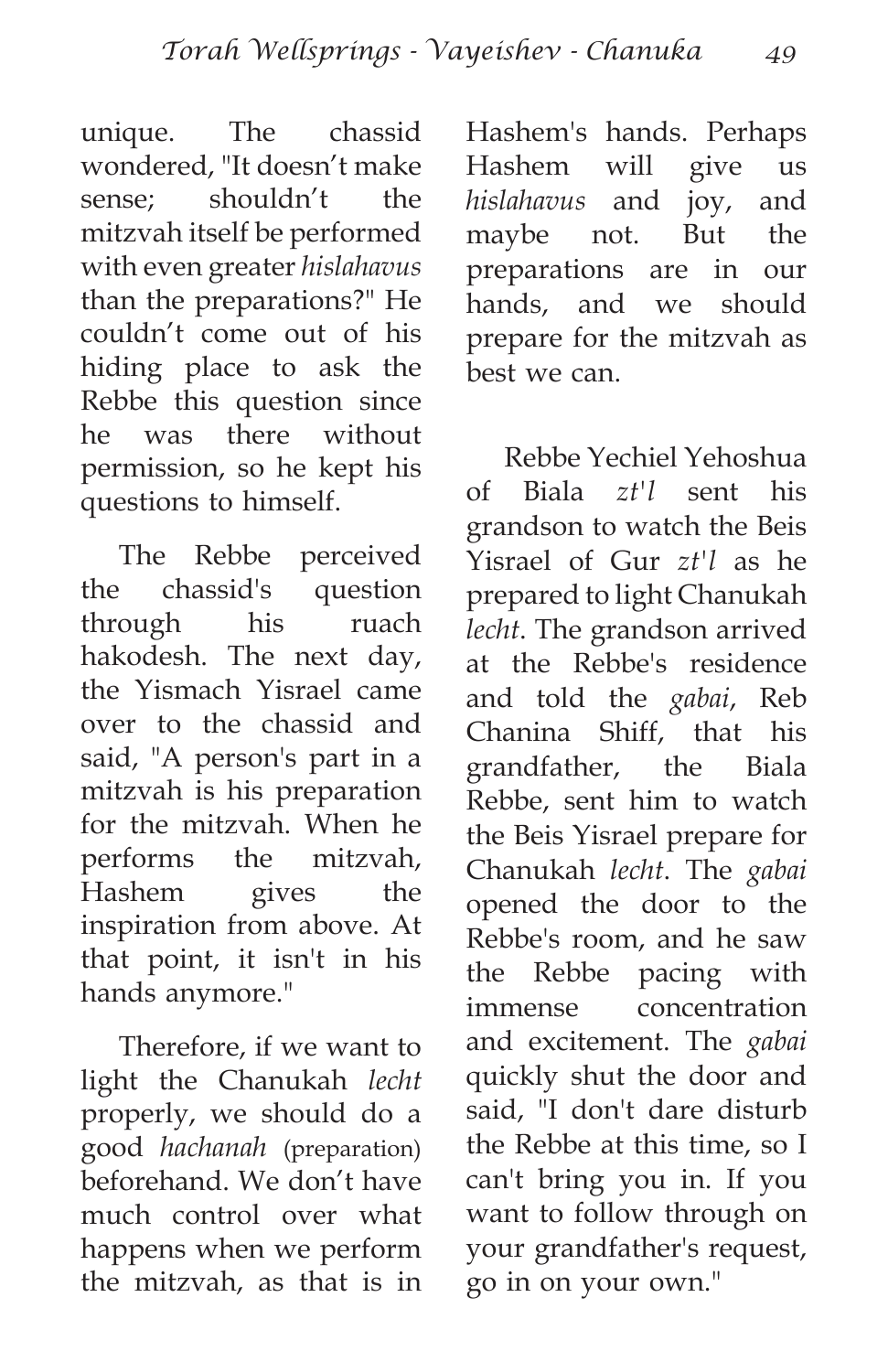The grandson decided to do just that. He opened the door, but as soon as he saw the Beis Yisrael's holy face aflame, he quickly shut the door in fright.

He returned to his grandfather and told him what he saw. His grandfather replied, "That was exactly what I wanted you to see."

The more one prepares, the more he will receive. The Chofetz Chaim *zt'l* explained this with a *mashal*:

An oil merchant came to town, and people came to him with their pots and containers, asking him to fill their utensils with oil. Eventually, people ran out of containers, and they told him, "We want to buy more, but we don't have anywhere to put it."

The merchant replied, "Believe me, I also want to give you more. Bring more pots and pans, and I will fill them with oil."

The *nimshal* is, Hashem wants to give us immense light on Chanukah, and we also want to get it, but we can't receive it without vessels. Each preparation creates another vessel to contain the light of Chanukah.

Rebbe Dovid Moshe of Chortkov *zt'l* taught: A precious gem shines in the correct setting. Put it on a velvet cloth, and it appears beautiful. Put it in a gold ring, and it appears exquisite. Take the same gem and place it in a paper bag or a dirty bowl, and it won't have the same appeal.

He said that this is hinted at in the words, ולכל *Shemos* (בני ישראל היה אור במושבתם 10:23). The אור, brilliant light of Chanukah varies, במושבתם, on its setting. If we prepare ourselves well, we become a proper receptacle to contain the great light of Chanukah.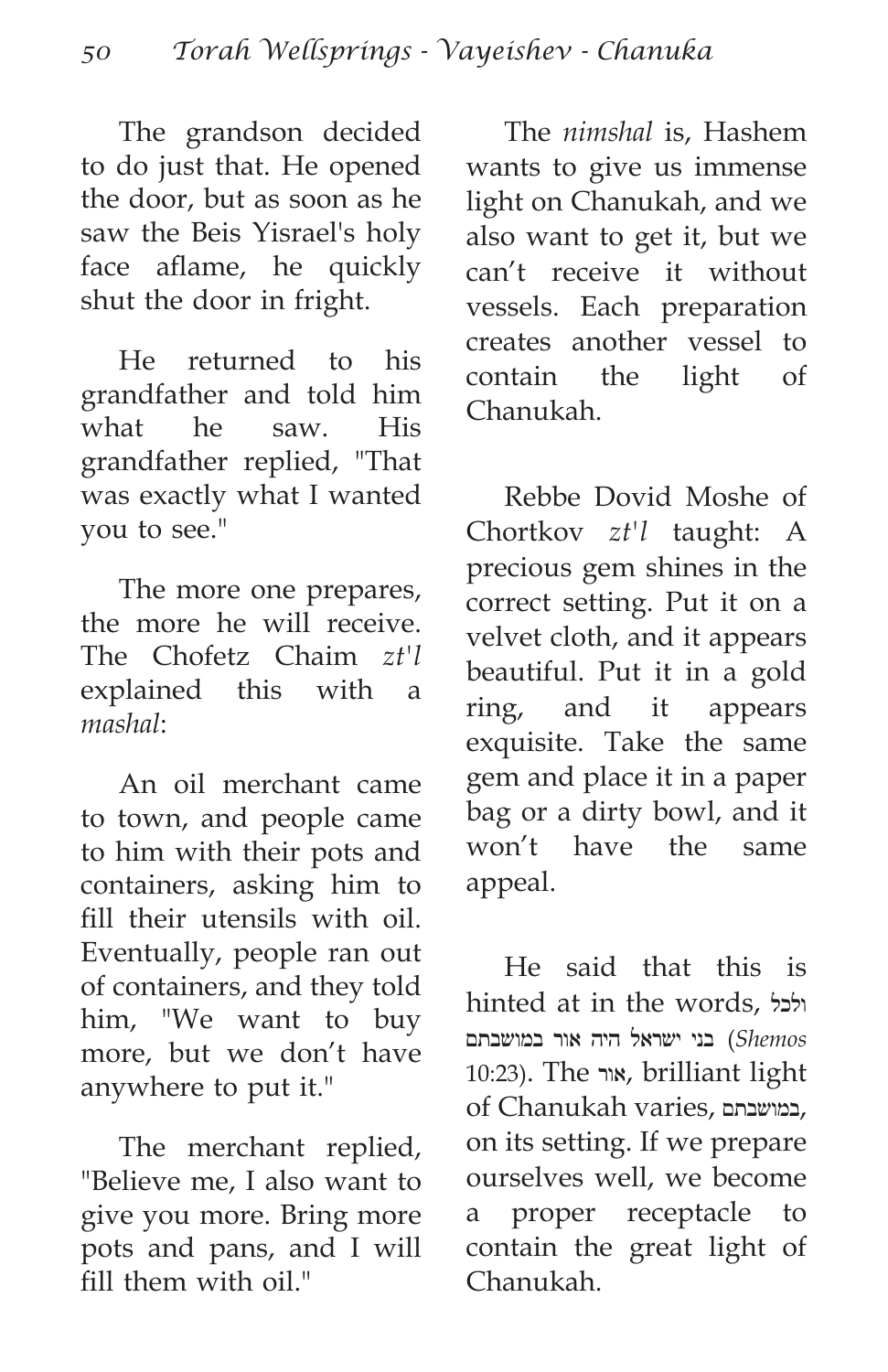#### **Do the Mitzvah the Best You Can – Even if it isn't Perfect**

We want to light the Chanukah *lecht* in the best way possible; however, we mustn't forget that we are limited human beings and have a yetzer hara trying to disturb us. Therefore, the goal is to always do the best you can under the circumstances and be happy with whatever you can do.

We will tell some stories that demonstrate this principle:

After the Yesod HaAvodah of Slonim *zy'a* was *niftar*, the chassidim discussed who they should appoint to be their next Rebbe. One elderly person recommended that they appoint the Divrei Shmuel *zt'l* (the Yesod HaAvodah's grandson) to be the successor, and he supported his recommendation with the following incident:

The Divrei Shmuel was an expert in the halachos of Chanukah, and he would spend a lot of time each year, arranging that he should have olive oil for the mitzvah. One year, he prepared his menorah, filled it with olive oil, and before lighting it, he went to his grandfather's house to watch the Yesod HaAvodah light Chanukah lecht. When he returned to his home, he saw that someone had used the lecht that he prepared. There was no time to set up another Chanukah menorah because it was almost Shabbos. All he could do was light one candle, made from animal fats.

That night, he didn't perform the mitzvah with olive oil. He didn't even light the number of candles that one is supposed to light (because he only had one candle). But he did the best he could under the circumstances, and he was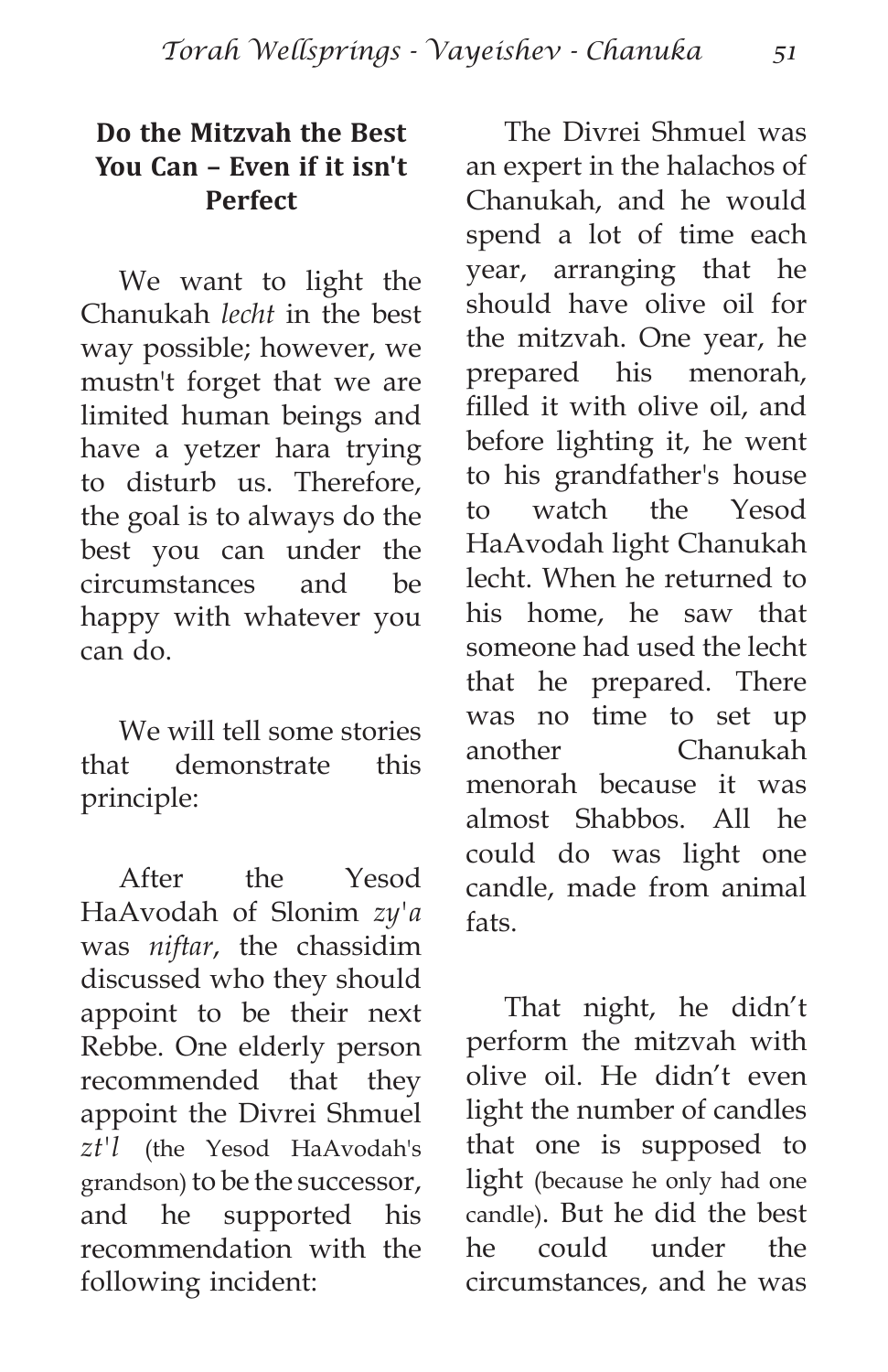very happy with the mitzvah.

The elderly chassid concluded, "If he can be happy even then, he deserves to be the Rebbe." His nomination was accepted.

The Divrei Shmuel's attitude was passed down to his son, the Beis Avraham of Slonim *zt'l*.

One year, on Friday afternoon, the Beis Avraham was just about ready to light the Chanukah menorah when his child ran by and accidentally knocked over the menorah. The oil spilled, and there wasn't enough time before Shabbos to prepare the menorah again. The Beis Avraham said with a smile, "The same Creator who commanded us to light Chanukah *lecht* commanded us not to become angry."

When Rebbe Yochanan of Tolna zy'a (Yerushalayim, Bayit v'Gan) would light Chanukah lecht, people from the neighborhood would come to watch the *pirsumei nisah*. Once, due to pushing, a child fell onto the Rebbe's Chanukah menorah, toppling it. The child felt terrible, but the Rebbe said, "My dear child, I'm so grateful to you. Now I can keep the words of if that ,כבתה אין זקוק לה ,Chazal the candles blow out before one half-hour passes, one isn't obligated to light the candles again. How often do I have the opportunity to keep this Chazal?"

Instead of being angry or disappointed (and instead of rebuking the child or the one who pushed him), he rejoiced that he could finally practice a statement from Chazal. (Afterwards, the Rebbe lit the candles again because the Mishnah Berurah rules that if a half-hour didn't pass yet, one should rekindle the candles.)

The Chofetz Chaim *zt'l* said that he was once in Reb Nachum Kaplan's home on Chanukah. It was time to light Chanukah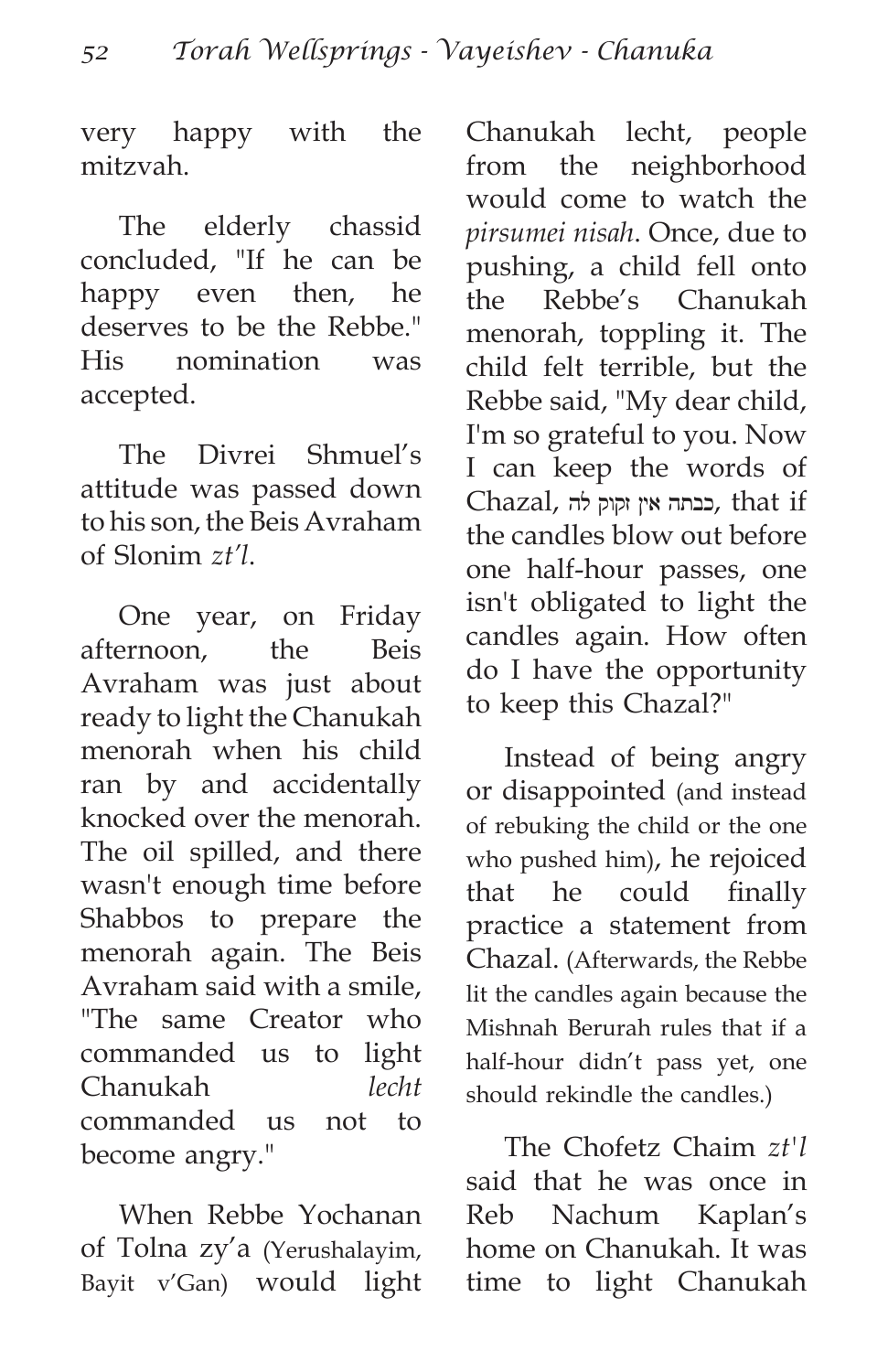*lecht*, but Reb Nachman Kaplan waited until his Rebbetzin came home.

The Chofetz Chaim said to his rebbe, Reb Nachum Kaplan, that halachah states one should light at the right time even if everyone isn't home.

Reb Nachman replied, "The Gemara tells us,שלום עדיף ביתו, *shalom bayis* is more important than lighting Chanukah *lecht*. 19 I know that my wife will be upset if I light the candles when she isn't home, so I'm waiting for her. *Shalom bayis* takes precedence."

This lesson is important to remember. Sometimes, due to our *hislahavus* to perform the mitzvah in the very best way, at the very best time, and so on, it could cause friction in the home. It isn't worth it. Don't cause your *shalom bayis* to suffer because of Chanukah *lecht*, because is *bayis shalom* ,שלום ביתו עדיף more important. We strive for the best, and then we are satisfied with the best that we can do.

#### **Nature is also Miraculous**

The Beis Yosef asks: Why do we celebrate the first day of Chanukah? It seems that no miracle occurred on that day. The Chashmonaim found a jug of oil that had just enough to last one day, so the menorah lighting of the first day wasn't really a miracle.

 The Alter of Kelm *zt'l* answers that on the first night of Chanukah, we are celebrating the miracle that oil burns – for that too is a *nes*. It is natural, but a miracle, nonetheless.

**<sup>19</sup>**. *Shulchan Aruch* (תרע״ח (writes, "If a person doesn't have enough money to buy candles for both Shabbos and Chanukah, he should buy for Shabbos so there will be *shalom bayis*," because when it is dark in the home, there isn't *shalom bayis*.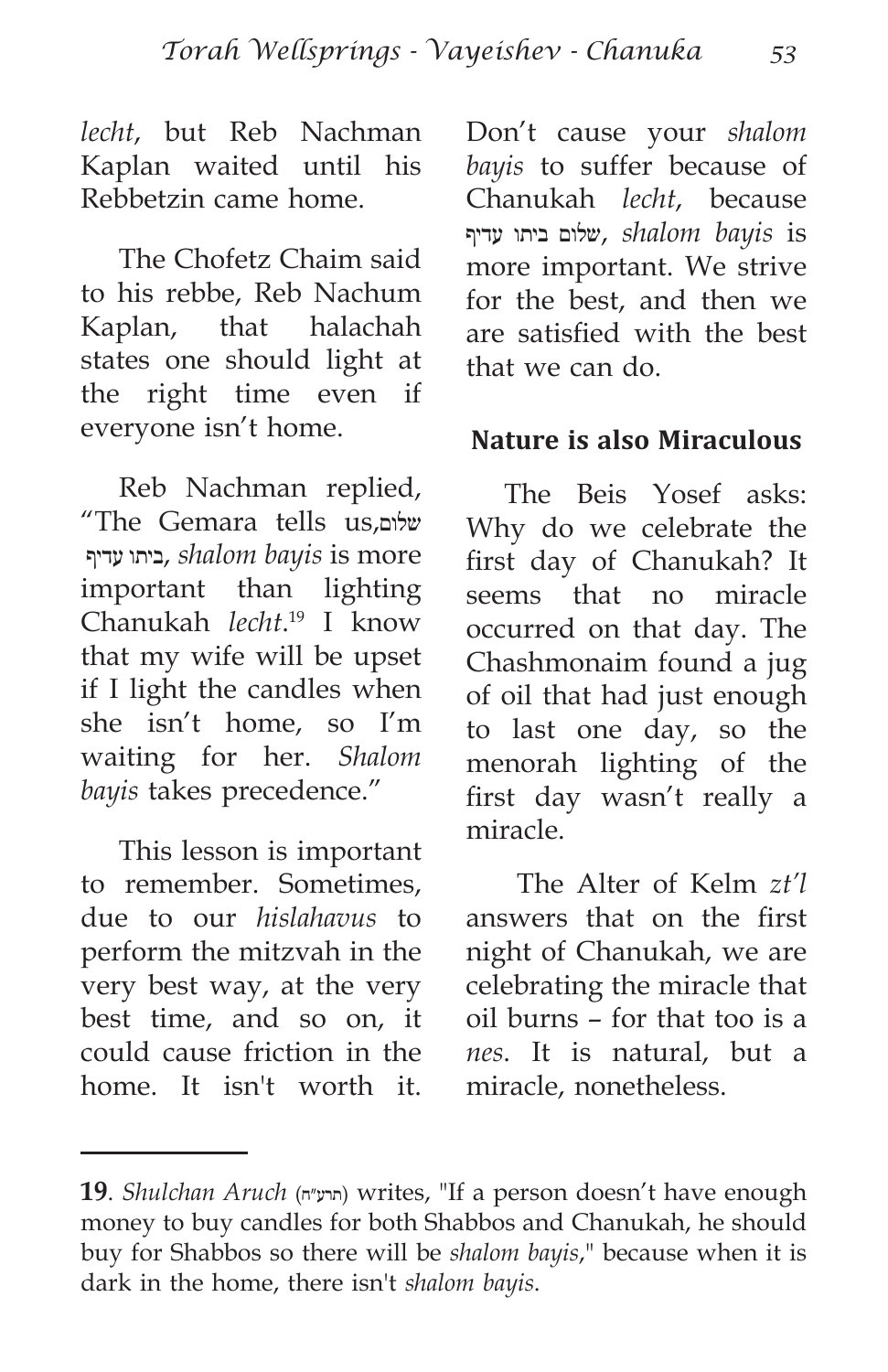The Alter explains that nature is the greatest miracle. The miracles that we generally celebrate are ones where nature changes, but nothing new was created- מיש יש.) For example, when the menorah burned for eight days, it wasn't a new creation, but rather a change in the laws of nature.Similarly, the laws of nature dictate that the weak and the few will be destroyed by the mighty and many. But in the war of the Chashmonaim, the few and the weak won against the large and powerful Greek army. This wasn't a new creation, rather a change in the rules of nature.) Whereas, creation is a יש מאין, something emanating from nothing.

We are accustomed to the miracles of nature, and therefore we don't recognize them. But on Chanukah, when we celebrate the great wonders that occurred, we become aware of natural miracles. On the first night of Chanukah, this is precisely what we notice. We celebrate the natural fact that oil creates light.

Reb Moshe Feinstein *zt'l* quotes this lesson from the Alter of Kelm, and he adds that we can now explain why we make a *brachah* for seeing the Chanukah *lecht*. As it states in *Shulchan Aruch* (676:3), "Someone who isn't going to light Chanukah *lecht* that night should make the *brachah* ניסים שעשה when he sees Chanukah *lecht.* He should also say *shehecheyanu*". We don't say a *brachah* for seeing any other mitzvah. What is unique about the Chanukah *lecht* that we do so?

Reb Moshe Feinstein *zt'l* explains that on Chanukah, we train our eyes to see things correctly. We see nature as Hashem's miracles; we see Hashem's *hashgachah pratis* in the world. Therefore, on Chanukah, we make a *brachah* just for seeing because this is precisely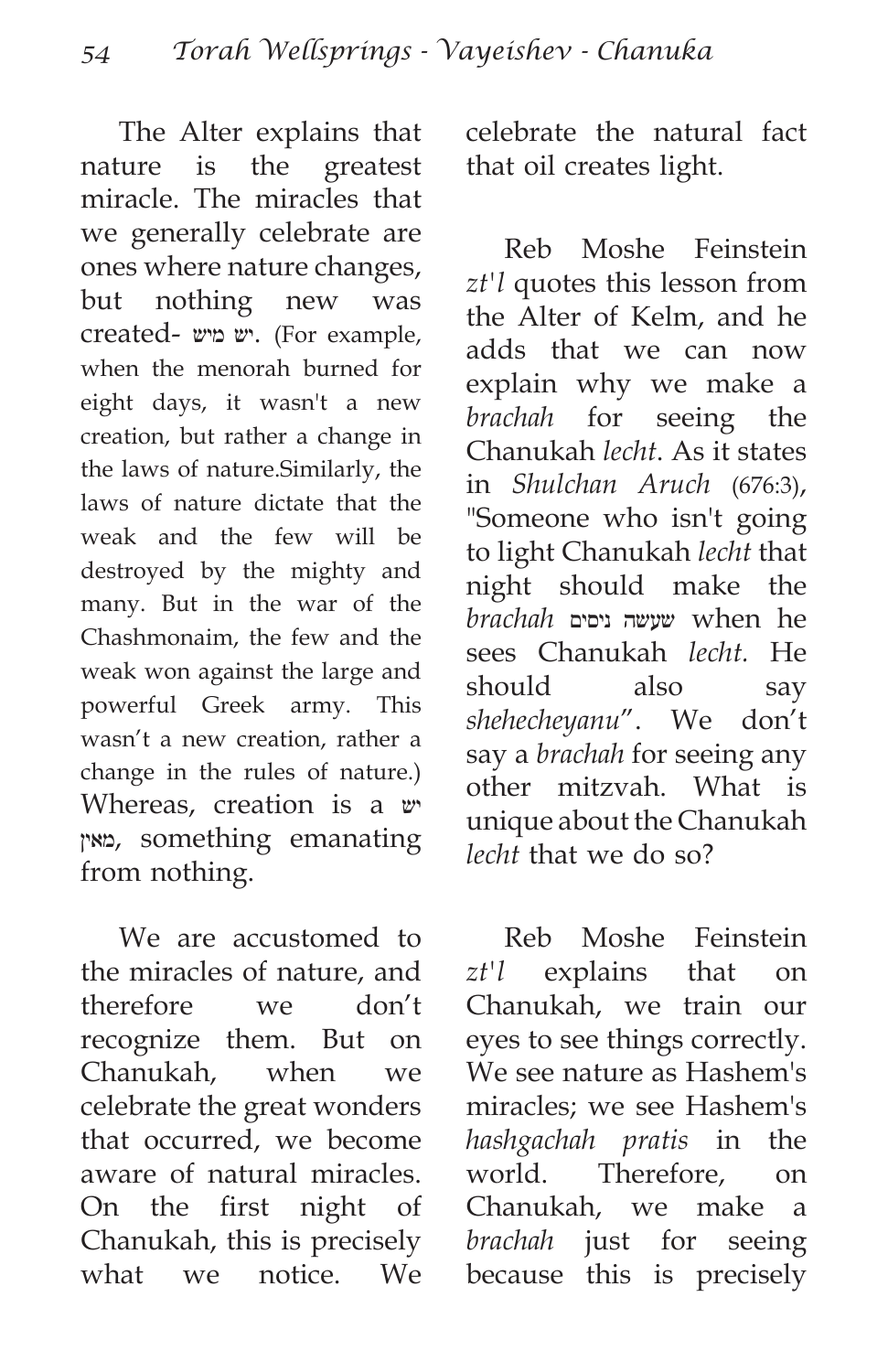the lesson of Chanukah - to view the world correctly.

The Gemara (*Shabbos* 22.) says, "Chanukah *lecht* placed higher than twenty *amos* are *pasul*" because people won't see the candles burning, and it won't publicize the miracle.

The next line of the Gemara seemingly speaks about an entirely different subject, as it discusses a *pasuk* in this week's *parashah.* It states (*Bereishis* הבור ריק אין בו מים, "The pit [that Yosef was thrown into] was empty; it didn't have water." The Gemara asks, "Isn't it obvious that if the pit was empty, it didn't have water? The *pasuk* hinted that the pit was empty from *water*, but there were snakes and scorpions inside."

The Gemara teaches us here two lessons, which don't seem to be related: (1) A Chanukah menorah can't be higher than twenty *amos*, because people won't see it. (2) The pit that Yosef was thrown into had snakes and scorpions.

The *meforshim* attempt to find a connection between these two lessons. There must be a reason why these two very different lessons were placed together in the Gemara.

Reb Moshe Feinstein *zt'l* answers as follows:

As we explained, the Chanukah *lecht* reveals that even nature is miraculous. This lesson is essential because people can look at the miracles of creation and not recognize them. In this week's *parashah*, Yosef was thrown into a pit where there were snakes and scorpions, and yet he remained alive! The brothers saw this amazing phenomenon, but they didn't recognize it (and therefore sold him). We must take heed to the message of the lit menorah and make sure to place it in a noticeable place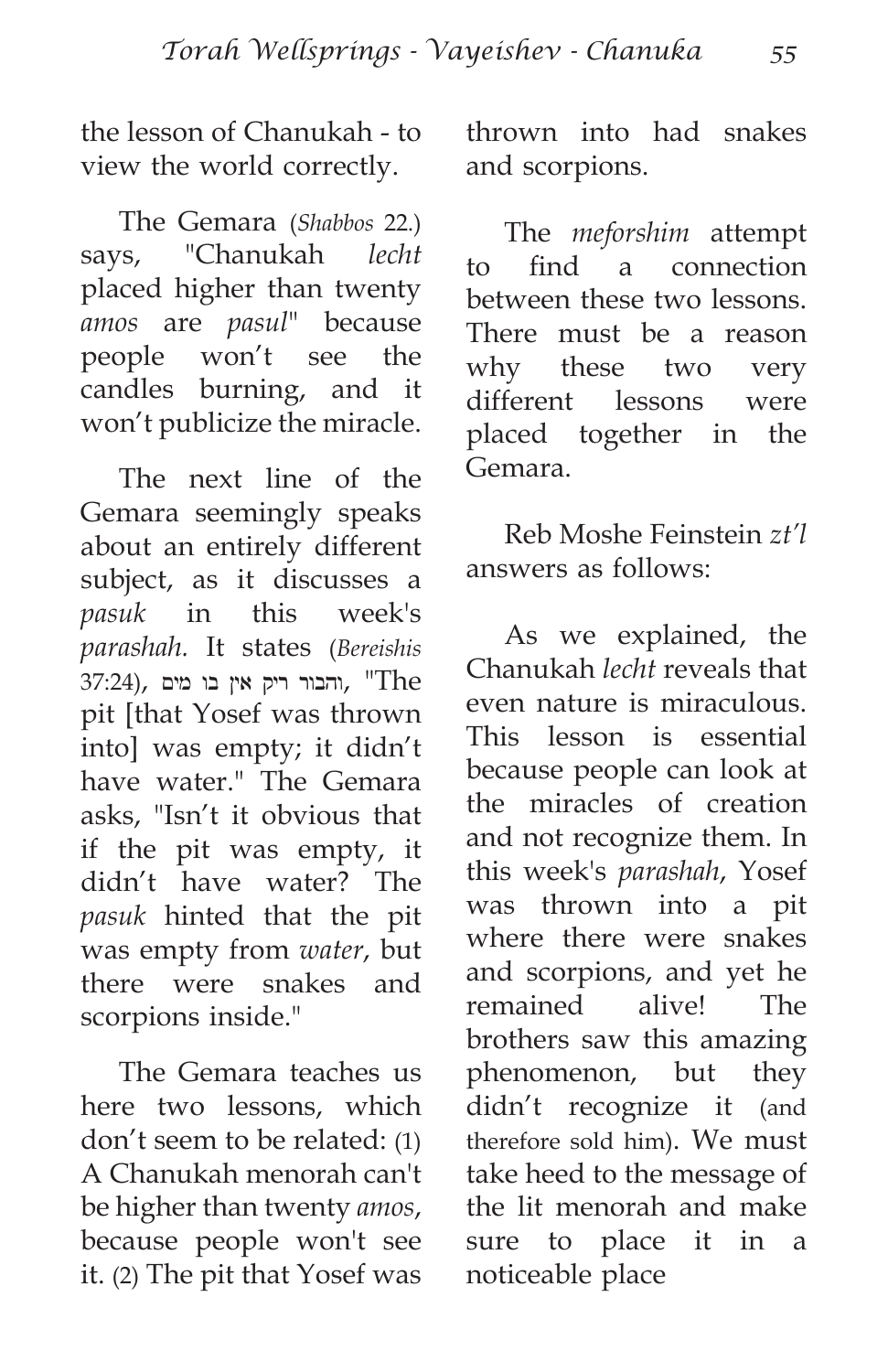Lighting Chanukah *lecht* is like turning on the lights in a dark room. In the dark, we couldn't see the miracles in life, and when the lights are flicked on, we can. But even after opening the lights, the surroundings remain dark for those who keep their eyes closed. On Chanukah, we have the potential to see the world in all its beautiful glory, but that will only happen for those who open their eyes and consciously seek to internalize this lesson.

In the morning, we say the *brachos* עורים פוקח and *brachos* Both .המעביר שנה מעיני seem to be thanking Hashem for our ability to see. What is the difference between these two brachos?

Reb Shimon Schwab *zt'l* answers that one brachah is thanking Hashem for our eyesight, and one is for our perception. Sometimes we see, but we don't recognize the miracles and wonders that Hashem performs for us. We praise Hashem for the ability to see and for the ability to recognize the miracles.

#### **The Beis Yosef's Question**

The *Navi* (*II Melachim* 4, see commentaries) tells that the wife of Navi Ovadyah told Elisha that she owes money, and the collector warned her that if she doesn't pay, he will take her two sons as slaves. מה יש לך ,her asked Elisha בבית," What do you have in your home?"

She said that she has some oil. Elisha said, "Borrow empty utensils from the neighbors and pour the oil into the utensils." Miraculously, the oil kept flowing until all the utensils were full, and she could pay back the debt.

The Taz (670:1) quotes the following *Zohar*:

Elisha asked (ibid, ,מה יש לך בבית (4:2 *Melachim* "What do you have in your home?" because Hashem sends his blessings onto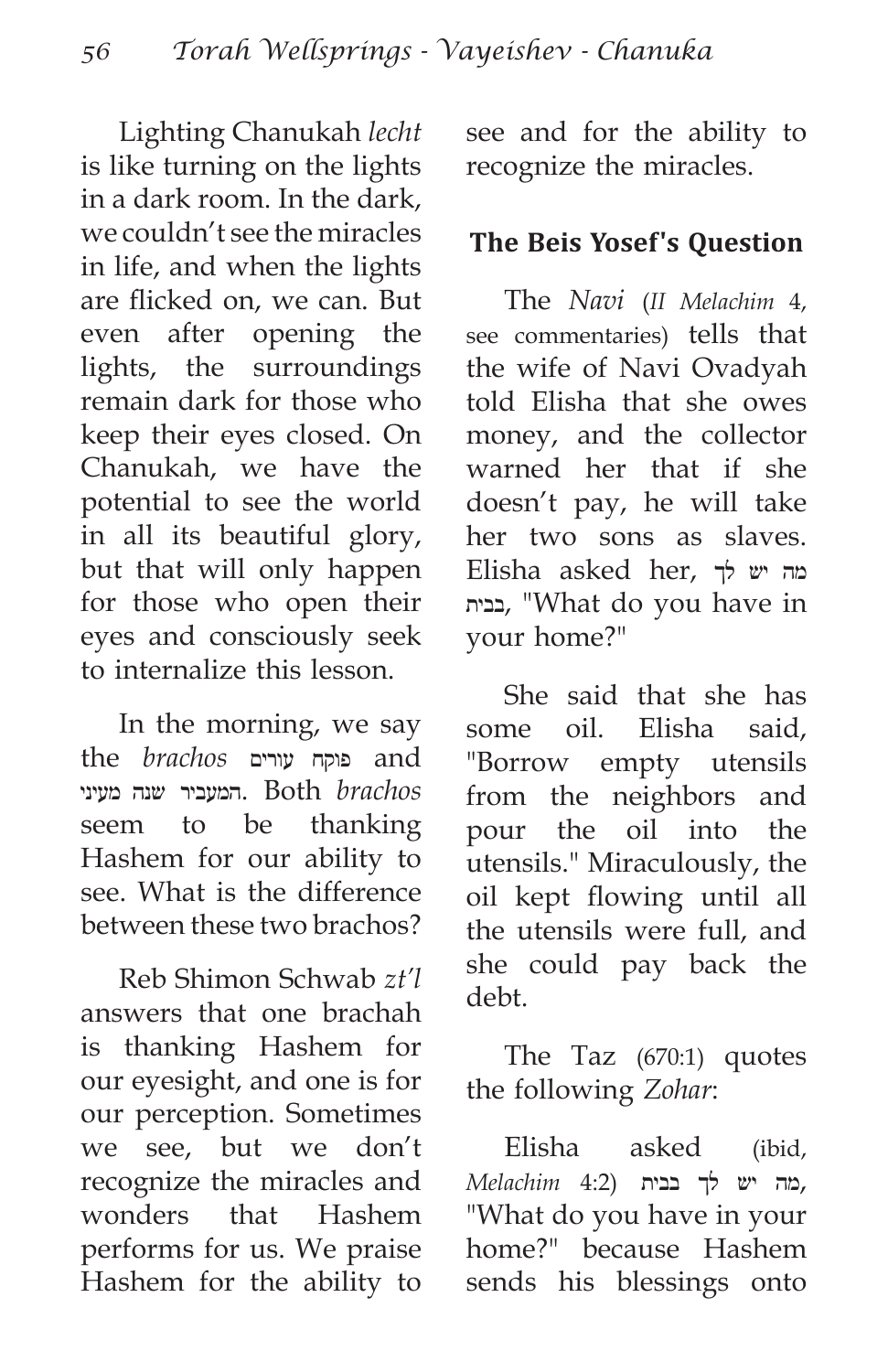something that is already there. As we see in this instance, the small amount of oil turned into a lot of oil. Hashem doesn't perform a miracle by creating something brand new.

With this concept, the Taz answers the Beis Yosef's question. The Beis Yosef asks that since they found a jug of oil that had enough in it for one day, it seems that there was no miracle on the first day of Chanukah. The Taz answers, "Looking back, they realized that a miracle happened on the first night… If the oil had been totally consumed on the first night, there wouldn't be any substance left for the miracle to grasp onto the next night. It is therefore certain that some oil remained from the first night, and the miracle occurred from what remained, to increase it…" Thus, the miracle of the first night was that the oil wasn't totally consumed, allowing room for a miracle to take place on the following nights.

Reb Aryeh Leib Tzinz explains) קומץ למנחה, דרוש לחנוכה ז׳) this with a *mashal*:

Someone had ten crates filled with gold coins. Nine were stolen. Using the gold coins in the tenth crate, he hired police to search for the nine stolen crates. He also vowed that he would give three gold coins from each crate to tzedakah if they are found.

The nine crates were found, and true to his promise, he gave a *gabai tzedakah* 27 gold coins, three from each crate.

The *gabai* wasn't satisfied with that and asked for another three gold coins from the tenth crate. The man didn't understand. "That crate wasn't stolen. My gratitude to Hashem is that He brought back the nine crates. Why must I thank Hashem for that tenth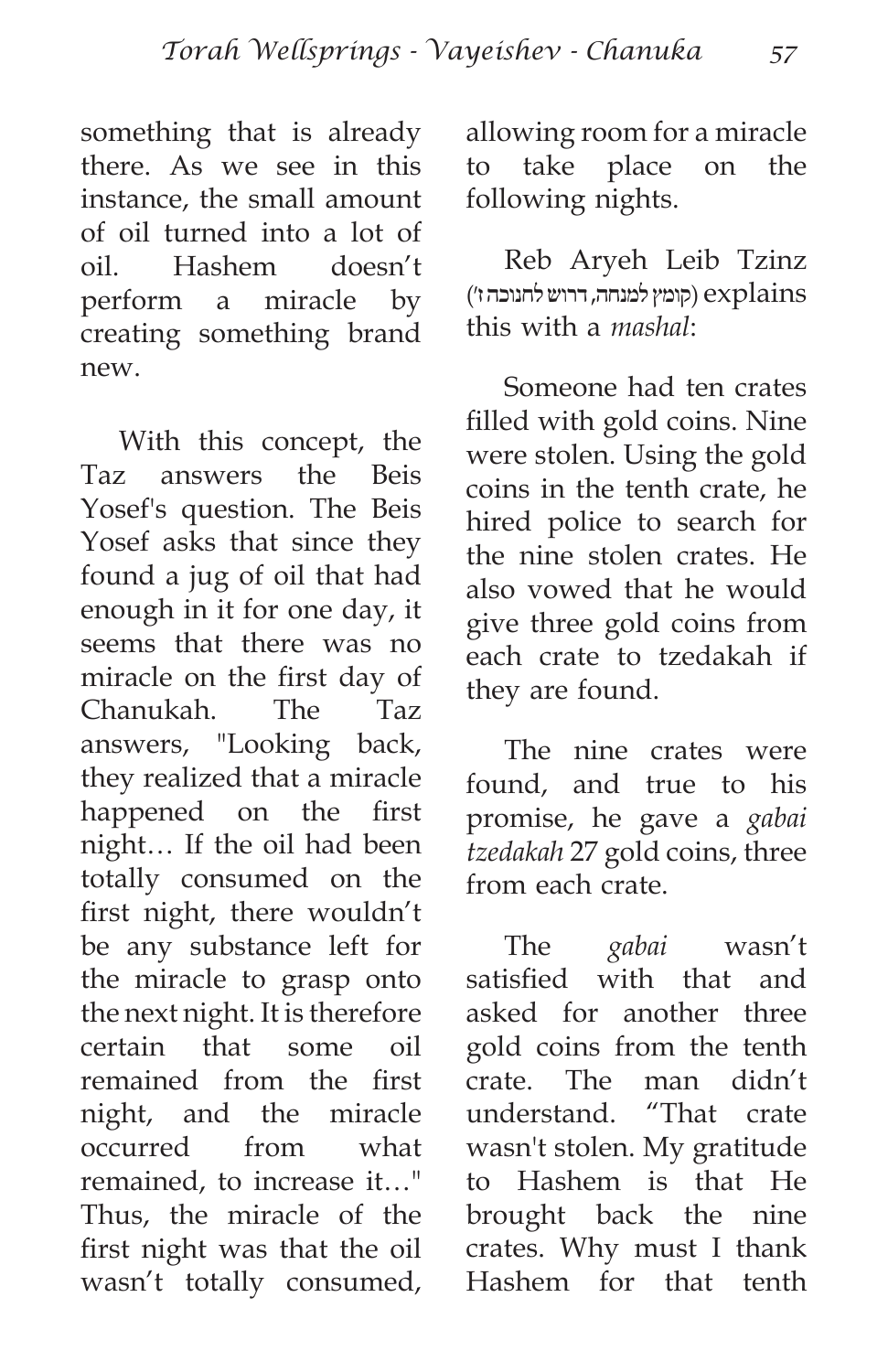crate, which was never stolen?"

The *gabai tzedakah* explained, "If that was stolen, you wouldn't have money for the search. The fact that it wasn't stolen is part of the miracle, and you should thank Hashem for that, too."

 On the first night of Chanukah, we thank Hashem for the oil leftover because, without that oil, the miracle couldn't have occurred.

#### **Miracles Beyond Nature**

Generally, we don't daven for miracles because Hashem wants to lead the world according to the rules of nature. The Gemara (24.) tells a story about a man who got *malkus* in Rava's *beis din* for a sin he committed. He couldn't handle the malkus, and he died. The Babylonian government heard about this, and the king wanted to punish Rava. The king's mother warned the king that he shouldn't start up with the Yidden, because Hashem does miracles for them.

The king asked, "Which miracles does He do?"

His mother replied, "Whatever they ask from Hashem, He gives them."

"How do you know?"

"When they need rain, they pray, and it immediately begins to rain."

"Perhaps they prayed a moment before it was about to rain. Let them request rain now, in the middle of the summer, and then we will know whether Hashem listens to their prayers or not."

It was Tamuz, a month in which it never rains in Bavel. The king's mother sent a message to Rava, explaining the gravity of the matter, and asked him to pray hard for rain.

Rava prayed, but it didn't rain.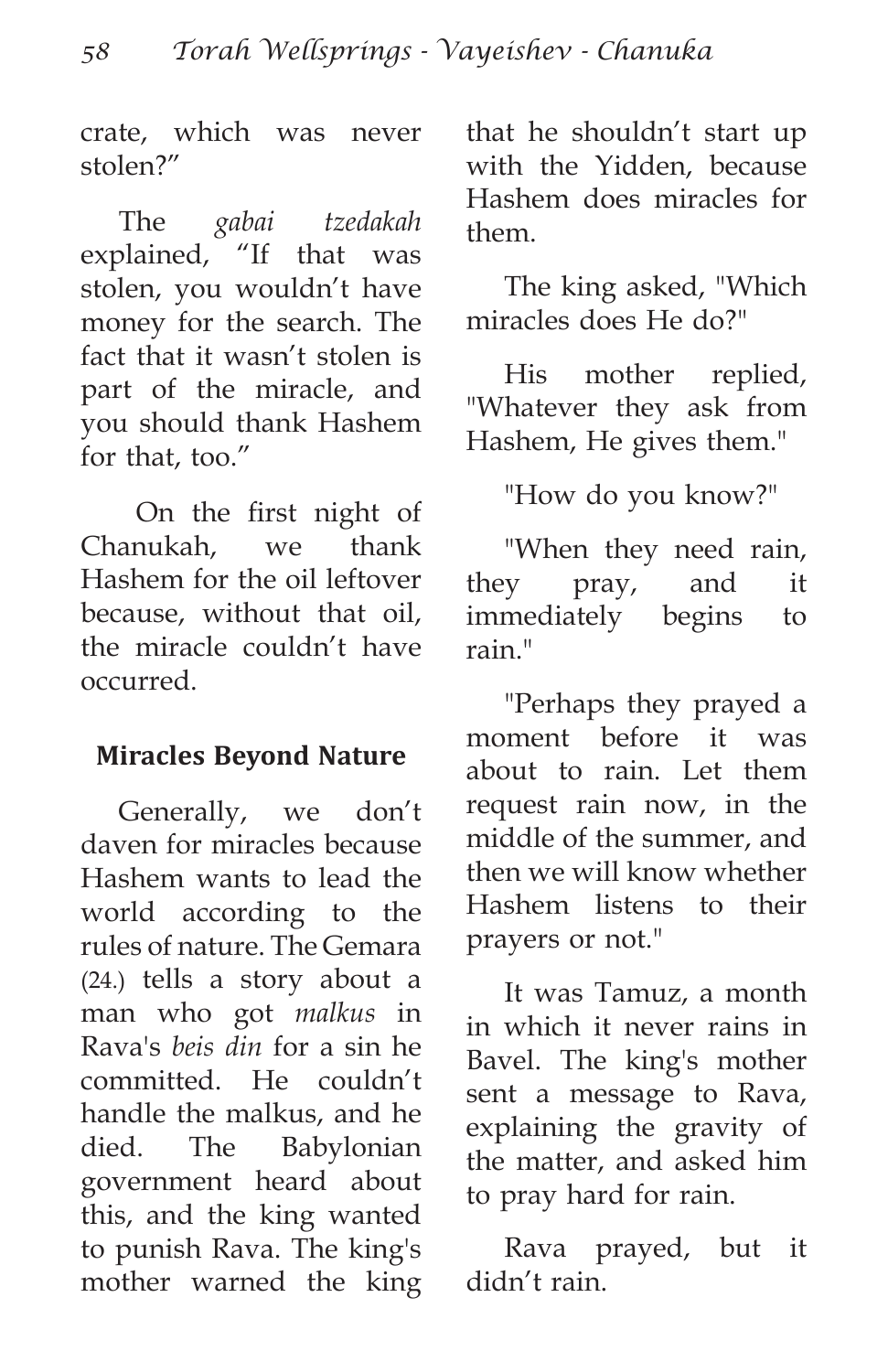Rava said, "Ribono Shel Olam, we heard about the miracles You performed in the past, but we never experienced Your miracles!" After saying this, it began to rain. The streets of Mechuzah were flooded, and the waters flowed into the Chidekel River.

That night, Rava saw his father in a dream. His father said, "How can one make Heaven work so hard [to bring rain in the wrong season]?"

His father told him that he shouldn't sleep in his bed. Rava immediately awoke, and slept elsewhere. In the morning, Rava looked at his bed and saw that it was stabbed with a knife many times. (The *sheidim* were given permission to harm Rava, and were told where he sleeps.)

We learn from this Gemara that it is dangerous and improper to pray for a miracle<sup>20</sup>

Yet, on Chanukah, we do pray for miracles. As it states (*Shulchan Aruch* 187:4), "If one didn't say *Al HaNisim* [in *Birchas HaMazon*], he doesn't *bench* again. Rather, he can say it in the הרחמןs. He can say, הרחמן הוא יעשה לנו נסים כמו שעשה ,בימים ההם בזמן הזה בימי מתתיהו בן יוחנן.. 'The compassionate one should make miracles for

**<sup>20</sup>**. Praying for a *refuah sheleimah* isn't called praying for a miracle, even when doctors have given up. Doctors were given permission to heal, but they weren't given permission to cause people to despair.

Similarly, one can pray for *parnassah*, *shidduchim*, *nachas*, and all other kinds of *yeshuos*. Never lose hope. The Gemara teaches, "If one davened and his *tefillos* weren't answered, he should pray again. As it states (Tehillim 27:14), קוה אל ה׳ הזק ויאמץ לבך וקוה אל ה׳ ,<sup>'</sup>Trust in Hashem, strengthen your heart, and trust on Hashem.'"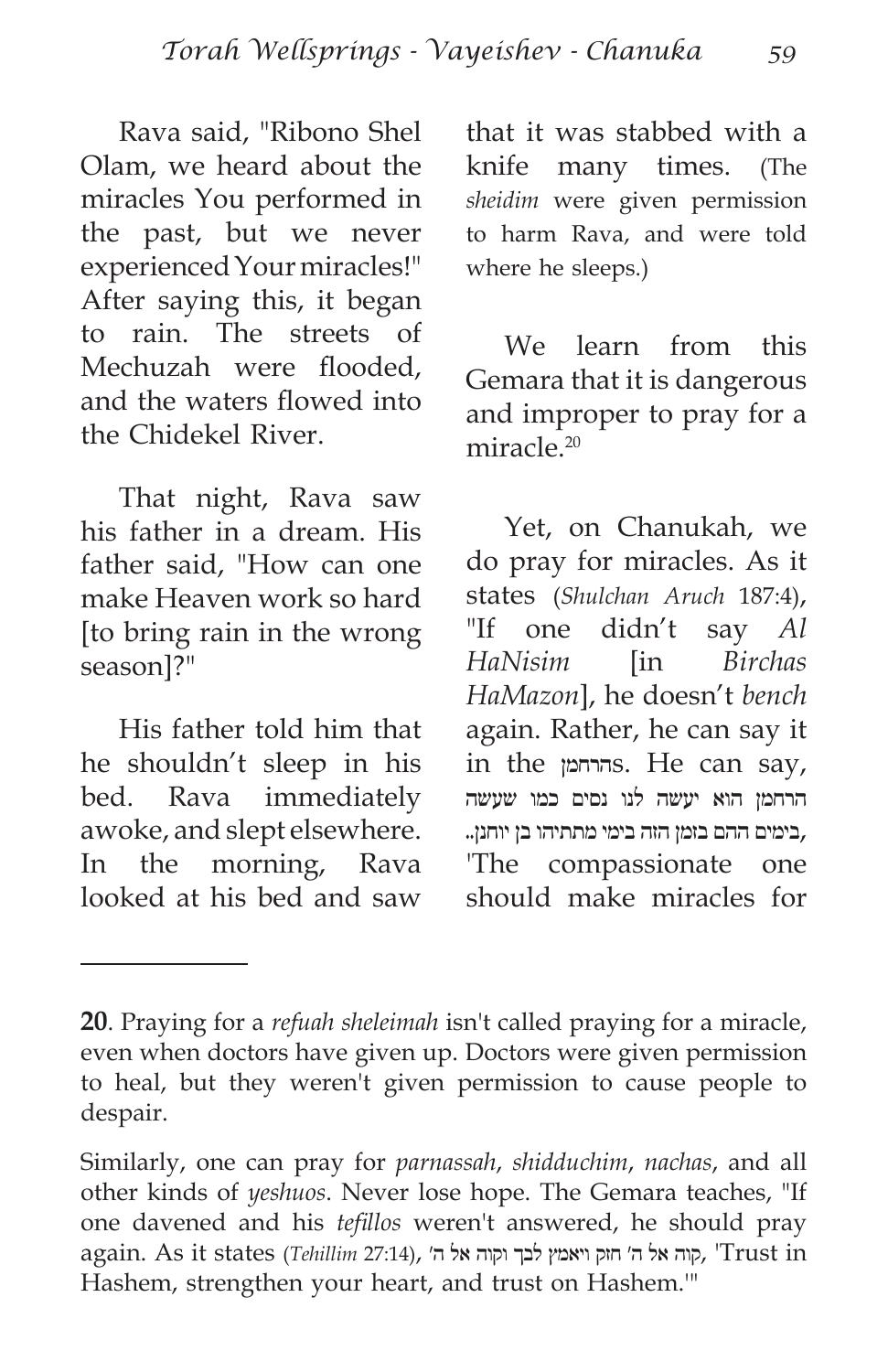us as He performed miracles in those days…"21

The Shaul u'Meishiv (*Divrei Shaul*) *zt'l* asks that it is improper and dangerous to daven for a miracle, so why do we do so on Chanukah?

The Shaul u'Meishiv answers, the prohibition is to daven for miracles throughout the year, when the world is being run by the rules of nature. But on Chanukah, the world is in a different mode, one of miracles ,therefore we may pray for them.

**21**. Similarly, if one forgot to say *Al HaNisim* in *Shemonah Esrei*, he can say הרחמן at the end of *Shemonah Esrei*, before לרצון ויהיו) *Mishnah Berurah* 682:4).

When one says *Al HaNisim* in the right place, one doesn't *daven* for miracles. But when one forgets *Al HaNisim*, he does. It seems that by forgetting to say *Al HaNisim* he earns a bonus, because now he can pray for miracles.

Perhaps the explanation is, when one forgets to say *Al HaNisim*, he is heartbroken, because he lost out on a special opportunity. His broken and humble heart makes him a fitting candidate for miracles. He should pray for miracles because it is likely that miracles will occur due to his broken heart.

*Bederech tzachus*, Rebbe Zusha of Chernobyl (Bnei Brak) *zt'l* explained:

During the eight days of Chanukah, the Chanukah miracles should always be on our mind. But this person forgot Chanukah (evident by the fact that he forgot to say *Al HaNisim*). He needs a salvation and a miracle to become a better Yid, for he is apparently on a very low level. Therefore, he needs to pray that Hashem should miraculously elevate him. Whereas someone who didn't forget *Al HaNisim* doesn't have to pray for that miracle.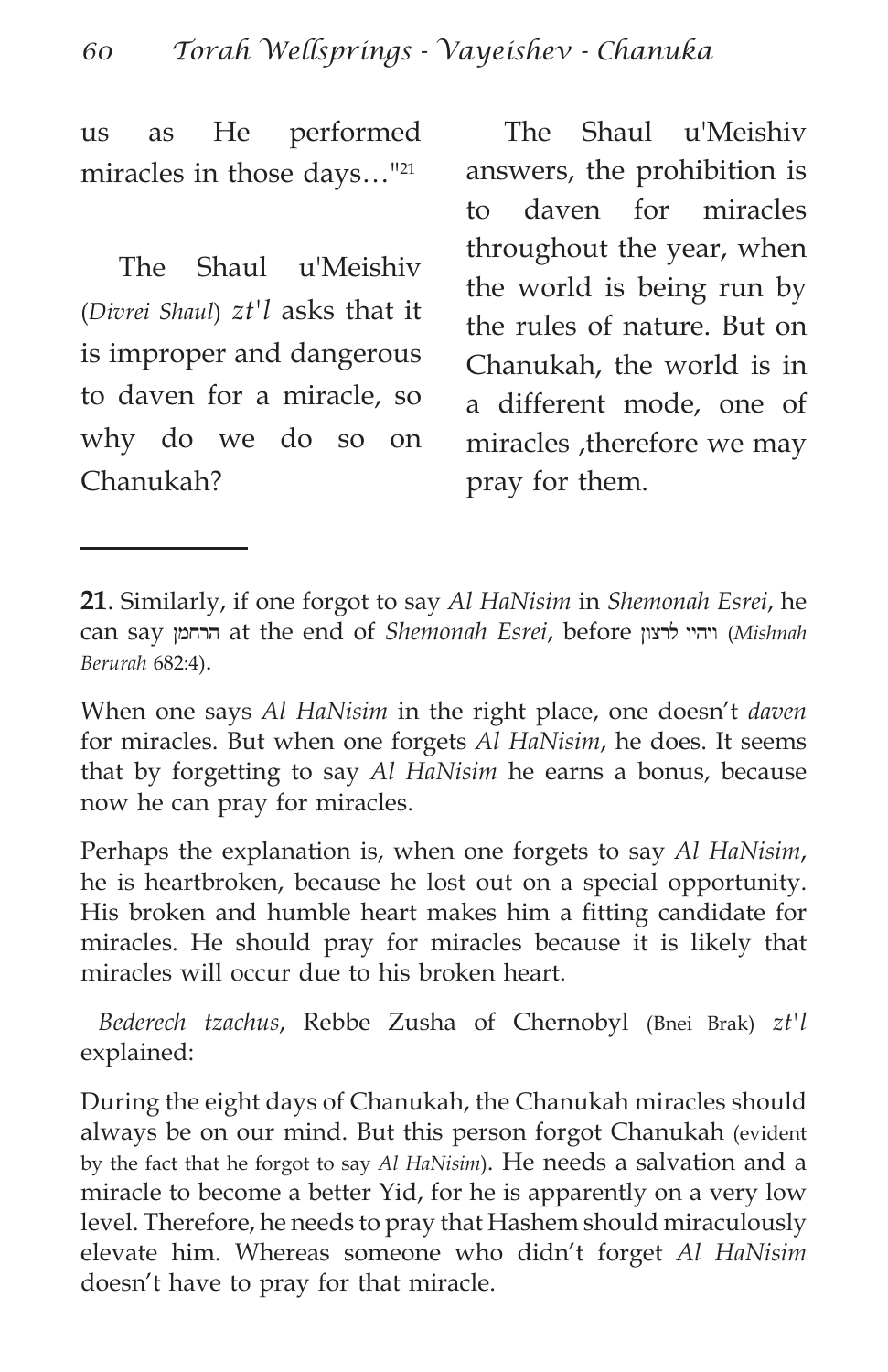The Maharal explains that Chanukah is eight days long to express that these are days beyond nature. The world is based on the number seven, as it חצבה עמודיה ,(9:1 *Mishlei* (states שבעה" Hashem established the world on seven pillars." Therefore, a week has seven days, music is comprised of seven notes; there are seven wisdoms, and so on. In the era of Moshiach, the world will be run with the number eight. As it states (*Tehilllim*  $(6:1)$ , למנצח על השמינית  $(4)$  song played on a harp of eight strings." Similarly, Chanukah is eight days, beyond nature.

The Maharal (*Ner Mitzvah*) writes, "The natural world is comprised of seven… Eight is beyond nature… *Milah* is on the eighth day, because *milah* is beyond nature… Torah is beyond nature. Therefore, it was given after seven, as it states (*Devarim* 16:9) 'Count seven weeks…' and after the seven weeks, on the fiftieth day, the Torah was given… Chapter (119) in *Tehillim,* which discusses Torah has eight *pesukim* for each letter of the alef beis representing)… תמניא אפי) that Torah is beyond nature…" The Maharal explains that the Chanukah miracle came in the merit of Torah, which is beyond nature. Therefore, the menorah miraculously remained lit for eight days.

We learn from this that on Chanukah we enter a world that is beyond nature, a world where miracles are the norm.

The Gemara (*Gittin* 30:) states, "If someone tells you that your friend died, you can believe him, but if someone tells you that your friend became wealthy, don't believe him." This is because the world follows the laws of nature, and generally, the poor remain poor. But on Chanukah, everything can turn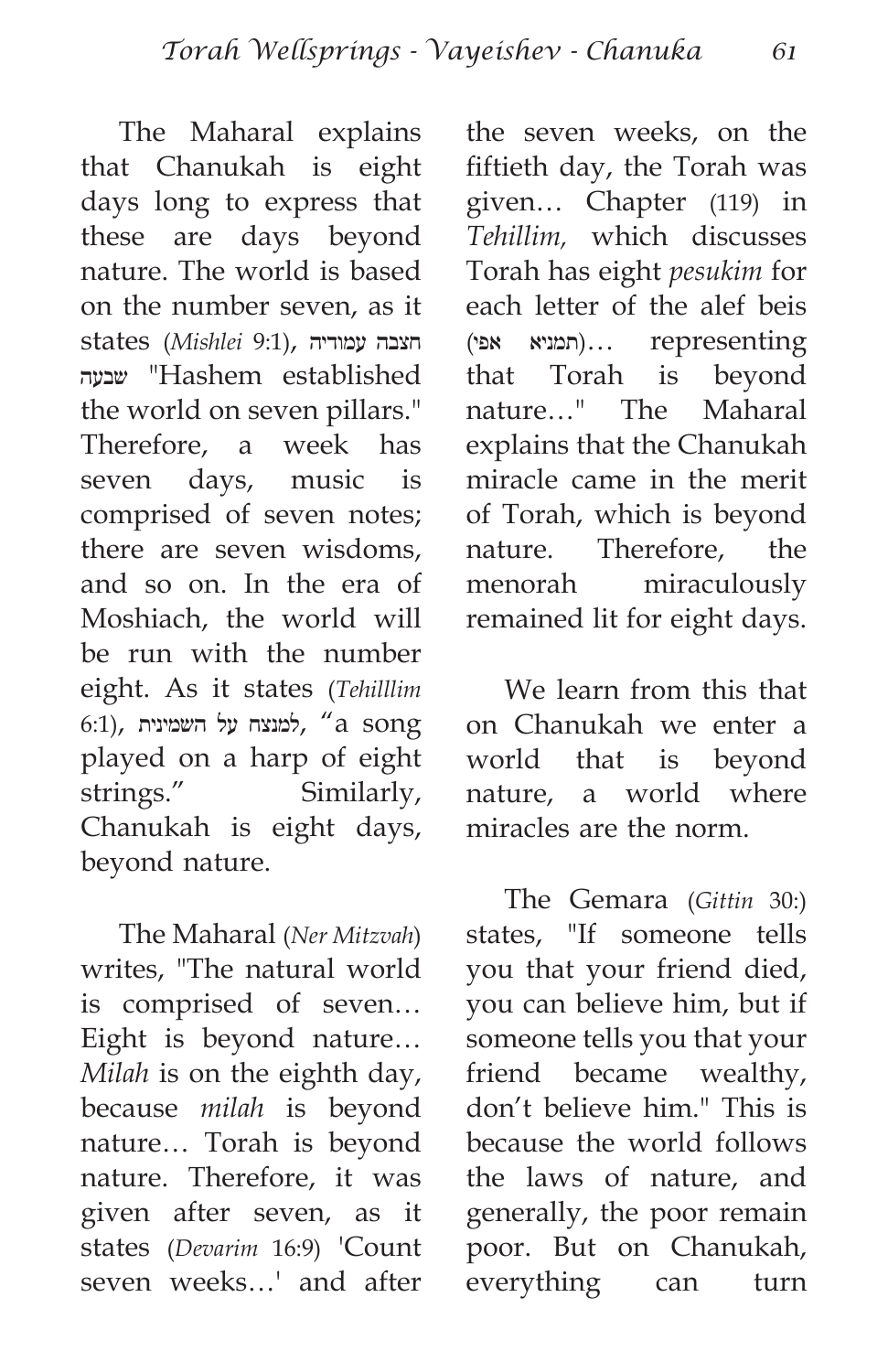around. It is the world of eight, where the rules of nature don't apply.22

Tzaddikim tell us: The way to earn miracles throughout the year is to serve Hashem beyond nature.

Everyone has their comfort zone, the level they are accustomed to serve Hashem. If a person can go beyond this limit to serve Hashem, he will merit miracles. This rule applies to every day of the year, and especially on Chanukah. If you serve Hashem beyond your limitations, Hashem will perform great miracles for you.23

**22**. The laws of Chanukah begin in *Shulchan Aruch* with the  $s$ imanim (תרע-תרעא) הרעא. (תרע-תרע *zy'a* said that this is because on Chanukah, the gates of heaven are opened and everyone can go inside.

**23**. The Mishnah teaches: "Be brazen like a leopard, light like an eagle, swift like a deer, and strong like a lion to do the will of your Father in heaven." Why does the Mishnah express itself with animals? It could have written in brief, "Be brazen, light, swift, and powerful."

We can answer that animals act according to instinct. The deer doesn't *decide* to run fast, and the lion doesn't make a decision to be brave and powerful. They do so instinctively. This is how one should serve Hashem. He should be swift like a deer, powerful like a lion, and almost instinctively do Hashem's will.

In *parashas Vayeira*, when the angels came to visit Avraham, they asked him, "Where is Sarah, your wife." (18:9). The Ksav Sofer explained *bederech tzachus* that the angels said, "It is known that women are stingier with their guests than men are. Since you have prepared a very generous meal for us, we assume that she probably isn't home. Is that correct?"